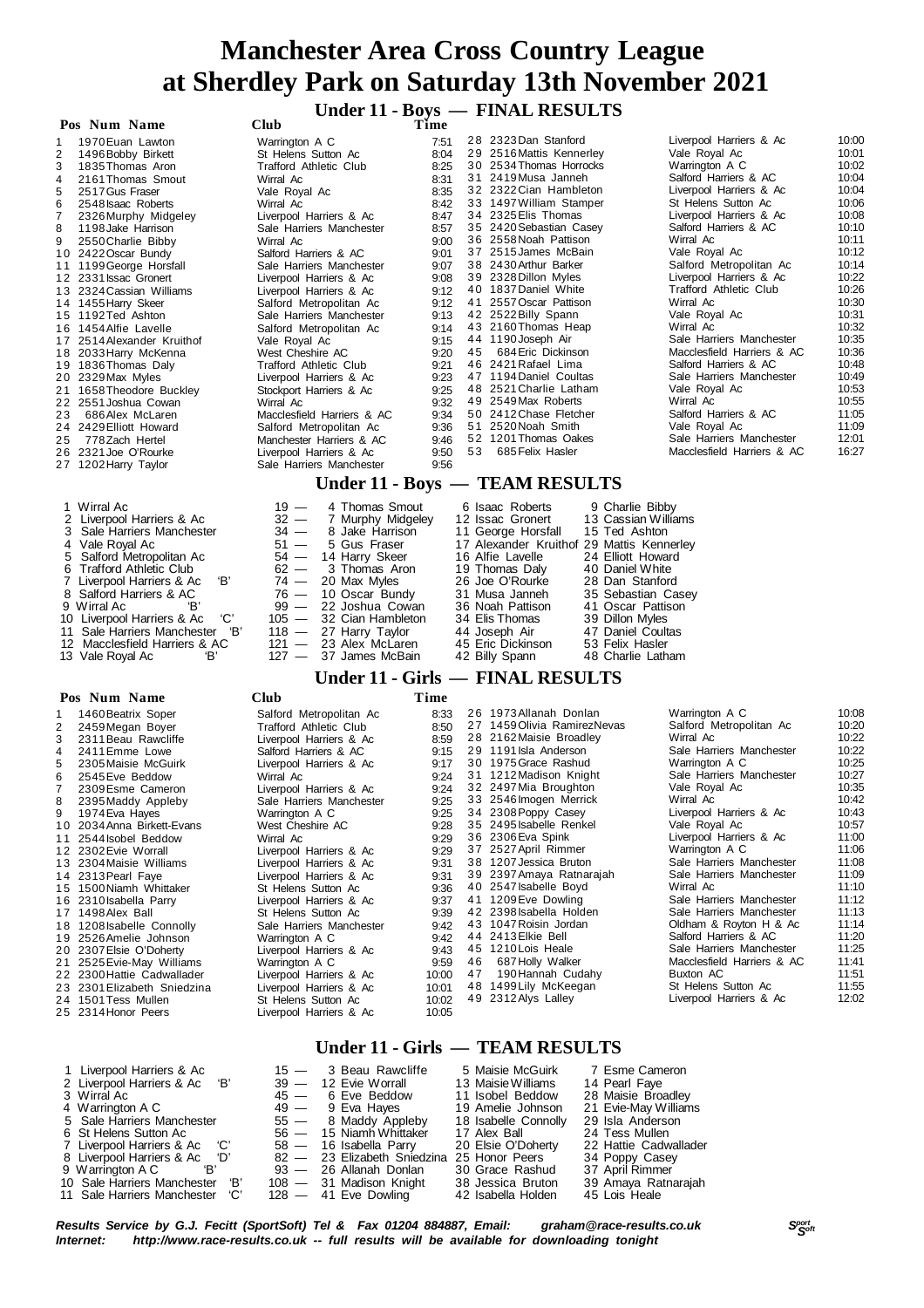# **Under 13 - Boys — FINAL RESULTS (\$=non-counter)**

|     | Pos Num Name                 | Club                          | Time  |    |                           |                               |                |
|-----|------------------------------|-------------------------------|-------|----|---------------------------|-------------------------------|----------------|
| 1   | 1369 Evan Grime              | Salford Harriers & AC         | 11:38 |    | 29 1506 Luke Wilson       | St Helens Sutton Ac           | 14:07          |
|     | 1844 Ben Keelev              | Trafford Athletic Club        | 12:02 |    | 30 1367E Figgins-Barrett  | Salford Harriers & AC         | 14:08          |
| 3   | 607 Charlie Rigby            | Liverpool Harriers & Ac       | 12:09 |    | 31 2563 Atticus Jones     | Trafford Athletic Club        | 14:09          |
| 4   | 1838 Pio Aron                | Trafford Athletic Club        | 12:14 |    | 32 2432 \$Richard Berry   | Southport Waterloo Ac         | 14:16          |
| 5   | 1845 Evan Lewis              | <b>Trafford Athletic Club</b> | 12:23 |    | 33 1371 Archie Simons     | Salford Harriers & AC         | 14:23          |
| 6   | 2169 Ben Pold                | Wirral Ac                     | 12:27 |    | 34 1465 Noah Cronshaw     | Salford Metropolitan Ac       | 14:29          |
|     | 1229 Jake Royle              | Sale Harriers Manchester      | 12:28 |    | 35 1464 Jack Broadhurst   | Salford Metropolitan Ac       | 14:31          |
| 8   | 1225 Daniel Oakes            | Sale Harriers Manchester      | 12:28 | 36 | 978 Kieran Peatfield      | Marple Runners                | 14:35          |
| 9   | 1841 Finlay Dobson Emmas     | Trafford Athletic Club        | 12:32 |    | 37 1840 Joseph Cowles     | <b>Trafford Athletic Club</b> | 14:35          |
| 10  | 1227 Isaac Reed              | Sale Harriers Manchester      | 12:34 |    | 38 2529 Elliot Taylor     | Warrington A C                | 14:48          |
| 11  | 780 Christopher Parikh       | Manchester Harriers & AC      | 12:38 |    | 39 2254 Alexander Edwards | Altrincham & District AC      | 14:50          |
| 12  | 1221 Alex Fraser             | Sale Harriers Manchester      | 12:42 | 40 | 1503 Harry Griffiths      | St Helens Sutton Ac           | 14:56          |
| 13  | 455 Alfie Manser             | E Cheshire H & Tameside AC    | 12:45 |    | 41 2482\$Sam Hill         | Unattached                    | 14:56          |
| 14  | 689 Jared Dickinson          | Macclesfield Harriers & AC    | 12:47 |    | 42 2371 Tomek Kinder      | Manchester Harriers & AC      | 15:16          |
|     | 15 2358 Jake Ireland         | Macclesfield Harriers & AC    | 12:49 | 43 | 606 Zachary Patino        | Liverpool Harriers & Ac       | 15:17          |
| 16. | 1663Zach Rose                | Stockport Harriers & Ac       | 12:56 |    | 44 1462 Luca Barooah      | Salford Metropolitan Ac       | 15:26          |
| 17  | 1222 Ben Gardner             | Sale Harriers Manchester      | 13:04 |    | 45 1370 Ryley Holden      | Salford Harriers & AC         | 15:42          |
|     | 18 1851 Adrian White         | Trafford Athletic Club        | 13:08 | 46 | 457 Sebastian Stewart     | E Cheshire H & Tameside AC    | 16:03          |
|     | 19 1505 Riley Underhill      | St Helens Sutton Ac           | 13:11 | 47 | 1502 Benjamin Genner      | St Helens Sutton Ac           | 16:05          |
| 20  | 1664 Will Walton             | Stockport Harriers & Ac       | 13:17 |    | 48 1978 Thomas Darbyshire | Warrington A C                | 16:07          |
| 21  | 1504 Dylan Roberts           | St Helens Sutton Ac           | 13:19 | 49 | 456 Maxwell Ormston       | E Cheshire H & Tameside AC    | 16:13          |
| 22  | 691 Thomas Wood              | Macclesfield Harriers & AC    | 13:21 |    | 50 1848 Toby Morrello     | <b>Trafford Athletic Club</b> | 16:13          |
| 23  | 1976 Spencer Astbury         | Warrington A C                | 13:22 |    | 51 1048 Cody Felton       | Oldham & Royton H & Ac        | 16:14          |
|     | 24 1842 Evan Horwell         | Trafford Athletic Club        | 13:25 | 52 | 1660J Harwood-Bretnall    | Stockport Harriers & Ac       | 16:38          |
|     | 25 1665 Arthur Wolstenholme  | Stockport Harriers & Ac       | 13:27 |    | 53 1224 William McIntyre  | Sale Harriers Manchester      | 16:45          |
|     | 26 1228 Joshua Rogers        | Sale Harriers Manchester      | 13:33 |    | 54 2036 Noah Woolgar      | West Cheshire AC              | 16:50          |
|     | 27 1220 Matthew Cullen-Brown | Sale Harriers Manchester      | 13:36 |    | 55 2472 Robert Watkinson  | Trafford Athletic Club        | 17:29<br>17:52 |
|     | 28 1662 William Jones        | Stockport Harriers & Ac       | 13:58 |    | 56 1223 James Lucas       | Sale Harriers Manchester      |                |

### **Under 13 - Boys — TEAM RESULTS**

### **NOTE: Unattached and non-counters are DELETED before teams are calculated**

| 1 Trafford Athletic Club        | 5 Evan Lewis<br>4 Pio Aron<br>11 — 2 Ben Keeley                    |
|---------------------------------|--------------------------------------------------------------------|
| 2 Sale Harriers Manchester      | 25 - 7 Jake Royle 8 Daniel Oakes<br>10 Isaac Reed                  |
| 3 Macclesfield Harriers & AC    | 51 - 14 Jared Dickinson<br>15 Jake Ireland<br>22 Thomas Wood       |
| 4 Trafford Athletic Club B'     | 51 - 9 Finlay Dobson Emmas 18 Adrian White<br>24 Evan Horwell      |
| 5 Sale Harriers Manchester 'B'  | 55 - 12 Alex Fraser<br>26 Joshua Rogers<br>17 Ben Gardner          |
| 6 Stockport Harriers & Ac       | 25 Arthur Wolstenholme<br>20 WillWalton<br>$61 - 16$ Zach Rose     |
| 7 Salford Harriers & AC         | 30 E Figgins-Barrett<br>32 Archie Simons<br>$63 - 1$ Evan Grime    |
| 8 St Helens Sutton Ac           | 21 Dylan Roberts 29 Luke Wilson<br>69 - 19 Riley Underhill         |
| 9 E Cheshire H & Tameside AC    | 44 Sebastian Stewart 47 Maxwell Ormston<br>$104 - 13$ Alfie Manser |
| 10 Warrington A C               | 106 - 23 Spencer Astbury<br>37 Elliot Taylor 46 Thomas Darbyshire  |
| 11 Salford Metropolitan Ac      | 109 - 33 Noah Cronshaw<br>34 Jack Broadhurst 42 Luca Barooah       |
| 12 Trafford Athletic Club (C)   | 115 - 31 Atticus Jones 36 Joseph Cowles 48 Toby Morrello           |
| 13 Sale Harriers Manchester 'C' | 132 - 27 Matthew Cullen-Brown51 William McIntyre 54 James Lucas    |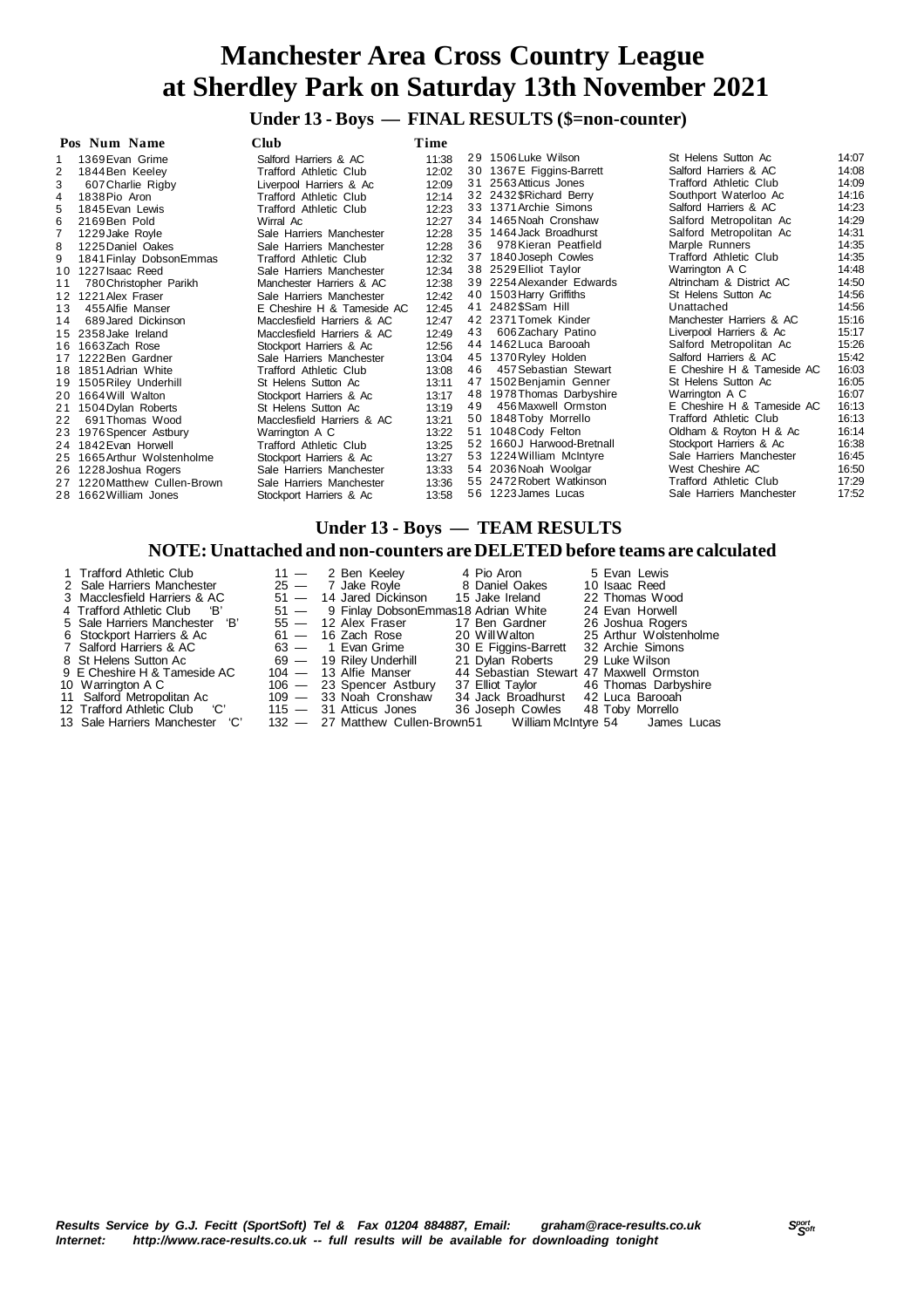## **Under 13 - Girls — FINAL RESULTS (\$=non-counter)**

| Pos Num Name                                                                                                                                                                                                                                                                                                                                                                                                                                                                                                                                                                                                                                                                                                                                                               | Club                                                                                                                                                                                                                                                                                                                                                                                                                                                                                                                                                                                                                                                                                                                                      | Time                                                                                                                                                                                                                                                     |                                                                                        |                                                                                                                                                                                                                                                                                                                                                                                                                                                                                                                                                                                                                               |                                                                                                                                                                                                                                                                                                                                                                                                                                                                                                                                                                                                                                                                                 |                                                                                                                                                                                                                                                 |
|----------------------------------------------------------------------------------------------------------------------------------------------------------------------------------------------------------------------------------------------------------------------------------------------------------------------------------------------------------------------------------------------------------------------------------------------------------------------------------------------------------------------------------------------------------------------------------------------------------------------------------------------------------------------------------------------------------------------------------------------------------------------------|-------------------------------------------------------------------------------------------------------------------------------------------------------------------------------------------------------------------------------------------------------------------------------------------------------------------------------------------------------------------------------------------------------------------------------------------------------------------------------------------------------------------------------------------------------------------------------------------------------------------------------------------------------------------------------------------------------------------------------------------|----------------------------------------------------------------------------------------------------------------------------------------------------------------------------------------------------------------------------------------------------------|----------------------------------------------------------------------------------------|-------------------------------------------------------------------------------------------------------------------------------------------------------------------------------------------------------------------------------------------------------------------------------------------------------------------------------------------------------------------------------------------------------------------------------------------------------------------------------------------------------------------------------------------------------------------------------------------------------------------------------|---------------------------------------------------------------------------------------------------------------------------------------------------------------------------------------------------------------------------------------------------------------------------------------------------------------------------------------------------------------------------------------------------------------------------------------------------------------------------------------------------------------------------------------------------------------------------------------------------------------------------------------------------------------------------------|-------------------------------------------------------------------------------------------------------------------------------------------------------------------------------------------------------------------------------------------------|
| 1671 Molly Mills<br>2<br>1245 Oonagh McManus<br>3<br>1372 Sasha Bartalotta<br>1377 Sophia Nation<br>2182 Leila Vesey<br>5<br>1943 Nancy Carrington<br>2037 Ruby Phillips<br>8<br>1239 Imogen Hill<br>9<br>626 Millie Wick<br>1250 Hannah Squibbs<br>10<br>2183 Holly Webster<br>11<br>1983 Ellie Barker<br>12<br>623 Lillian Rotheram<br>13<br>1373 Harriet Byrnes<br>14<br>1854 Rachel Bowden<br>15<br>625 Lexi Webb<br>16<br>1857 Semrawit Tekle<br>17<br>18 1247 Lola Richardson<br>1670 Rebecca Knight<br>19<br>618 Isabel Kavanagh<br>20<br>1507 Nicole Anders<br>21<br>1378 Imogen Pattison<br>22<br>621 Rebecca Murphy<br>23<br>1855 Sadie McCormack<br>24<br>1673 Felicity Thelwell<br>25<br>26 2458 Ava Evans<br>1374 Isla Cammish<br>27<br>1236 Niamh Cope<br>28 | Stockport Harriers & Ac<br>Sale Harriers Manchester<br>Salford Harriers & AC<br>Salford Harriers & AC<br>Wirral Ac<br>Vale Royal Ac<br>West Cheshire AC<br>Sale Harriers Manchester<br>Liverpool Harriers & Ac<br>Sale Harriers Manchester<br>Wirral Ac<br>Warrington A C<br>Liverpool Harriers & Ac<br>Salford Harriers & AC<br><b>Trafford Athletic Club</b><br>Liverpool Harriers & Ac<br><b>Trafford Athletic Club</b><br>Sale Harriers Manchester<br>Stockport Harriers & Ac<br>Liverpool Harriers & Ac<br>St Helens Sutton Ac<br>Salford Harriers & AC<br>Liverpool Harriers & Ac<br><b>Trafford Athletic Club</b><br>Stockport Harriers & Ac<br><b>Trafford Athletic Club</b><br>Salford Harriers & AC<br>Sale Harriers Manchester | 13:09<br>13:16<br>13:31<br>13:34<br>13:35<br>13:37<br>13:47<br>13:51<br>13:55<br>14:03<br>14:09<br>14:10<br>14:10<br>14:19<br>14:30<br>14:33<br>14:37<br>14:42<br>14:42<br>14:48<br>14:53<br>15:01<br>15:02<br>15:15<br>15:15<br>15:17<br>15:18<br>15:23 | 29<br>31<br>34<br>35<br>36<br>39<br>42<br>43<br>44<br>45<br>46<br>48<br>50<br>51<br>52 | 461 Ava Rovle<br>30 2537 \$Holly Nicholls<br>2524 Sophie Parkinson<br>32 1234 Manaal Christmas<br>33 2512 Rowan Slaughter<br>609 Grace Bomba<br>460 Anna Rooke<br>617 Ella Hurrell<br>37 2560 May Leeson<br>38 1375 Eliza Doyle<br>463 Meadow Wright<br>40 1669 Jennifer Kennedy<br>41 2487 Alba March<br>1251 Libby Tucker<br>193 Rachel Cudahy<br>2488 Leah Smith<br>615 Isla Gronert<br>1984O Clarke-Malone<br>47 2433 Sophie Quaranta<br>693 Leena Mousa<br>49 1376 Isabelle Hope<br>897 Anna Thomas<br>619 Faye Lalley<br>1244 Olivia Manson<br>53 2513 Alexis Evers<br>54 1856 Agnes Reekie<br>55 1249 Jamila Schofield | E Cheshire H & Tameside AC<br>Wigan & District H & Ac<br>Warrington A C<br>Sale Harriers Manchester<br>Vale Royal Ac<br>Liverpool Harriers & Ac<br>E Cheshire H & Tameside AC<br>Liverpool Harriers & Ac<br>Wirral Ac<br>Salford Harriers & AC<br>E Cheshire H & Tameside AC<br>Stockport Harriers & Ac<br>Vale Royal Ac<br>Sale Harriers Manchester<br>Buxton AC<br>Vale Roval Ac<br>Liverpool Harriers & Ac<br>Warrington A C<br>St Helens Sutton Ac<br>Macclesfield Harriers & AC<br>Salford Harriers & AC<br>Manchester Triathlon Club<br>Liverpool Harriers & Ac<br>Sale Harriers Manchester<br>Vale Royal Ac<br><b>Trafford Athletic Club</b><br>Sale Harriers Manchester | 15:25<br>15:29<br>15:34<br>15:39<br>15:44<br>15:48<br>15:52<br>15:55<br>15:55<br>15:57<br>16:06<br>16:14<br>16:14<br>16:17<br>16:19<br>16:39<br>16:40<br>16:51<br>16:53<br>16:55<br>17:07<br>17:13<br>17:30<br>17:52<br>18:15<br>18:38<br>18:54 |

## **Under 13 - Girls — TEAM RESULTS**

### **NOTE: Unattached and non-counters are DELETED before teams are calculated**

| 1 Sale Harriers Manchester        | $20 -$ | 2 Oonagh McManus          | 8 Imoaen Hill       | 10 Hannah Squibbs    |
|-----------------------------------|--------|---------------------------|---------------------|----------------------|
| 2 Salford Harriers & AC           | $21 -$ | 3 Sasha Bartalotta        | 4 Sophia Nation     | 14 Harriet Byrnes    |
| 3 Liverpool Harriers & Ac         | $38 -$ | 9 MillieWick              | 13 Lillian Rotheram | 16 Lexi Webb         |
| 4 Stockport Harriers & Ac         |        | $45 - 1$ Molly Mills      | 19 Rebecca Knight   | 25 Felicity Thelwell |
| 5 Wirral Ac                       |        | $52 - 5$ Leila Vesey      | 11 Holly Webster    | 36 May Leeson        |
| 6 Trafford Athletic Club          |        | 56 - 15 Rachel Bowden     | 17 Semrawit Tekle   | 24 Sadie McCormack   |
| 'В'<br>7 Liverpool Harriers & Ac  |        | 76 — 20 Isabel Kavanagh   | 23 Rebecca Murphy   | 33 Grace Bomba       |
| 'B'<br>8 Sale Harriers Manchester |        | $77 - 18$ Lola Richardson | 28 Niamh Cope       | 31 Manaal Christmas  |
| 9 Vale Royal Ac                   |        | $78 - 6$ Nancy Carrington | 32 Rowan Slaughter  | 40 Alba March        |
| 10 Salford Harriers & AC<br>'B'   |        | 86 - 22 Imogen Pattison   | 27 Isla Cammish     | 37 Eliza Doyle       |
| 11 Warrington A C                 |        | 87 - 12 Ellie Barker      | 30 Sophie Parkinson | 45 O Clarke-Malone   |
| 12 E Cheshire H & Tameside AC     |        | $101 - 29$ Ava Royle      | 34 Anna Rooke       | 38 Meadow Wright     |
| 13 Liverpool Harriers & Ac 'C'    |        | $129 - 35$ Ella Hurrell   | 44 Isla Gronert     | 50 Faye Lalley       |
| 14 Sale Harriers Manchester 'C'   |        | 146 - 41 Libby Tucker     | 51 Olivia Manson    | 54 Jamila Schofield  |

den 17 Semrawit Tekle 24 Sadie McCormack<br>hagh 23 Rebecca Murphy 33 Grace Bomba<br>Ison 28 Niamh Cope 31 Manaal Christmas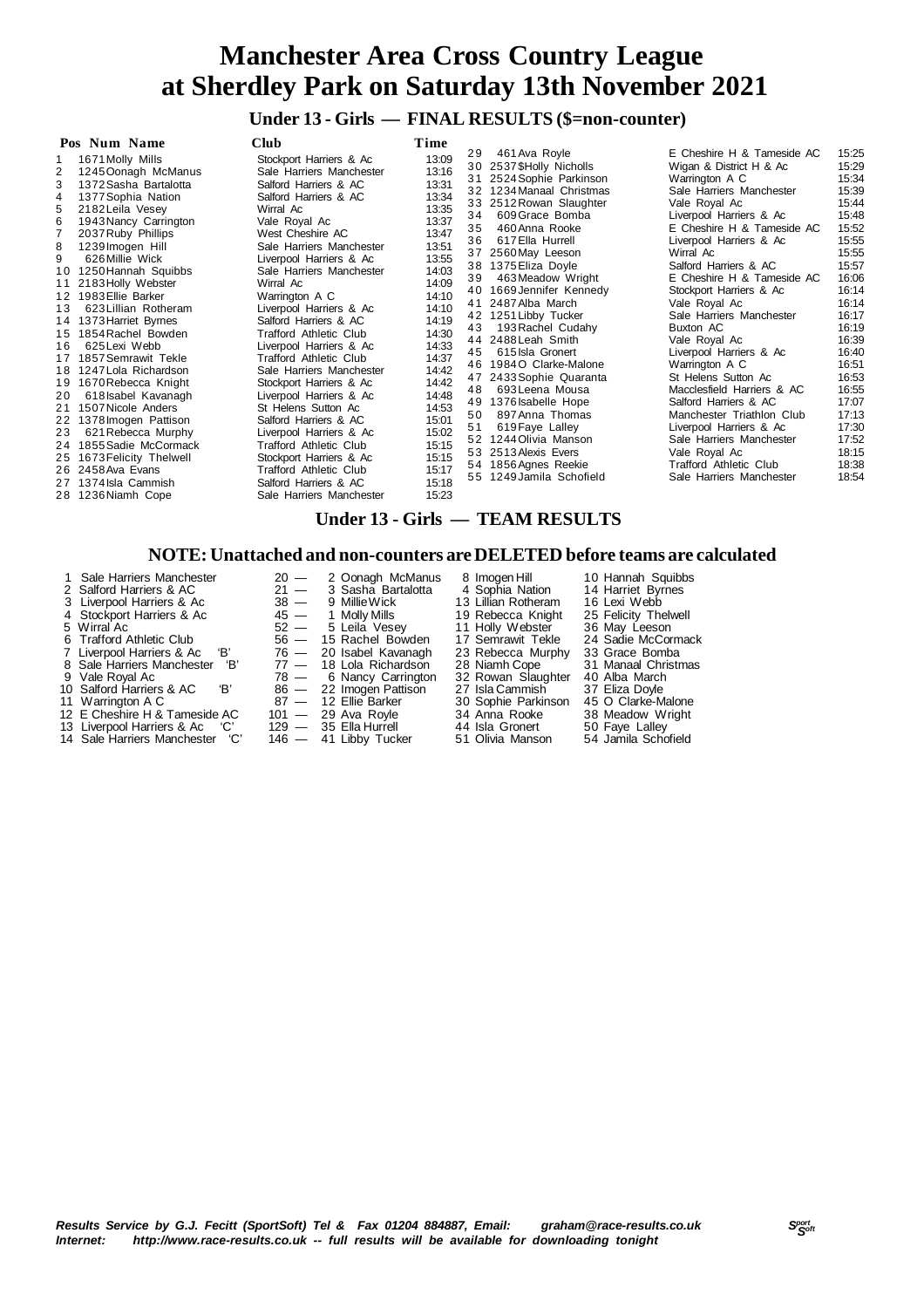## **Under 15 - Boys — FINAL RESULTS (\$=non-counter)**

|     | Pos Num Name            | <b>Club</b>                   | Time  |    |                           |                               |       |
|-----|-------------------------|-------------------------------|-------|----|---------------------------|-------------------------------|-------|
|     | 2192 Ben Williams       | Wirral Ac                     | 15:25 |    | 25 1385 Fintan Kehoe      | Salford Harriers & AC         | 16:49 |
| 2   | 635 Ben Leatherbarrow   | Liverpool Harriers & Ac       | 15:33 |    | 26 2404 Samuel Pearce     | Sale Harriers Manchester      | 16:52 |
| 3   | 2187 Jack Heap          | Wirral Ac                     | 15:37 |    | 27 1386 Lewis Kirk        | Salford Harriers & AC         | 16:54 |
| 4   | 1511 Gabriel Mullen     | St Helens Sutton Ac           | 15:40 | 28 | 174 Hugh Noden            | <b>Bramhall Runners</b>       | 16:57 |
| 5.  | 697 Michael Wood        | Macclesfield Harriers & AC    | 15:44 |    | 29 1380 Samuel Barlow     | Salford Harriers & AC         | 17:02 |
| 6   | 1257 Finlay Goddard     | Sale Harriers Manchester      | 15:51 |    | 30 1381 Alfie Bundy       | Salford Harriers & AC         | 17:04 |
|     | 2501 Thomas Taylor      | Vale Royal Ac                 | 15:52 | 31 | 695 Finlay Pettie         | Macclesfield Harriers & AC    | 17:12 |
| 8   | 1868 James Walton       | <b>Trafford Athletic Club</b> | 15:54 |    | 32 1679 Joel Hulley       | Stockport Harriers & Ac       | 17:13 |
| 9   | 1379 Jamie Barber       | Salford Harriers & AC         | 15:54 |    | 33 1994 Thomas Welsby     | Warrington A C                | 17:13 |
|     | 10 1387 Alfie Simons    | Salford Harriers & AC         | 15:55 |    | 34 2190 Luca Noorpuri     | Wirral Ac                     | 17:27 |
| 11  | 2561 Riley Malone       | Liverpool Harriers & Ac       | 15:57 |    | 35 1509 Liam Johnson      | St Helens Sutton Ac           | 17:35 |
|     | 12 1675 Felix Benson    | Stockport Harriers & Ac       | 16:10 | 36 | 696 Matthew Walker        | Macclesfield Harriers & AC    | 17:41 |
|     | 13 1674 William Bailey  | Stockport Harriers & Ac       | 16:11 |    | 37 1508 Charlie Griffiths | St Helens Sutton Ac           | 17:54 |
| 14  | 632 Rhys Croasdale      | Liverpool Harriers & Ac       | 16:13 |    | 38 1988 Thomas Dawson     | Warrington A C                | 18:24 |
|     | 15 1256 Finlay Day      | Sale Harriers Manchester      | 16:17 | 39 | 173 Samuel Bailey         | <b>Bramhall Runners</b>       | 19:01 |
|     | 16 2185 Noel Ford       | Wirral Ac                     | 16:17 |    | 40 1870 Zack Watson       | Trafford Athletic Club        | 19:17 |
| 17  | 1869 Josh Watson        | Trafford Athletic Club        | 16:21 |    | 41 1259 Joseph Moody      | Sale Harriers Manchester      | 19:38 |
|     | 18 2357 Finley Foote    | Macclesfield Harriers & AC    | 16:21 |    | 42 1866 Edwyn Robinson    | <b>Trafford Athletic Club</b> | 19:42 |
| 19  | 630Tom Byrne            | Liverpool Harriers & Ac       | 16:30 |    | 43 2503 Evan Williams     | Vale Royal Ac                 | 19:52 |
| 20. | 1861 Matthew Gardner    | Trafford Athletic Club        | 16:32 | 44 | 898 Aidan Pagram          | Manchester Triathlon Club     | 20:01 |
| 21  | 1512 William Vose       | St Helens Sutton Ac           | 16:37 |    | 45 1858 Jamie Anderton    | Trafford Athletic Club        | 20:01 |
|     | 22 2564 \$Oliver Bailey | Staffs Moorland AC            | 16:40 | 46 | 465 Cole Wright           | E Cheshire H & Tameside AC    | 20:27 |
| 23  | 781 Tom Farrelly        | Manchester Harriers & AC      | 16:43 |    | 47 1680 Elliot Jones      | Stockport Harriers & Ac       | 21:07 |
|     | 24 1991 Jacob Pryor     | Warrington A C                | 16:47 |    | 48 1469 Bailey Watt       | Salford Metropolitan Ac       | 21:18 |

### **Under 15 - Boys — TEAM RESULTS**

### **NOTE: Unattached and non-counters are DELETED before teams are calculated**

|        | 1 Wirral Ac<br>2 Liverpool Harriers & Ac<br>3 Salford Harriers & AC<br>4 Trafford Athletic Club<br>5 Sale Harriers Manchester<br>6 Macclesfield Harriers & AC<br>7 Stockport Harriers & Ac<br>8 St Helens Sutton Ac<br>'B'<br>9 Salford Harriers & AC<br>10 Warrington A C<br>'B'<br>11 Trafford Athletic Club | $20 -$<br>1 Ben Williams<br>$27 -$<br>2 Ben Leatherbarrow 11 Riley Malone<br>$43 -$<br>9 Jamie Barber<br>$45 -$<br>8 James Walton<br>6 Finlay Goddard<br>$46 -$<br>$53 -$<br>5 Michael Wood<br>56 - 12 Felix Benson<br>$59 -$<br>4 Gabriel Mullen<br>$83 -$<br>26 Lewis Kirk<br>$92 -$<br>23 Jacob Pryor<br>$124 - 39$ Zack Watson<br>Under 15 - Girls — FINAL RESULTS (\$=non-counter) |                |    | 3 Jack Heap<br>10 Alfie Simons<br>17 Josh Watson<br>15 Finlay Day<br>18 Finley Foote<br>13 William Bailey<br>21 William Vose<br>28 Samuel Barlow<br>32 Thomas Welsby<br>41 Edwyn Robinson | 16 Noel Ford<br>14 Rhys Croasdale<br>24 Fintan Kehoe<br>20 Matthew Gardner<br>25 Samuel Pearce<br>30 Finlay Pettie<br>31 Joel Hulley<br>34 Liam Johnson<br>29 Alfie Bundy<br>37 Thomas Dawson<br>44 Jamie Anderton |                                                   |                |
|--------|----------------------------------------------------------------------------------------------------------------------------------------------------------------------------------------------------------------------------------------------------------------------------------------------------------------|-----------------------------------------------------------------------------------------------------------------------------------------------------------------------------------------------------------------------------------------------------------------------------------------------------------------------------------------------------------------------------------------|----------------|----|-------------------------------------------------------------------------------------------------------------------------------------------------------------------------------------------|--------------------------------------------------------------------------------------------------------------------------------------------------------------------------------------------------------------------|---------------------------------------------------|----------------|
|        | Pos Num Name                                                                                                                                                                                                                                                                                                   | <b>Club</b>                                                                                                                                                                                                                                                                                                                                                                             | Time           |    |                                                                                                                                                                                           |                                                                                                                                                                                                                    |                                                   |                |
| 1      | 1693 Freya Murdoch                                                                                                                                                                                                                                                                                             | Stockport Harriers & Ac                                                                                                                                                                                                                                                                                                                                                                 | 16:01          |    | 26 1875 Martha McCormack                                                                                                                                                                  |                                                                                                                                                                                                                    | <b>Trafford Athletic Club</b>                     | 19:22          |
| 2      | 1999 Imogen Wharton                                                                                                                                                                                                                                                                                            | Warrington A C                                                                                                                                                                                                                                                                                                                                                                          | 16:52          |    | 27 1514 Lily Birkett<br>28 1871 Daisy Atkiss                                                                                                                                              |                                                                                                                                                                                                                    | St Helens Sutton Ac                               | 19:54<br>19:58 |
| 3      | 1266 Ava Clough                                                                                                                                                                                                                                                                                                | Sale Harriers Manchester                                                                                                                                                                                                                                                                                                                                                                | 16:52<br>16:58 |    | 29 1687 Sophie Ellwood                                                                                                                                                                    |                                                                                                                                                                                                                    | Trafford Athletic Club<br>Stockport Harriers & Ac | 20:13          |
| 4<br>5 | 1263 Isabella Appleby<br>1390 Sophia Roiditis                                                                                                                                                                                                                                                                  | Sale Harriers Manchester<br>Salford Harriers & AC                                                                                                                                                                                                                                                                                                                                       | 17:04          | 30 | 470 Erin Lord                                                                                                                                                                             |                                                                                                                                                                                                                    | E Cheshire H & Tameside AC                        | 20:28          |
| 6      | 1685 Ella Buckley                                                                                                                                                                                                                                                                                              | Stockport Harriers & Ac                                                                                                                                                                                                                                                                                                                                                                 | 17:07          |    | 31 1996 Eleanor Grace                                                                                                                                                                     |                                                                                                                                                                                                                    | Warrington A C                                    | 20:29          |
| 7      | 1692 Saffron Meade                                                                                                                                                                                                                                                                                             | Stockport Harriers & Ac                                                                                                                                                                                                                                                                                                                                                                 | 17:19          |    | 32 1872 Sophie Bowman                                                                                                                                                                     |                                                                                                                                                                                                                    | Trafford Athletic Club                            | 20:43          |
| 8      | 1694 Rosie Philbin                                                                                                                                                                                                                                                                                             | Stockport Harriers & Ac                                                                                                                                                                                                                                                                                                                                                                 | 17:29          | 33 | 467 Kayla Corbett                                                                                                                                                                         |                                                                                                                                                                                                                    | E Cheshire H & Tameside AC                        | 20:55          |
| 9      | 2409 Elena Bartalotta                                                                                                                                                                                                                                                                                          | Salford Harriers & AC                                                                                                                                                                                                                                                                                                                                                                   | 17:32          |    | 34 2387 SMilly Robinson                                                                                                                                                                   |                                                                                                                                                                                                                    | Running Bear                                      | 21:00          |
|        | 10 1690 Gracie Hunt                                                                                                                                                                                                                                                                                            | Stockport Harriers & Ac                                                                                                                                                                                                                                                                                                                                                                 | 17:43          |    | 35 1945 Ruby Carrington                                                                                                                                                                   |                                                                                                                                                                                                                    | Vale Royal Ac                                     | 21:04          |

| TU TO ANGIGUE LUIT       | $SIOCRDUI$ maillers $\alpha$ AC | 40. / ١ |
|--------------------------|---------------------------------|---------|
| 11 1691 Niamh Mackintosh | Stockport Harriers & Ac         | 17:45   |
| 12 1997 Esme Heavey      | Warrington A C                  | 17:46   |
| 13 1684 Aisling Brooks   | Stockport Harriers & Ac         | 17:57   |
| 14 466 Emily Bowker      | E Cheshire H & Tameside AC      | 17:58   |
| 15 1393 Jasmine Wright   | Salford Harriers & AC           | 18:00   |
| 16 2040 Sophie Haslam    | West Cheshire AC                | 18:10   |
| 17 1998 Alice Nicholson  | Warrington A C                  | 18:12   |
| 18 641 Phoebe Melia      | Liverpool Harriers & Ac         | 18:18   |
| 19 2445 Ellena Walker    | Stockport Harriers & Ac         | 18:26   |
| 20 1878 sobel Thomas     | Trafford Athletic Club          | 18:31   |
| 21 2041 Jessica Lark     | West Cheshire AC                | 18:49   |
| 22 468 Alice Cunningham  | E Cheshire H & Tameside AC      | 18:51   |
| 23 1271 Madison Holt     | Sale Harriers Manchester        | 18:52   |

- 
- 24 1270 Madeline Gillam Sale Harriers Manchester 18:57<br>25 1391 Amber Davidson Salford Harriers & AC 19:03 25 1391 Amber Davidson

# **Under 15 - Girls — TEAM RESULTS**

## **NOTE: Unattached and non-counters are DELETED before teams are calculated**

50 1876 Betel Menghis

| 1 Stockport Harriers & Ac<br>2 Stockport Harriers & Ac 'B' | $29 -$ | $14 - 1$ Freya Murdoch<br>8 Rosie Philbin | 6 Ella Bucklev<br>10 Gracie Hunt    | 7 Saffron Meade<br>11 Niamh Mackintosh |
|------------------------------------------------------------|--------|-------------------------------------------|-------------------------------------|----------------------------------------|
| 3 Salford Harriers & AC                                    | $29 -$ | 5 Sophia Roiditis                         | 9 Elena Bartalotta                  | 15 Jasmine Wright                      |
| 4 Sale Harriers Manchester                                 |        | 30 — 3 Ava Clough                         | 4 Isabella Appleby                  | 23 Madison Holt                        |
| 5 Warrington A C                                           |        | $31 - 2$ Imogen Wharton                   | 12 Esme Heavey                      | 17 Alice Nicholson                     |
| 6 Stockport Harriers & Ac 'C'                              |        | $61 - 13$ Aisling Brooks                  | 19 Ellena Walker 29 Sophie Ellwood  |                                        |
| 7 E Cheshire H & Tameside AC                               |        | 66 - 14 Emily Bowker                      | 22 Alice Cunningham 30 Erin Lord    |                                        |
| 8 Trafford Athletic Club                                   |        | $74 - 20$ Isobel Thomas                   | 26 Martha McCormack 28 Daisy Atkiss |                                        |
| 9 Liverpool Harriers & Ac                                  |        | 99 — 18 Phoebe Melia                      | 39 Lottie Cowdell 42 Miriam Wilson  |                                        |
| 10 Trafford Athletic Club 'B'                              |        | 103 - 32 Sophie Bowman                    | 35 Fay Lewis 36 Rosa Morrello       |                                        |
| 11 Sale Harriers Manchester 'B'                            |        | 106 — 24 Madeline Gillam                  | 37 Na'ilah Christmas                | 45 Rachel Venables                     |

18:26<br>Stockport Harriers & Ac 18:26<br>Trafford Athletic Club 18:31 Trafford Athletic Club 18:31<br>West Cheshire AC 18:49 2 18:49<br>2 E Cheshire H & Tameside AC 18:51 E Cheshire H & Tameside AC Sale Harriers Manchester 18:52

*<sup>S</sup>port Results Service by G.J. Fecitt (SportSoft) Tel & Fax 01204 884887, Email: graham@race-results.co.uk <sup>S</sup>oft Internet: http://www.race-results.co.uk -- full results will be available for downloading tonight*

Salford Metropolitan Ac 22:39<br>Sale Harriers Manchester 22:40

3 6 1874Fay Lewis Trafford Athletic Club 21:06 3 7 1877Rosa Morrello Trafford Athletic Club 21:09 3 8 1265Na'ilah Christmas Sale Harriers Manchester 21:11

4 0 1686Natasha Davies Stockport Harriers & Ac 21:13 41 639 Lottie Cowdell Liverpool Harriers & Ac 21:13<br>42 197 Rebecca Cudahy Buxton AC 21:13 42 197Rebecca Cudahy Buxton AC 21:13<br>43 471 Maria Rooke E Cheshire H & Tameside AC 21:37 471 Maria Rooke E Cheshire H & Tameside AC 21:37<br>642 Miriam Wilson Liverpool Harriers & Ac 21:38 4 4 642Miriam Wilson Liverpool Harriers & Ac 21:38 4 5 1695Connie Ryan Stockport Harriers & Ac 21:56

4 7 2394Rachel Venables Sale Harriers Manchester 22:40 4 8 1269Daria Dwyer-Ross Sale Harriers Manchester 23:04 49 1515Niamh Waring St Helens Sutton Ac 23:15<br>50 1876Betel Menghis Trafford Athletic Club 23:15

39 2473 \$Caitlin Hill Unattached<br>10 1686 Natasha Davies Stockport Harriers & Ac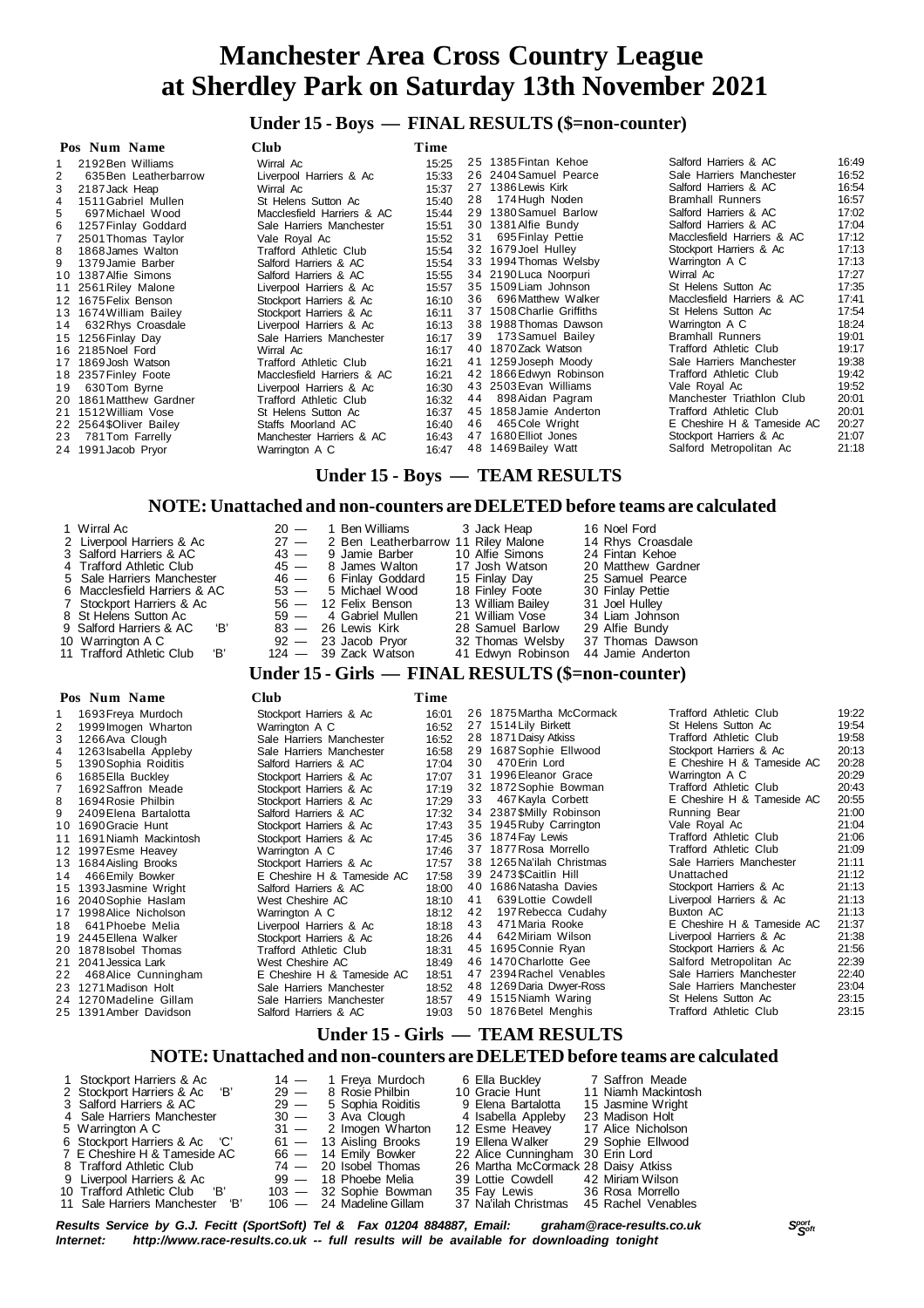## **Under 17 - Men — FINAL RESULTS**

| Pos Num Name                                           | Club                                                                      | Time                                                              |                                             |                                                                                            |                |
|--------------------------------------------------------|---------------------------------------------------------------------------|-------------------------------------------------------------------|---------------------------------------------|--------------------------------------------------------------------------------------------|----------------|
| 2044 Jamie Richardson<br>1                             | West Cheshire AC                                                          | 12 2045 Henry Robinson<br>21:58                                   |                                             | West Cheshire AC                                                                           | 24.58          |
| $\overline{c}$<br>2211 William Strickley               | Wirral Ac                                                                 | 13 1474 Benjamin Knight<br>22:03                                  |                                             | Salford Metropolitan Ac                                                                    | 24:59<br>25:02 |
| 3<br>1701 Henry Pickard<br>4<br>2210 Jack Strickley    | Stockport Harriers & Ac<br>Wirral Ac                                      | 14 1275 George Noble<br>23:21<br>15 1893 Sonny Wilson<br>23:33    |                                             | Sale Harriers Manchester<br>Trafford Athletic Club                                         | 25:14          |
| 5<br>1699Tom Clark                                     | Stockport Harriers & Ac                                                   | 16 2559 Fraser Mackie<br>23:39                                    |                                             | Manchester Harriers & AC                                                                   | 25:27          |
| 1395 Ethan Nation<br>6                                 | Salford Harriers & AC                                                     | 17 2000 Ben Pucill<br>23:52                                       |                                             | Warrington A C                                                                             | 25:48          |
| 7<br>1517 Michael Dobson<br>8                          | St Helens Sutton Ac<br>Macclesfield Harriers & AC                         | 18 1880 Joseph Daly<br>24:12<br>19 1396 Freddie Oldfield<br>24:19 |                                             | Trafford Athletic Club<br>Salford Harriers & AC                                            | 26:11<br>26:25 |
| 2354 Rohan Jensen<br>9<br>2043 Sammy Hollins           | West Cheshire AC                                                          | 20 1888 Ned Silvey<br>24:21                                       |                                             | Trafford Athletic Club                                                                     | 26:44          |
| 10 1881 Joseph Deighton                                | Trafford Athletic Club                                                    | 21 2416 Lewis Brown<br>24:27                                      |                                             | Salford Harriers & AC                                                                      | 26:45          |
| 11 1698 Jack Catterall                                 | Stockport Harriers & Ac                                                   | 22 1273J Colquhoun-Lynn<br>24:29                                  |                                             | Sale Harriers Manchester                                                                   | 28:16          |
|                                                        |                                                                           | Under 17 - Men — TEAM RESULTS                                     |                                             |                                                                                            |                |
| 1 Stockport Harriers & Ac                              | $19 -$<br>3 Henry Pickard                                                 | 5 Tom Clark                                                       | 11 Jack Catterall                           |                                                                                            |                |
| 2 West Cheshire AC                                     | $22 -$<br>1 Jamie Richardson                                              | 9 Sammy Hollins                                                   | 12 Henry Robinson                           |                                                                                            |                |
| 3 Trafford Athletic Club<br>4 Salford Harriers & AC    | 10 Joseph Deighton<br>$43 -$<br>$46 -$<br>6 Ethan Nation                  | 15 Sonny Wilson<br>19 Freddie Oldfield                            | 18 Joseph Daly<br>21 Lewis Brown            |                                                                                            |                |
|                                                        |                                                                           |                                                                   |                                             |                                                                                            |                |
|                                                        |                                                                           | Under 17 - Ladies — FINAL RESULTS                                 |                                             |                                                                                            |                |
| Pos Num Name                                           | Club                                                                      | Time<br>15 1703 Isabelle Stutchfield                              |                                             | Stockport Harriers & Ac                                                                    | 29:33          |
| 473 Emilia Platt<br>-1<br>2<br>2004 Orla Gregory       | E Cheshire H & Tameside AC<br>Warrington A C                              | 25:29<br>16<br>647 Harriett Bain<br>26:43                         |                                             | Liverpool Harriers & Ac                                                                    | 29:35          |
| 3<br>1895 Freya Griffiths                              | Trafford Athletic Club                                                    | 17 1281 Elizabeth Hill<br>27:13                                   |                                             | Sale Harriers Manchester                                                                   | 29:49          |
| 4<br>2048 Carys Roberts                                | West Cheshire AC                                                          | 18 2001 Joy Ashcroft-Carter<br>27:44<br>19 1520 Taylor Massey     |                                             | Warrington A C                                                                             | 30:05          |
| 5<br>1399 Matilda Byrnes<br>6<br>2295 Ella McMutrie    | Salford Harriers & AC<br>Liverpool Harriers & Ac                          | 27:51<br>28:10                                                    | 20 1285 Carmen Safranauskas                 | St Helens Sutton Ac<br>Sale Harriers Manchester                                            | 30:21<br>31:25 |
| 7<br>1402 Nicola Mason                                 | Salford Harriers & AC                                                     | 21 2565 Ella Heap<br>28:28                                        |                                             | Wirral Ac                                                                                  | 32:05          |
| 8<br>1283 Jasmine Reed                                 | Sale Harriers Manchester                                                  | 22 782 Violet Claxton<br>28:41<br>23 1705 Isabel Brundrett        |                                             | Manchester Harriers & AC<br>Stockport Harriers & Ac                                        | 32:21<br>32:23 |
| 9<br>2217 Emma Theobald<br>10<br>474 Aliesha Smith     | Wirral Ac<br>E Cheshire H & Tameside AC                                   | 28:49<br>24 2296 Megan McMutrie<br>28:54                          |                                             | Liverpool Harriers & Ac                                                                    | 32:55          |
| 11 2046 Jodi Bemand                                    | West Cheshire AC                                                          | 25 1894 Cleo Bentall<br>29:00                                     |                                             | Trafford Athletic Club                                                                     | 33:01          |
| 12 1401 Maya Mansfield                                 | Salford Harriers & AC                                                     | 26 2562 Sarayah Ormerod<br>29:13                                  |                                             | Stockport Harriers & Ac                                                                    | 34:33<br>36:28 |
| 13 1284 Olivia Russell<br>14 2002 Lucie Davies         | Sale Harriers Manchester<br>Warrington A C                                | 27 2006 Molly Wormald<br>29:19<br>28 2005 Jasmine Jones<br>29:30  |                                             | Warrington A C<br>Warrington A C                                                           | 36:49          |
|                                                        |                                                                           |                                                                   |                                             |                                                                                            |                |
|                                                        |                                                                           | Under 17 - Ladies — TEAM RESULTS                                  |                                             |                                                                                            |                |
| Salford Harriers & AC<br>1                             | 5 Matilda Byrnes<br>$24 -$                                                | 7 Nicola Mason                                                    | 12 Maya Mansfield                           |                                                                                            |                |
| 2<br>Warrington A C<br>3 Sale Harriers Manchester      | 34 —<br>2 Orla Gregory<br>$38 -$<br>8 Jasmine Reed                        | 14 Lucie Davies<br>13 Olivia Russell                              | 18 Joy Ashcroft-Carter<br>17 Elizabeth Hill |                                                                                            |                |
| 4 Liverpool Harriers & Ac                              | $46 -$<br>6 Ella McMutrie                                                 | 16 Harriett Bain                                                  | 24 Megan McMutrie                           |                                                                                            |                |
| 5 Stockport Harriers & Ac                              | $64 -$                                                                    | 15 Isabelle Stutchfield 23 Isabel Brundrett                       | 26 Sarayah Ormerod                          |                                                                                            |                |
|                                                        |                                                                           | <b>Senior Ladies aged 17 to 19</b>                                |                                             |                                                                                            |                |
| Pos Num Name Cat/Pos                                   | Club                                                                      | Time                                                              |                                             |                                                                                            |                |
| 2333\$Chloe Leather<br>1                               | L20 1 Liverpool Pembroke & Sefton                                         | 9<br>30:11                                                        |                                             | 2368 Georgia Fazakerley L20 9 Manchester Harriers & AC                                     | 36:46          |
| 2<br>2220 Rachael Theobald                             | L20 2 Wirral Ac                                                           | 32:27                                                             |                                             | 10 1298 Ellie Colquhoun-LynnL2010 Sale Harriers Manchester                                 | 36:48          |
| 3<br>2012 Jessica Connolly                             | L20 3 Warrington A C                                                      | 32:53<br>11                                                       | 477 Megan Lewis                             | L2011 E Cheshire H & Tameside AC                                                           | 38:59          |
| 4<br>198 Amy Whelan<br>5<br>1713 Esther Hulley         | L20 4 Buxton AC<br>L20 5 Stockport Harriers & Ac                          | 12 2236 Sophie Vickers<br>33:35<br>34:34                          |                                             | L2012 MMU<br>13 1052 Megan Bartholomew L2013 Oldham & Royton H & Ac                        | 39:03<br>39:17 |
| 6<br>1715 Megan Phillips                               | L <sub>20</sub> 6 Stockport Harriers & Ac                                 | 14 2374 Ellie Dixon<br>34:55                                      |                                             | L2014 MMU                                                                                  | 44:00          |
| 7<br>798 Bethany Reid                                  | L20 7 MMU                                                                 | 15 1714 Lydia Hulley<br>35:02                                     |                                             | L2015 Stockport Harriers & Ac                                                              | 44:56<br>46:13 |
| 2013 Ellen Turnbull<br>8                               | L20 8 Warrington A C                                                      |                                                                   |                                             | 35:52 16 1053 Astacia Mannings L2016 Oldham & Royton H & Ac                                |                |
|                                                        | Senior Ladies aged 17 to 19 - TEAM RESULTS                                |                                                                   |                                             |                                                                                            |                |
|                                                        | NOTE: Unattached and non-counters are DELETED before teams are calculated |                                                                   |                                             |                                                                                            |                |
| 1 Stockport Harriers & Ac                              |                                                                           |                                                                   |                                             |                                                                                            |                |
|                                                        | $23 -$<br>4 Esther Hulley                                                 | 5 Megan Phillips                                                  | 14 Lydia Hulley                             |                                                                                            |                |
| 2 MMU                                                  | $30 -$<br>6 Bethany Reid                                                  | 11 Sophie Vickers                                                 | 13 Ellie Dixon                              |                                                                                            |                |
|                                                        |                                                                           | Senior Men aged 17 to 19                                          |                                             |                                                                                            |                |
| Pos Num Name Cat/Pos                                   | Club                                                                      | Time                                                              |                                             |                                                                                            |                |
| 1948 William Ashfield<br>1                             | U20 1 Vale Royal Ac                                                       | 14 2415 Lucas Milliken<br>33:44                                   |                                             | U2014 Salford Harriers & AC                                                                | 38:23          |
| 2<br>1706 Edward Corden                                | U20 2 Stockport Harriers & Ac                                             | 15 2353 Laurence Manley<br>33:47                                  |                                             | U2015 Macclesfield Harriers & AC                                                           | 38:30          |
| 3<br>2267 William Longden<br>4<br>1522 Charlie Roberts | U20 3 Buxton AC<br>U20 4 St Helens Sutton Ac                              | 16 2049 Fraser Campbell<br>34:24<br>17 1710 Tobin Rose<br>34:34   |                                             | U2016 West Cheshire AC<br>U2017 Stockport Harriers & Ac                                    | 38:44<br>38:52 |
| 5<br>2414 Joshua Dutton                                | U20 5 Salford Harriers & AC                                               | 18 1521 Michael Brussels<br>34:53                                 |                                             | U2018 St Helens Sutton Ac                                                                  | 38:59          |
| 6<br>2238 Charlie Smith                                | U20 6 MMU                                                                 | 19 2542 \$R Evans<br>35:18                                        |                                             | U2019 Windsor Slough Eaton Hounslo                                                         | 39:48          |
| 7<br>2500 Aaron Doyle                                  | U20 7 Vale Royal Ac                                                       | 794 Harry Read<br>35:25<br>20                                     |                                             | U2020 MMU                                                                                  | 40:04          |
| 8<br>1403 Oliver Cook<br>9<br>783 Joseph Farrelly      | U20 8 Salford Harriers & AC<br>U20 9 Manchester Harriers & AC             | 21 2471 George Glennon<br>35:51<br>22 2377 Harri Jackson<br>36:18 |                                             | U2021 Trafford Athletic Club<br>U2022 MMU                                                  | 41:27<br>43:31 |
| 10 1707 Harry Ellwood                                  | U2010 Stockport Harriers & Ac                                             | 23 2290\$Jackson Sloan<br>36:20                                   |                                             | U2023 Lancaster & Morecambe Ac                                                             | 43:31          |
| 2235 Jamie Ford<br>11<br>12 1289 Alex James            | U2011 Liverpool Harriers & Ac                                             | 24 1476 Ben Stanley<br>37:19<br>37:21                             |                                             | U2024 Salford Metropolitan Ac<br>25 2451 Harry Miller-ReedmanU2025 Stockport Harriers & Ac | 44:35<br>47:59 |
| 200 Stuart Diamond<br>13                               | U2012 Sale Harriers Manchester<br>U2013 Buxton AC                         | 26 2280 Tobias Walsh<br>37:52                                     |                                             | U2026 E Cheshire H & Tameside AC                                                           | 52:24          |
|                                                        |                                                                           | Senior Men aged 17 to 19 - TEAM RESULTS                           |                                             |                                                                                            |                |
|                                                        | NOTE: Unattached and non-counters are DELETED before teams are calculated |                                                                   |                                             |                                                                                            |                |
| Salford Harriers & AC<br>1                             | $27 -$<br>5 Joshua Dutton                                                 | 8 Oliver Cook                                                     | 14 Lucas Milliken                           |                                                                                            |                |
| 2 Stockport Harriers & Ac<br>3 MMU                     | $29 -$<br>2 Edward Corden<br>$46 -$<br>6 Charlie Smith                    | 10 Harry Ellwood<br>19 Harry Read                                 | 17 Tobin Rose<br>21 Harri Jackson           |                                                                                            |                |

*<sup>S</sup>port Results Service by G.J. Fecitt (SportSoft) Tel & Fax 01204 884887, Email: graham@race-results.co.uk <sup>S</sup>oft* http://www.race-results.co.uk -- full results will be available for downloading tonight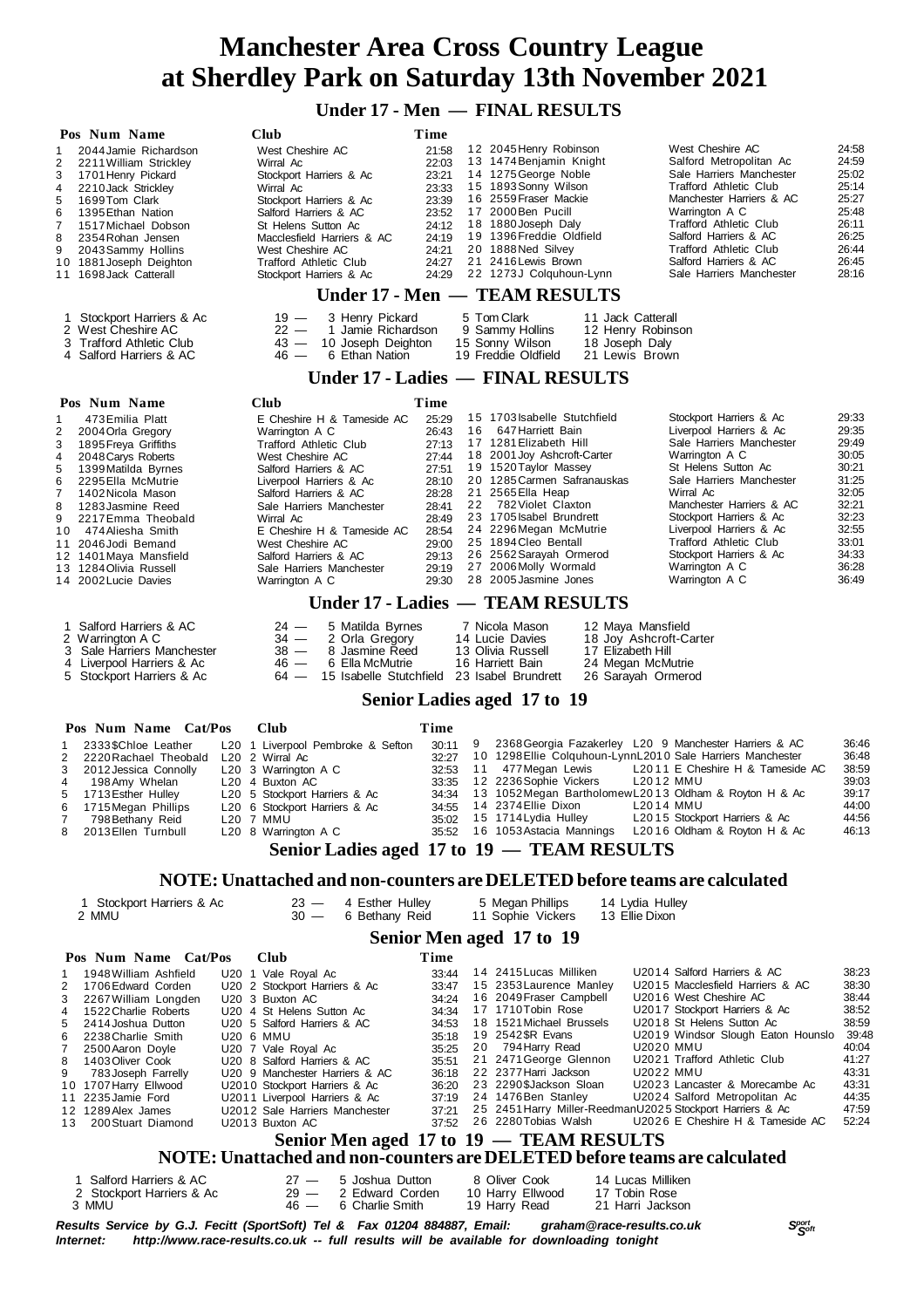### **Senior Ladies aged 20 to 34**

| 34 2444 Imogen Nutter<br>Stockport Harriers & Ac<br>35:45<br>2543 Sophie Tarver<br>Wirral Ac<br>26:48<br>1<br>35 1830 Kate Meeson<br><b>Trafford Athletic Club</b><br>35.56<br>2<br>26:50<br>2292\$Lauren Heyes<br>Leigh Harriers & Ac<br>36:25<br>378 Kerry Burke<br>36<br>Didsbury Runners<br>3<br>1187 Sophie Wood<br>Sale Harriers Manchester<br>28:09<br>36:27<br>37 1822 Ruth Beresford<br>Trafford Athletic Club<br>1357 Anna Bracegirdle<br>Salford Harriers & AC<br>28:34<br>4<br>36:29<br>38<br>314 Alex Buckley<br><b>Chorlton Runners</b><br>5<br>29:37<br>1188 Alice Wright<br>Sale Harriers Manchester<br>36:32<br>Saddleworth Runners Club<br>39 1084 Alice Willson<br>6<br>St Helens Sutton Ac<br>29:45<br>1494 Susan Shirling<br>36:32<br>40 1968 Faye Lawton<br>Warrington A C<br>30:04<br>7<br>1823 Vicki Cronin<br><b>Trafford Athletic Club</b><br>36:51<br>41<br>857 Fiona Blagg<br>Manchester Triathlon Club<br>8<br>30:20<br>2145 Naomi Alleyne<br>Wirral Ac<br>37:15<br>Macclesfield Harriers & AC<br>42 2344 Alannah Birtwistle<br>9<br>30:37<br>2269\$Amie Bagnall<br>Cheshire Dragons<br>37:25<br>43<br>Manchester Triathlon Club<br>889 Natasha Sutherland<br>31:27<br>2030 Kate Titlow<br>West Cheshire AC<br>10<br>37:28<br>44<br>593 Natalie Duncombe<br>Knutsford Tri Club<br>31:38<br>11 1158 Laura Barber<br>Sale Harriers Manchester<br>37:34<br>45<br>322 Eryl Davies<br><b>Chorlton Runners</b><br>32:13<br>12 1180R Rozhdestvenskaya<br>Sale Harriers Manchester<br>38:16<br>46<br>76Sally Dewhirst<br>Belle Vue Racers<br>32:39<br>13 1654 Faye Waterhouse<br>Stockport Harriers & Ac<br>38:19<br>47<br>667 Sian Gulliver<br>Macclesfield Harriers & AC<br>32:51<br>324 Gabrielle Day<br><b>Chorlton Runners</b><br>14<br>38:28<br>48<br>384 Georgina Gillot<br>Didsbury Runners<br>32:51<br>15 1935 Hollie Carrington<br>Vale Royal Ac<br>38:55<br>49 2243 Imogen SpectorHill<br>Macclesfield Harriers & AC<br>32:54<br>16 1184 Jane Thomas<br>Sale Harriers Manchester<br>40:07<br>50 1578 Jade Peacock<br>Start2jog<br>32:55<br>313 Rachel Brown<br>17<br><b>Chorlton Runners</b><br>40:24<br>51 1579 Katie Rawlinson<br>Start2jog<br>32:57<br>18 1833Zoe Storr<br>Trafford Athletic Club<br>40:52<br>52 1644 Rebekah Livsey<br>Stockport Harriers & Ac<br>33:19<br>19 2105 Mattie Edwards<br><b>Wilmslow Striders</b><br>41:31<br>377 Hanna Burgess<br>Didsbury Runners<br>53<br>33:34<br>20 1442 Chloe Elliott<br>Salford Metropolitan Ac<br>41:43<br>54 2367 Nicola Ball<br>Manchester Harriers & AC<br>33:53<br>21 1083 Rowen Pymm<br>Saddleworth Runners Club<br>42:11<br>55 1639 Sarah Goring<br>Stockport Harriers & Ac<br>34:00<br>22 2443 Rachel Burgon<br>Stockport Harriers & Ac<br>42:24<br>56<br>391 Natalia Marsden<br>Didsbury Runners<br>34:07<br>23 2084 Rebecca Jackson<br><b>Wilmslow Running Club</b><br>42:31<br>57 2288 \$Shelley Hignett<br>Knowsley Harriers<br>34:12<br>24 1831 Melanie Monks<br><b>Trafford Athletic Club</b><br>43:09<br>Start2jog<br>58 1569 Kaylea Haynes<br>34:16<br>25 2150 Aileen Kearney<br>Wirral Ac<br>43:13<br>59 2126 Christina Hodges<br>Winston Runners<br>26 1163 Laura Costello<br>Sale Harriers Manchester<br>34:37<br>43:20<br>677 Daisy Pickles<br>Macclesfield Harriers & AC<br>60<br>27 1934 Lucy Burch<br>Vale Royal Ac<br>34:43<br>44:12<br>804 Frances Barrand<br>61<br>Manchester Triathlon Club<br>34:54<br>28 2026 Claire Harris<br>West Cheshire AC<br>46:15<br>62 1547 Bethany Forber<br>St Helens Tri<br>29 1490 Amy Corfield<br>St Helens Sutton Ac<br>35:00<br>46:47<br>63<br>88Ellie Tee<br><b>Belle Vue Racers</b><br>30 1645 Ruth Mackenzie<br>35:00<br>Stockport Harriers & Ac<br>46:59<br>64 2271 Alicia Burn<br><b>Chorlton Runners</b><br>31 1168 Sarah Goulden<br>35:03<br>Sale Harriers Manchester<br>47:08<br>393 Laura Negus<br>Didsbury Runners<br>65<br>32 1061 Lucy Gleave<br>Running Bear<br>35:08<br>47:37<br>66<br>868 Liz Hird<br>Manchester Triathlon Club<br>35:33<br>336 Emma Neal<br><b>Chorlton Runners</b><br>33<br>Senior Ladies (Vets) aged 35 to 39<br>Pos Num Name Cat/Pos<br><b>Club</b><br>Time<br>773 Emily Quin<br>L3518 Manchester Harriers & AC<br>37:16<br>18<br>L35 1 Chorlton Runners<br>31:56<br>351 Amy Weyers<br>1<br>19<br>37:34<br>161 Helen Rennie<br>L3519 Bramhall Runners<br>32:00<br>2<br>152 Samantha Jones<br>L35 2 Bramhall Runners<br>38:15<br>20 2083 Frances Jackson<br>L3520 Wilmslow Running Club<br>3<br>L35 3 Sale Harriers Manchester<br>32:16<br>1167 Emma Finney<br>38:35<br>21 1077 Rebecca Canaway<br>L3521 Saddleworth Runners Club<br>L35 4 St Helens Tri<br>32:40<br>1549Kelly Hamilton<br>4<br>38:53<br>22 1489 Sarah Birkett<br>L3522 St Helens Sutton Ac<br>32:57<br>5<br>1491 Racheal Fairclough L35 5 St Helens Sutton Ac<br>39:13<br>670 Saranya Hasler<br>L3523 Macclesfield Harriers & AC<br>23<br>6<br>2338 Faye Sharpley<br>L35 6 Macclesfield Harriers & AC<br>33:10<br>39:29<br>354 Denise Yarrow<br>L3524 Chorlton Runners<br>24<br>$\overline{7}$<br>883 Elizabeth Reeves<br>25 2425 Rachel Thomas | Pos Num Name Cat/Pos<br>Club    | Time  |  |                               |       |
|-------------------------------------------------------------------------------------------------------------------------------------------------------------------------------------------------------------------------------------------------------------------------------------------------------------------------------------------------------------------------------------------------------------------------------------------------------------------------------------------------------------------------------------------------------------------------------------------------------------------------------------------------------------------------------------------------------------------------------------------------------------------------------------------------------------------------------------------------------------------------------------------------------------------------------------------------------------------------------------------------------------------------------------------------------------------------------------------------------------------------------------------------------------------------------------------------------------------------------------------------------------------------------------------------------------------------------------------------------------------------------------------------------------------------------------------------------------------------------------------------------------------------------------------------------------------------------------------------------------------------------------------------------------------------------------------------------------------------------------------------------------------------------------------------------------------------------------------------------------------------------------------------------------------------------------------------------------------------------------------------------------------------------------------------------------------------------------------------------------------------------------------------------------------------------------------------------------------------------------------------------------------------------------------------------------------------------------------------------------------------------------------------------------------------------------------------------------------------------------------------------------------------------------------------------------------------------------------------------------------------------------------------------------------------------------------------------------------------------------------------------------------------------------------------------------------------------------------------------------------------------------------------------------------------------------------------------------------------------------------------------------------------------------------------------------------------------------------------------------------------------------------------------------------------------------------------------------------------------------------------------------------------------------------------------------------------------------------------------------------------------------------------------------------------------------------------------------------------------------------------------------------------------------------------------------------------------------------------------------------------------------------------------------------------------------------------------------------------------------------------------------------------------------------------------------------------------------------------------------------------------------------------------------------------------------------------------------------------------------------------------------------------------------------------------------------------------------------------------------------------------------------------------------------------------------------------------------------------------------------------------------------------------------------------------------------------------------------------------------------------------------------------------------------------------------------------------------------------------------------------------------------------------------------------------------------------------------------------------------------------------------------------------------------------------------------------------------------------------------------------------------------------------------------------------------------------------------------------------------------------------------------------------------------------------------------------------------------------------------------------------------------------------------------------------------------------------------------------------|---------------------------------|-------|--|-------------------------------|-------|
|                                                                                                                                                                                                                                                                                                                                                                                                                                                                                                                                                                                                                                                                                                                                                                                                                                                                                                                                                                                                                                                                                                                                                                                                                                                                                                                                                                                                                                                                                                                                                                                                                                                                                                                                                                                                                                                                                                                                                                                                                                                                                                                                                                                                                                                                                                                                                                                                                                                                                                                                                                                                                                                                                                                                                                                                                                                                                                                                                                                                                                                                                                                                                                                                                                                                                                                                                                                                                                                                                                                                                                                                                                                                                                                                                                                                                                                                                                                                                                                                                                                                                                                                                                                                                                                                                                                                                                                                                                                                                                                                                                                                                                                                                                                                                                                                                                                                                                                                                                                                                                                                                                       |                                 |       |  |                               |       |
|                                                                                                                                                                                                                                                                                                                                                                                                                                                                                                                                                                                                                                                                                                                                                                                                                                                                                                                                                                                                                                                                                                                                                                                                                                                                                                                                                                                                                                                                                                                                                                                                                                                                                                                                                                                                                                                                                                                                                                                                                                                                                                                                                                                                                                                                                                                                                                                                                                                                                                                                                                                                                                                                                                                                                                                                                                                                                                                                                                                                                                                                                                                                                                                                                                                                                                                                                                                                                                                                                                                                                                                                                                                                                                                                                                                                                                                                                                                                                                                                                                                                                                                                                                                                                                                                                                                                                                                                                                                                                                                                                                                                                                                                                                                                                                                                                                                                                                                                                                                                                                                                                                       |                                 |       |  |                               |       |
|                                                                                                                                                                                                                                                                                                                                                                                                                                                                                                                                                                                                                                                                                                                                                                                                                                                                                                                                                                                                                                                                                                                                                                                                                                                                                                                                                                                                                                                                                                                                                                                                                                                                                                                                                                                                                                                                                                                                                                                                                                                                                                                                                                                                                                                                                                                                                                                                                                                                                                                                                                                                                                                                                                                                                                                                                                                                                                                                                                                                                                                                                                                                                                                                                                                                                                                                                                                                                                                                                                                                                                                                                                                                                                                                                                                                                                                                                                                                                                                                                                                                                                                                                                                                                                                                                                                                                                                                                                                                                                                                                                                                                                                                                                                                                                                                                                                                                                                                                                                                                                                                                                       |                                 |       |  |                               |       |
|                                                                                                                                                                                                                                                                                                                                                                                                                                                                                                                                                                                                                                                                                                                                                                                                                                                                                                                                                                                                                                                                                                                                                                                                                                                                                                                                                                                                                                                                                                                                                                                                                                                                                                                                                                                                                                                                                                                                                                                                                                                                                                                                                                                                                                                                                                                                                                                                                                                                                                                                                                                                                                                                                                                                                                                                                                                                                                                                                                                                                                                                                                                                                                                                                                                                                                                                                                                                                                                                                                                                                                                                                                                                                                                                                                                                                                                                                                                                                                                                                                                                                                                                                                                                                                                                                                                                                                                                                                                                                                                                                                                                                                                                                                                                                                                                                                                                                                                                                                                                                                                                                                       |                                 |       |  |                               |       |
|                                                                                                                                                                                                                                                                                                                                                                                                                                                                                                                                                                                                                                                                                                                                                                                                                                                                                                                                                                                                                                                                                                                                                                                                                                                                                                                                                                                                                                                                                                                                                                                                                                                                                                                                                                                                                                                                                                                                                                                                                                                                                                                                                                                                                                                                                                                                                                                                                                                                                                                                                                                                                                                                                                                                                                                                                                                                                                                                                                                                                                                                                                                                                                                                                                                                                                                                                                                                                                                                                                                                                                                                                                                                                                                                                                                                                                                                                                                                                                                                                                                                                                                                                                                                                                                                                                                                                                                                                                                                                                                                                                                                                                                                                                                                                                                                                                                                                                                                                                                                                                                                                                       |                                 |       |  |                               |       |
|                                                                                                                                                                                                                                                                                                                                                                                                                                                                                                                                                                                                                                                                                                                                                                                                                                                                                                                                                                                                                                                                                                                                                                                                                                                                                                                                                                                                                                                                                                                                                                                                                                                                                                                                                                                                                                                                                                                                                                                                                                                                                                                                                                                                                                                                                                                                                                                                                                                                                                                                                                                                                                                                                                                                                                                                                                                                                                                                                                                                                                                                                                                                                                                                                                                                                                                                                                                                                                                                                                                                                                                                                                                                                                                                                                                                                                                                                                                                                                                                                                                                                                                                                                                                                                                                                                                                                                                                                                                                                                                                                                                                                                                                                                                                                                                                                                                                                                                                                                                                                                                                                                       |                                 |       |  |                               |       |
|                                                                                                                                                                                                                                                                                                                                                                                                                                                                                                                                                                                                                                                                                                                                                                                                                                                                                                                                                                                                                                                                                                                                                                                                                                                                                                                                                                                                                                                                                                                                                                                                                                                                                                                                                                                                                                                                                                                                                                                                                                                                                                                                                                                                                                                                                                                                                                                                                                                                                                                                                                                                                                                                                                                                                                                                                                                                                                                                                                                                                                                                                                                                                                                                                                                                                                                                                                                                                                                                                                                                                                                                                                                                                                                                                                                                                                                                                                                                                                                                                                                                                                                                                                                                                                                                                                                                                                                                                                                                                                                                                                                                                                                                                                                                                                                                                                                                                                                                                                                                                                                                                                       |                                 |       |  |                               |       |
|                                                                                                                                                                                                                                                                                                                                                                                                                                                                                                                                                                                                                                                                                                                                                                                                                                                                                                                                                                                                                                                                                                                                                                                                                                                                                                                                                                                                                                                                                                                                                                                                                                                                                                                                                                                                                                                                                                                                                                                                                                                                                                                                                                                                                                                                                                                                                                                                                                                                                                                                                                                                                                                                                                                                                                                                                                                                                                                                                                                                                                                                                                                                                                                                                                                                                                                                                                                                                                                                                                                                                                                                                                                                                                                                                                                                                                                                                                                                                                                                                                                                                                                                                                                                                                                                                                                                                                                                                                                                                                                                                                                                                                                                                                                                                                                                                                                                                                                                                                                                                                                                                                       |                                 |       |  |                               |       |
|                                                                                                                                                                                                                                                                                                                                                                                                                                                                                                                                                                                                                                                                                                                                                                                                                                                                                                                                                                                                                                                                                                                                                                                                                                                                                                                                                                                                                                                                                                                                                                                                                                                                                                                                                                                                                                                                                                                                                                                                                                                                                                                                                                                                                                                                                                                                                                                                                                                                                                                                                                                                                                                                                                                                                                                                                                                                                                                                                                                                                                                                                                                                                                                                                                                                                                                                                                                                                                                                                                                                                                                                                                                                                                                                                                                                                                                                                                                                                                                                                                                                                                                                                                                                                                                                                                                                                                                                                                                                                                                                                                                                                                                                                                                                                                                                                                                                                                                                                                                                                                                                                                       |                                 |       |  |                               |       |
|                                                                                                                                                                                                                                                                                                                                                                                                                                                                                                                                                                                                                                                                                                                                                                                                                                                                                                                                                                                                                                                                                                                                                                                                                                                                                                                                                                                                                                                                                                                                                                                                                                                                                                                                                                                                                                                                                                                                                                                                                                                                                                                                                                                                                                                                                                                                                                                                                                                                                                                                                                                                                                                                                                                                                                                                                                                                                                                                                                                                                                                                                                                                                                                                                                                                                                                                                                                                                                                                                                                                                                                                                                                                                                                                                                                                                                                                                                                                                                                                                                                                                                                                                                                                                                                                                                                                                                                                                                                                                                                                                                                                                                                                                                                                                                                                                                                                                                                                                                                                                                                                                                       |                                 |       |  |                               |       |
|                                                                                                                                                                                                                                                                                                                                                                                                                                                                                                                                                                                                                                                                                                                                                                                                                                                                                                                                                                                                                                                                                                                                                                                                                                                                                                                                                                                                                                                                                                                                                                                                                                                                                                                                                                                                                                                                                                                                                                                                                                                                                                                                                                                                                                                                                                                                                                                                                                                                                                                                                                                                                                                                                                                                                                                                                                                                                                                                                                                                                                                                                                                                                                                                                                                                                                                                                                                                                                                                                                                                                                                                                                                                                                                                                                                                                                                                                                                                                                                                                                                                                                                                                                                                                                                                                                                                                                                                                                                                                                                                                                                                                                                                                                                                                                                                                                                                                                                                                                                                                                                                                                       |                                 |       |  |                               |       |
|                                                                                                                                                                                                                                                                                                                                                                                                                                                                                                                                                                                                                                                                                                                                                                                                                                                                                                                                                                                                                                                                                                                                                                                                                                                                                                                                                                                                                                                                                                                                                                                                                                                                                                                                                                                                                                                                                                                                                                                                                                                                                                                                                                                                                                                                                                                                                                                                                                                                                                                                                                                                                                                                                                                                                                                                                                                                                                                                                                                                                                                                                                                                                                                                                                                                                                                                                                                                                                                                                                                                                                                                                                                                                                                                                                                                                                                                                                                                                                                                                                                                                                                                                                                                                                                                                                                                                                                                                                                                                                                                                                                                                                                                                                                                                                                                                                                                                                                                                                                                                                                                                                       |                                 |       |  |                               |       |
|                                                                                                                                                                                                                                                                                                                                                                                                                                                                                                                                                                                                                                                                                                                                                                                                                                                                                                                                                                                                                                                                                                                                                                                                                                                                                                                                                                                                                                                                                                                                                                                                                                                                                                                                                                                                                                                                                                                                                                                                                                                                                                                                                                                                                                                                                                                                                                                                                                                                                                                                                                                                                                                                                                                                                                                                                                                                                                                                                                                                                                                                                                                                                                                                                                                                                                                                                                                                                                                                                                                                                                                                                                                                                                                                                                                                                                                                                                                                                                                                                                                                                                                                                                                                                                                                                                                                                                                                                                                                                                                                                                                                                                                                                                                                                                                                                                                                                                                                                                                                                                                                                                       |                                 |       |  |                               |       |
|                                                                                                                                                                                                                                                                                                                                                                                                                                                                                                                                                                                                                                                                                                                                                                                                                                                                                                                                                                                                                                                                                                                                                                                                                                                                                                                                                                                                                                                                                                                                                                                                                                                                                                                                                                                                                                                                                                                                                                                                                                                                                                                                                                                                                                                                                                                                                                                                                                                                                                                                                                                                                                                                                                                                                                                                                                                                                                                                                                                                                                                                                                                                                                                                                                                                                                                                                                                                                                                                                                                                                                                                                                                                                                                                                                                                                                                                                                                                                                                                                                                                                                                                                                                                                                                                                                                                                                                                                                                                                                                                                                                                                                                                                                                                                                                                                                                                                                                                                                                                                                                                                                       |                                 |       |  |                               |       |
|                                                                                                                                                                                                                                                                                                                                                                                                                                                                                                                                                                                                                                                                                                                                                                                                                                                                                                                                                                                                                                                                                                                                                                                                                                                                                                                                                                                                                                                                                                                                                                                                                                                                                                                                                                                                                                                                                                                                                                                                                                                                                                                                                                                                                                                                                                                                                                                                                                                                                                                                                                                                                                                                                                                                                                                                                                                                                                                                                                                                                                                                                                                                                                                                                                                                                                                                                                                                                                                                                                                                                                                                                                                                                                                                                                                                                                                                                                                                                                                                                                                                                                                                                                                                                                                                                                                                                                                                                                                                                                                                                                                                                                                                                                                                                                                                                                                                                                                                                                                                                                                                                                       |                                 |       |  |                               |       |
|                                                                                                                                                                                                                                                                                                                                                                                                                                                                                                                                                                                                                                                                                                                                                                                                                                                                                                                                                                                                                                                                                                                                                                                                                                                                                                                                                                                                                                                                                                                                                                                                                                                                                                                                                                                                                                                                                                                                                                                                                                                                                                                                                                                                                                                                                                                                                                                                                                                                                                                                                                                                                                                                                                                                                                                                                                                                                                                                                                                                                                                                                                                                                                                                                                                                                                                                                                                                                                                                                                                                                                                                                                                                                                                                                                                                                                                                                                                                                                                                                                                                                                                                                                                                                                                                                                                                                                                                                                                                                                                                                                                                                                                                                                                                                                                                                                                                                                                                                                                                                                                                                                       |                                 |       |  |                               |       |
|                                                                                                                                                                                                                                                                                                                                                                                                                                                                                                                                                                                                                                                                                                                                                                                                                                                                                                                                                                                                                                                                                                                                                                                                                                                                                                                                                                                                                                                                                                                                                                                                                                                                                                                                                                                                                                                                                                                                                                                                                                                                                                                                                                                                                                                                                                                                                                                                                                                                                                                                                                                                                                                                                                                                                                                                                                                                                                                                                                                                                                                                                                                                                                                                                                                                                                                                                                                                                                                                                                                                                                                                                                                                                                                                                                                                                                                                                                                                                                                                                                                                                                                                                                                                                                                                                                                                                                                                                                                                                                                                                                                                                                                                                                                                                                                                                                                                                                                                                                                                                                                                                                       |                                 |       |  |                               |       |
|                                                                                                                                                                                                                                                                                                                                                                                                                                                                                                                                                                                                                                                                                                                                                                                                                                                                                                                                                                                                                                                                                                                                                                                                                                                                                                                                                                                                                                                                                                                                                                                                                                                                                                                                                                                                                                                                                                                                                                                                                                                                                                                                                                                                                                                                                                                                                                                                                                                                                                                                                                                                                                                                                                                                                                                                                                                                                                                                                                                                                                                                                                                                                                                                                                                                                                                                                                                                                                                                                                                                                                                                                                                                                                                                                                                                                                                                                                                                                                                                                                                                                                                                                                                                                                                                                                                                                                                                                                                                                                                                                                                                                                                                                                                                                                                                                                                                                                                                                                                                                                                                                                       |                                 |       |  |                               |       |
|                                                                                                                                                                                                                                                                                                                                                                                                                                                                                                                                                                                                                                                                                                                                                                                                                                                                                                                                                                                                                                                                                                                                                                                                                                                                                                                                                                                                                                                                                                                                                                                                                                                                                                                                                                                                                                                                                                                                                                                                                                                                                                                                                                                                                                                                                                                                                                                                                                                                                                                                                                                                                                                                                                                                                                                                                                                                                                                                                                                                                                                                                                                                                                                                                                                                                                                                                                                                                                                                                                                                                                                                                                                                                                                                                                                                                                                                                                                                                                                                                                                                                                                                                                                                                                                                                                                                                                                                                                                                                                                                                                                                                                                                                                                                                                                                                                                                                                                                                                                                                                                                                                       |                                 |       |  |                               |       |
|                                                                                                                                                                                                                                                                                                                                                                                                                                                                                                                                                                                                                                                                                                                                                                                                                                                                                                                                                                                                                                                                                                                                                                                                                                                                                                                                                                                                                                                                                                                                                                                                                                                                                                                                                                                                                                                                                                                                                                                                                                                                                                                                                                                                                                                                                                                                                                                                                                                                                                                                                                                                                                                                                                                                                                                                                                                                                                                                                                                                                                                                                                                                                                                                                                                                                                                                                                                                                                                                                                                                                                                                                                                                                                                                                                                                                                                                                                                                                                                                                                                                                                                                                                                                                                                                                                                                                                                                                                                                                                                                                                                                                                                                                                                                                                                                                                                                                                                                                                                                                                                                                                       |                                 |       |  |                               |       |
|                                                                                                                                                                                                                                                                                                                                                                                                                                                                                                                                                                                                                                                                                                                                                                                                                                                                                                                                                                                                                                                                                                                                                                                                                                                                                                                                                                                                                                                                                                                                                                                                                                                                                                                                                                                                                                                                                                                                                                                                                                                                                                                                                                                                                                                                                                                                                                                                                                                                                                                                                                                                                                                                                                                                                                                                                                                                                                                                                                                                                                                                                                                                                                                                                                                                                                                                                                                                                                                                                                                                                                                                                                                                                                                                                                                                                                                                                                                                                                                                                                                                                                                                                                                                                                                                                                                                                                                                                                                                                                                                                                                                                                                                                                                                                                                                                                                                                                                                                                                                                                                                                                       |                                 |       |  |                               |       |
|                                                                                                                                                                                                                                                                                                                                                                                                                                                                                                                                                                                                                                                                                                                                                                                                                                                                                                                                                                                                                                                                                                                                                                                                                                                                                                                                                                                                                                                                                                                                                                                                                                                                                                                                                                                                                                                                                                                                                                                                                                                                                                                                                                                                                                                                                                                                                                                                                                                                                                                                                                                                                                                                                                                                                                                                                                                                                                                                                                                                                                                                                                                                                                                                                                                                                                                                                                                                                                                                                                                                                                                                                                                                                                                                                                                                                                                                                                                                                                                                                                                                                                                                                                                                                                                                                                                                                                                                                                                                                                                                                                                                                                                                                                                                                                                                                                                                                                                                                                                                                                                                                                       |                                 |       |  |                               |       |
|                                                                                                                                                                                                                                                                                                                                                                                                                                                                                                                                                                                                                                                                                                                                                                                                                                                                                                                                                                                                                                                                                                                                                                                                                                                                                                                                                                                                                                                                                                                                                                                                                                                                                                                                                                                                                                                                                                                                                                                                                                                                                                                                                                                                                                                                                                                                                                                                                                                                                                                                                                                                                                                                                                                                                                                                                                                                                                                                                                                                                                                                                                                                                                                                                                                                                                                                                                                                                                                                                                                                                                                                                                                                                                                                                                                                                                                                                                                                                                                                                                                                                                                                                                                                                                                                                                                                                                                                                                                                                                                                                                                                                                                                                                                                                                                                                                                                                                                                                                                                                                                                                                       |                                 |       |  |                               |       |
|                                                                                                                                                                                                                                                                                                                                                                                                                                                                                                                                                                                                                                                                                                                                                                                                                                                                                                                                                                                                                                                                                                                                                                                                                                                                                                                                                                                                                                                                                                                                                                                                                                                                                                                                                                                                                                                                                                                                                                                                                                                                                                                                                                                                                                                                                                                                                                                                                                                                                                                                                                                                                                                                                                                                                                                                                                                                                                                                                                                                                                                                                                                                                                                                                                                                                                                                                                                                                                                                                                                                                                                                                                                                                                                                                                                                                                                                                                                                                                                                                                                                                                                                                                                                                                                                                                                                                                                                                                                                                                                                                                                                                                                                                                                                                                                                                                                                                                                                                                                                                                                                                                       |                                 |       |  |                               |       |
|                                                                                                                                                                                                                                                                                                                                                                                                                                                                                                                                                                                                                                                                                                                                                                                                                                                                                                                                                                                                                                                                                                                                                                                                                                                                                                                                                                                                                                                                                                                                                                                                                                                                                                                                                                                                                                                                                                                                                                                                                                                                                                                                                                                                                                                                                                                                                                                                                                                                                                                                                                                                                                                                                                                                                                                                                                                                                                                                                                                                                                                                                                                                                                                                                                                                                                                                                                                                                                                                                                                                                                                                                                                                                                                                                                                                                                                                                                                                                                                                                                                                                                                                                                                                                                                                                                                                                                                                                                                                                                                                                                                                                                                                                                                                                                                                                                                                                                                                                                                                                                                                                                       |                                 |       |  |                               |       |
|                                                                                                                                                                                                                                                                                                                                                                                                                                                                                                                                                                                                                                                                                                                                                                                                                                                                                                                                                                                                                                                                                                                                                                                                                                                                                                                                                                                                                                                                                                                                                                                                                                                                                                                                                                                                                                                                                                                                                                                                                                                                                                                                                                                                                                                                                                                                                                                                                                                                                                                                                                                                                                                                                                                                                                                                                                                                                                                                                                                                                                                                                                                                                                                                                                                                                                                                                                                                                                                                                                                                                                                                                                                                                                                                                                                                                                                                                                                                                                                                                                                                                                                                                                                                                                                                                                                                                                                                                                                                                                                                                                                                                                                                                                                                                                                                                                                                                                                                                                                                                                                                                                       |                                 |       |  |                               |       |
|                                                                                                                                                                                                                                                                                                                                                                                                                                                                                                                                                                                                                                                                                                                                                                                                                                                                                                                                                                                                                                                                                                                                                                                                                                                                                                                                                                                                                                                                                                                                                                                                                                                                                                                                                                                                                                                                                                                                                                                                                                                                                                                                                                                                                                                                                                                                                                                                                                                                                                                                                                                                                                                                                                                                                                                                                                                                                                                                                                                                                                                                                                                                                                                                                                                                                                                                                                                                                                                                                                                                                                                                                                                                                                                                                                                                                                                                                                                                                                                                                                                                                                                                                                                                                                                                                                                                                                                                                                                                                                                                                                                                                                                                                                                                                                                                                                                                                                                                                                                                                                                                                                       |                                 |       |  |                               |       |
|                                                                                                                                                                                                                                                                                                                                                                                                                                                                                                                                                                                                                                                                                                                                                                                                                                                                                                                                                                                                                                                                                                                                                                                                                                                                                                                                                                                                                                                                                                                                                                                                                                                                                                                                                                                                                                                                                                                                                                                                                                                                                                                                                                                                                                                                                                                                                                                                                                                                                                                                                                                                                                                                                                                                                                                                                                                                                                                                                                                                                                                                                                                                                                                                                                                                                                                                                                                                                                                                                                                                                                                                                                                                                                                                                                                                                                                                                                                                                                                                                                                                                                                                                                                                                                                                                                                                                                                                                                                                                                                                                                                                                                                                                                                                                                                                                                                                                                                                                                                                                                                                                                       |                                 |       |  |                               |       |
|                                                                                                                                                                                                                                                                                                                                                                                                                                                                                                                                                                                                                                                                                                                                                                                                                                                                                                                                                                                                                                                                                                                                                                                                                                                                                                                                                                                                                                                                                                                                                                                                                                                                                                                                                                                                                                                                                                                                                                                                                                                                                                                                                                                                                                                                                                                                                                                                                                                                                                                                                                                                                                                                                                                                                                                                                                                                                                                                                                                                                                                                                                                                                                                                                                                                                                                                                                                                                                                                                                                                                                                                                                                                                                                                                                                                                                                                                                                                                                                                                                                                                                                                                                                                                                                                                                                                                                                                                                                                                                                                                                                                                                                                                                                                                                                                                                                                                                                                                                                                                                                                                                       |                                 |       |  |                               |       |
|                                                                                                                                                                                                                                                                                                                                                                                                                                                                                                                                                                                                                                                                                                                                                                                                                                                                                                                                                                                                                                                                                                                                                                                                                                                                                                                                                                                                                                                                                                                                                                                                                                                                                                                                                                                                                                                                                                                                                                                                                                                                                                                                                                                                                                                                                                                                                                                                                                                                                                                                                                                                                                                                                                                                                                                                                                                                                                                                                                                                                                                                                                                                                                                                                                                                                                                                                                                                                                                                                                                                                                                                                                                                                                                                                                                                                                                                                                                                                                                                                                                                                                                                                                                                                                                                                                                                                                                                                                                                                                                                                                                                                                                                                                                                                                                                                                                                                                                                                                                                                                                                                                       |                                 |       |  |                               |       |
|                                                                                                                                                                                                                                                                                                                                                                                                                                                                                                                                                                                                                                                                                                                                                                                                                                                                                                                                                                                                                                                                                                                                                                                                                                                                                                                                                                                                                                                                                                                                                                                                                                                                                                                                                                                                                                                                                                                                                                                                                                                                                                                                                                                                                                                                                                                                                                                                                                                                                                                                                                                                                                                                                                                                                                                                                                                                                                                                                                                                                                                                                                                                                                                                                                                                                                                                                                                                                                                                                                                                                                                                                                                                                                                                                                                                                                                                                                                                                                                                                                                                                                                                                                                                                                                                                                                                                                                                                                                                                                                                                                                                                                                                                                                                                                                                                                                                                                                                                                                                                                                                                                       |                                 |       |  |                               |       |
|                                                                                                                                                                                                                                                                                                                                                                                                                                                                                                                                                                                                                                                                                                                                                                                                                                                                                                                                                                                                                                                                                                                                                                                                                                                                                                                                                                                                                                                                                                                                                                                                                                                                                                                                                                                                                                                                                                                                                                                                                                                                                                                                                                                                                                                                                                                                                                                                                                                                                                                                                                                                                                                                                                                                                                                                                                                                                                                                                                                                                                                                                                                                                                                                                                                                                                                                                                                                                                                                                                                                                                                                                                                                                                                                                                                                                                                                                                                                                                                                                                                                                                                                                                                                                                                                                                                                                                                                                                                                                                                                                                                                                                                                                                                                                                                                                                                                                                                                                                                                                                                                                                       |                                 |       |  |                               |       |
|                                                                                                                                                                                                                                                                                                                                                                                                                                                                                                                                                                                                                                                                                                                                                                                                                                                                                                                                                                                                                                                                                                                                                                                                                                                                                                                                                                                                                                                                                                                                                                                                                                                                                                                                                                                                                                                                                                                                                                                                                                                                                                                                                                                                                                                                                                                                                                                                                                                                                                                                                                                                                                                                                                                                                                                                                                                                                                                                                                                                                                                                                                                                                                                                                                                                                                                                                                                                                                                                                                                                                                                                                                                                                                                                                                                                                                                                                                                                                                                                                                                                                                                                                                                                                                                                                                                                                                                                                                                                                                                                                                                                                                                                                                                                                                                                                                                                                                                                                                                                                                                                                                       |                                 |       |  |                               |       |
|                                                                                                                                                                                                                                                                                                                                                                                                                                                                                                                                                                                                                                                                                                                                                                                                                                                                                                                                                                                                                                                                                                                                                                                                                                                                                                                                                                                                                                                                                                                                                                                                                                                                                                                                                                                                                                                                                                                                                                                                                                                                                                                                                                                                                                                                                                                                                                                                                                                                                                                                                                                                                                                                                                                                                                                                                                                                                                                                                                                                                                                                                                                                                                                                                                                                                                                                                                                                                                                                                                                                                                                                                                                                                                                                                                                                                                                                                                                                                                                                                                                                                                                                                                                                                                                                                                                                                                                                                                                                                                                                                                                                                                                                                                                                                                                                                                                                                                                                                                                                                                                                                                       |                                 |       |  |                               |       |
|                                                                                                                                                                                                                                                                                                                                                                                                                                                                                                                                                                                                                                                                                                                                                                                                                                                                                                                                                                                                                                                                                                                                                                                                                                                                                                                                                                                                                                                                                                                                                                                                                                                                                                                                                                                                                                                                                                                                                                                                                                                                                                                                                                                                                                                                                                                                                                                                                                                                                                                                                                                                                                                                                                                                                                                                                                                                                                                                                                                                                                                                                                                                                                                                                                                                                                                                                                                                                                                                                                                                                                                                                                                                                                                                                                                                                                                                                                                                                                                                                                                                                                                                                                                                                                                                                                                                                                                                                                                                                                                                                                                                                                                                                                                                                                                                                                                                                                                                                                                                                                                                                                       |                                 |       |  |                               |       |
|                                                                                                                                                                                                                                                                                                                                                                                                                                                                                                                                                                                                                                                                                                                                                                                                                                                                                                                                                                                                                                                                                                                                                                                                                                                                                                                                                                                                                                                                                                                                                                                                                                                                                                                                                                                                                                                                                                                                                                                                                                                                                                                                                                                                                                                                                                                                                                                                                                                                                                                                                                                                                                                                                                                                                                                                                                                                                                                                                                                                                                                                                                                                                                                                                                                                                                                                                                                                                                                                                                                                                                                                                                                                                                                                                                                                                                                                                                                                                                                                                                                                                                                                                                                                                                                                                                                                                                                                                                                                                                                                                                                                                                                                                                                                                                                                                                                                                                                                                                                                                                                                                                       |                                 |       |  |                               |       |
|                                                                                                                                                                                                                                                                                                                                                                                                                                                                                                                                                                                                                                                                                                                                                                                                                                                                                                                                                                                                                                                                                                                                                                                                                                                                                                                                                                                                                                                                                                                                                                                                                                                                                                                                                                                                                                                                                                                                                                                                                                                                                                                                                                                                                                                                                                                                                                                                                                                                                                                                                                                                                                                                                                                                                                                                                                                                                                                                                                                                                                                                                                                                                                                                                                                                                                                                                                                                                                                                                                                                                                                                                                                                                                                                                                                                                                                                                                                                                                                                                                                                                                                                                                                                                                                                                                                                                                                                                                                                                                                                                                                                                                                                                                                                                                                                                                                                                                                                                                                                                                                                                                       |                                 |       |  |                               |       |
|                                                                                                                                                                                                                                                                                                                                                                                                                                                                                                                                                                                                                                                                                                                                                                                                                                                                                                                                                                                                                                                                                                                                                                                                                                                                                                                                                                                                                                                                                                                                                                                                                                                                                                                                                                                                                                                                                                                                                                                                                                                                                                                                                                                                                                                                                                                                                                                                                                                                                                                                                                                                                                                                                                                                                                                                                                                                                                                                                                                                                                                                                                                                                                                                                                                                                                                                                                                                                                                                                                                                                                                                                                                                                                                                                                                                                                                                                                                                                                                                                                                                                                                                                                                                                                                                                                                                                                                                                                                                                                                                                                                                                                                                                                                                                                                                                                                                                                                                                                                                                                                                                                       |                                 |       |  |                               |       |
|                                                                                                                                                                                                                                                                                                                                                                                                                                                                                                                                                                                                                                                                                                                                                                                                                                                                                                                                                                                                                                                                                                                                                                                                                                                                                                                                                                                                                                                                                                                                                                                                                                                                                                                                                                                                                                                                                                                                                                                                                                                                                                                                                                                                                                                                                                                                                                                                                                                                                                                                                                                                                                                                                                                                                                                                                                                                                                                                                                                                                                                                                                                                                                                                                                                                                                                                                                                                                                                                                                                                                                                                                                                                                                                                                                                                                                                                                                                                                                                                                                                                                                                                                                                                                                                                                                                                                                                                                                                                                                                                                                                                                                                                                                                                                                                                                                                                                                                                                                                                                                                                                                       |                                 |       |  |                               |       |
|                                                                                                                                                                                                                                                                                                                                                                                                                                                                                                                                                                                                                                                                                                                                                                                                                                                                                                                                                                                                                                                                                                                                                                                                                                                                                                                                                                                                                                                                                                                                                                                                                                                                                                                                                                                                                                                                                                                                                                                                                                                                                                                                                                                                                                                                                                                                                                                                                                                                                                                                                                                                                                                                                                                                                                                                                                                                                                                                                                                                                                                                                                                                                                                                                                                                                                                                                                                                                                                                                                                                                                                                                                                                                                                                                                                                                                                                                                                                                                                                                                                                                                                                                                                                                                                                                                                                                                                                                                                                                                                                                                                                                                                                                                                                                                                                                                                                                                                                                                                                                                                                                                       |                                 |       |  |                               |       |
|                                                                                                                                                                                                                                                                                                                                                                                                                                                                                                                                                                                                                                                                                                                                                                                                                                                                                                                                                                                                                                                                                                                                                                                                                                                                                                                                                                                                                                                                                                                                                                                                                                                                                                                                                                                                                                                                                                                                                                                                                                                                                                                                                                                                                                                                                                                                                                                                                                                                                                                                                                                                                                                                                                                                                                                                                                                                                                                                                                                                                                                                                                                                                                                                                                                                                                                                                                                                                                                                                                                                                                                                                                                                                                                                                                                                                                                                                                                                                                                                                                                                                                                                                                                                                                                                                                                                                                                                                                                                                                                                                                                                                                                                                                                                                                                                                                                                                                                                                                                                                                                                                                       |                                 |       |  |                               |       |
|                                                                                                                                                                                                                                                                                                                                                                                                                                                                                                                                                                                                                                                                                                                                                                                                                                                                                                                                                                                                                                                                                                                                                                                                                                                                                                                                                                                                                                                                                                                                                                                                                                                                                                                                                                                                                                                                                                                                                                                                                                                                                                                                                                                                                                                                                                                                                                                                                                                                                                                                                                                                                                                                                                                                                                                                                                                                                                                                                                                                                                                                                                                                                                                                                                                                                                                                                                                                                                                                                                                                                                                                                                                                                                                                                                                                                                                                                                                                                                                                                                                                                                                                                                                                                                                                                                                                                                                                                                                                                                                                                                                                                                                                                                                                                                                                                                                                                                                                                                                                                                                                                                       |                                 |       |  |                               |       |
|                                                                                                                                                                                                                                                                                                                                                                                                                                                                                                                                                                                                                                                                                                                                                                                                                                                                                                                                                                                                                                                                                                                                                                                                                                                                                                                                                                                                                                                                                                                                                                                                                                                                                                                                                                                                                                                                                                                                                                                                                                                                                                                                                                                                                                                                                                                                                                                                                                                                                                                                                                                                                                                                                                                                                                                                                                                                                                                                                                                                                                                                                                                                                                                                                                                                                                                                                                                                                                                                                                                                                                                                                                                                                                                                                                                                                                                                                                                                                                                                                                                                                                                                                                                                                                                                                                                                                                                                                                                                                                                                                                                                                                                                                                                                                                                                                                                                                                                                                                                                                                                                                                       | L35 7 Manchester Triathlon Club | 33:49 |  | 13525 Salford Metropolitan Ac | 40.24 |

| 6 2338 Faye Sharpley  | L35 6 Macclesfield Harriers & AC | 33:10 | د ∠ | <b>brudalariya Hasibi</b> | LSSZS MACCLESIERU HAITIERS & AC  | <b>JY.IJ</b> |
|-----------------------|----------------------------------|-------|-----|---------------------------|----------------------------------|--------------|
| 883 Elizabeth Reeves  | L35 7 Manchester Triathlon Club  | 33:49 |     | 24 354 Denise Yarrow      | L3524 Chorlton Runners           | 39:29        |
| 8 1161 Helen Carter   | L35 8 Sale Harriers Manchester   | 33:53 |     | 25 2425 Rachel Thomas     | L3525 Salford Metropolitan Ac    | 40:24        |
| 9 881 Annie Porter    | L35 9 Manchester Triathlon Club  | 34:06 | 26  | 858 Rachel Bowden         | L3526 Manchester Triathlon Club  | 40:38        |
|                       |                                  |       |     | 675 Emma Passmore         | L3527 Macclesfield Harriers & AC | 41:08        |
| 10 1931 Anna Begbie   | L3510 Vale Royal Ac              | 34:22 |     | 28 1581 Kizzy Saunders    | L3528 Start2jog                  | 42:58        |
| 11 2343 Kate Robinson | L3511 Macclesfield Harriers & AC | 35:00 |     | 29 1023 Janine Jordan     | L3529 Middleton Harriers Ac      | 43:40        |
| 12 732 Rachel Kenyon  | L3512 Manchester Frontrunners    | 35:19 |     |                           |                                  |              |
| 13 339 Sarah Renshaw  | L3513 Chorlton Runners           | 35:22 |     | 30 1761 Louisa McNair     | L3530 Styal Running Club         | 43.59        |
| 14 310 Leona Beaumont | L3514 Chorlton Runners           | 35:27 |     | 31 2256 Aimee Woolley     | L3531 Belle Vue Racers           | 47:23        |
| 15 1821 Louise Ambler | L3515 Trafford Athletic Club     | 35:39 |     | 32 952 Laura Ahearn       | L3532 Marple Runners             | 48:01        |
|                       |                                  |       |     | 33 2366 Laura Przylipiak  | L3533 Manchester Harriers & AC   | 49:22        |
| 16 1045 Jodie Tinker  | L3516 Oldham & Royton H & Ac     | 36:32 | 34  | 75Jennifer Crocker        | L3534 Belle Vue Racers           | 55:45        |
| 17 734 Claire Navlor  | L3517 Manchester Frontrunners    | 36:36 |     |                           |                                  |              |

## **Senior Ladies (Vets) aged 40 to 44**

|    | Pos Num Name Cat/Pos    | <b>Club</b>                                             | Time  |    |                                                          |                                  |       |
|----|-------------------------|---------------------------------------------------------|-------|----|----------------------------------------------------------|----------------------------------|-------|
|    | 2483 Sarah Murphy       | L40 1 Vale Royal Ac                                     | 30:26 |    | 23 2124 Jayne Cordingley                                 | L4023 Winston Runners            | 40:41 |
| 2  | 2089 Diane McVey        | L40 2 Wilmslow Running Club                             | 31:04 |    | 24 1735 Charlotte Black                                  | L4024 Stockport Tri Club         | 40:52 |
| 3  | 2523 Claire Andrew      | L40 3 Warrington A C                                    | 32:07 |    | 25 1742 Dawn Fenton                                      | L4025 Stockport Tri Club         | 41:03 |
| 4  | 1632 Belinda Brennan    | L40 4 Stockport Harriers & Ac                           | 32:19 |    | 26 2342 Jennie Martin                                    | L4026 Macclesfield Harriers & AC | 41:10 |
| 5  | 41 Lora Blann           | L40 5 Altrincham & District AC                          | 32:46 |    | 27 1791 Julie Hamilton                                   | L4027 Swinton Running Club       | 41:25 |
| 6  | 1824 Nicole Davenport   | L40 6 Trafford Athletic Club                            | 32:50 | 28 | 763 Lindsey Farrelly                                     | L4028 Manchester Harriers & AC   | 41:35 |
|    | 2120 Laura Bell         | L40 7 Winston Runners                                   | 34:28 | 29 | 963 Taylor Giacoma                                       | L4029 Marple Runners             | 42:01 |
| 8  | 1797 Rebecca Mills      | L40 8 Swinton Running Club                              | 35:24 |    | 30 2134W Wood                                            | L4030 Winston Runners            | 42:36 |
| 9  | 856 Sophie Barnett      | L40 9 Manchester Triathlon Club                         | 36:05 | 31 | 438 Catherine Daly                                       | L4031 E Cheshire H & Tameside AC | 42:55 |
|    | 10 1798 Helen Nation    | L4010 Swinton Running Club                              | 36:07 | 32 | 352 Marlena White                                        | L4032 Chorlton Runners           | 43:11 |
| 11 | 879 Jenny Outhwaite     | L4011 Manchester Triathlon Club                         | 36:50 | 33 | 307 Alison Barbuti                                       | L4033 Chorlton Runners           | 43:21 |
| 12 | 376 Laura Brown         | L4012 Didsbury Runners                                  | 36:58 |    | 34 1044 Elizabeth Thompson L40 34 Oldham & Royton H & Ac |                                  | 43:23 |
| 13 | 965 Victoria Jackson    | L4013 Marple Runners                                    | 37:20 | 35 | 592 Grace Crawford                                       | L4035 Knutsford Tri Club         | 44:33 |
|    | 14 2128 Jennifer Lutton | L4014 Winston Runners                                   | 37:37 |    | 36 2434 Sheena Shearman                                  | L4036 St Helens Tri              | 45:16 |
| 15 | 730 Jane Fletcher       | L4015 Manchester Frontrunners                           | 38:06 |    | 37 2261 Anna Dagnall                                     | L4037 Bramhall Runners           | 45:35 |
| 16 |                         | 886 Morse Claudia RoblesL4016 Manchester Triathlon Club | 38:08 | 38 | 132 Louise Abedin                                        | L4038 Bramhall Runners           | 46:11 |
| 17 | 184 Ruth Gowers         | L4017 Buxton AC                                         | 38:23 | 39 | 397 Anna Thurston                                        | L4039 Didsbury Runners           | 46.56 |
| 18 | 171 Karen Wileman       | L4018 Bramhall Runners                                  | 38:35 |    | 40 1573 Michelle Massey                                  | L4040 Start2jog                  | 48:48 |
| 19 | 729 Jacqui Baines       | L4019 Manchester Frontrunners                           | 38:57 | 41 | 953 Emily Bamford                                        | L4041 Marple Runners             | 48:58 |
| 20 | 759 Caroline Baba       | L4020 Manchester Harriers & AC                          | 39:18 |    | 42 2149 Uyai Ikpatt                                      | L4042 Wirral Ac                  | 49:09 |
| 21 | 389 Yvonne Hung         | L4021 Didsbury Runners                                  | 40:23 | 43 | 731 Mel Johnson                                          | L4043 Manchester Frontrunners    | 53:12 |
| 22 | 79N Hamilton-Rainey     | L4022 Belle Vue Racers                                  | 40:33 |    | 44 2132 Kathleen Tyms                                    | L4044 Winston Runners            | 55.53 |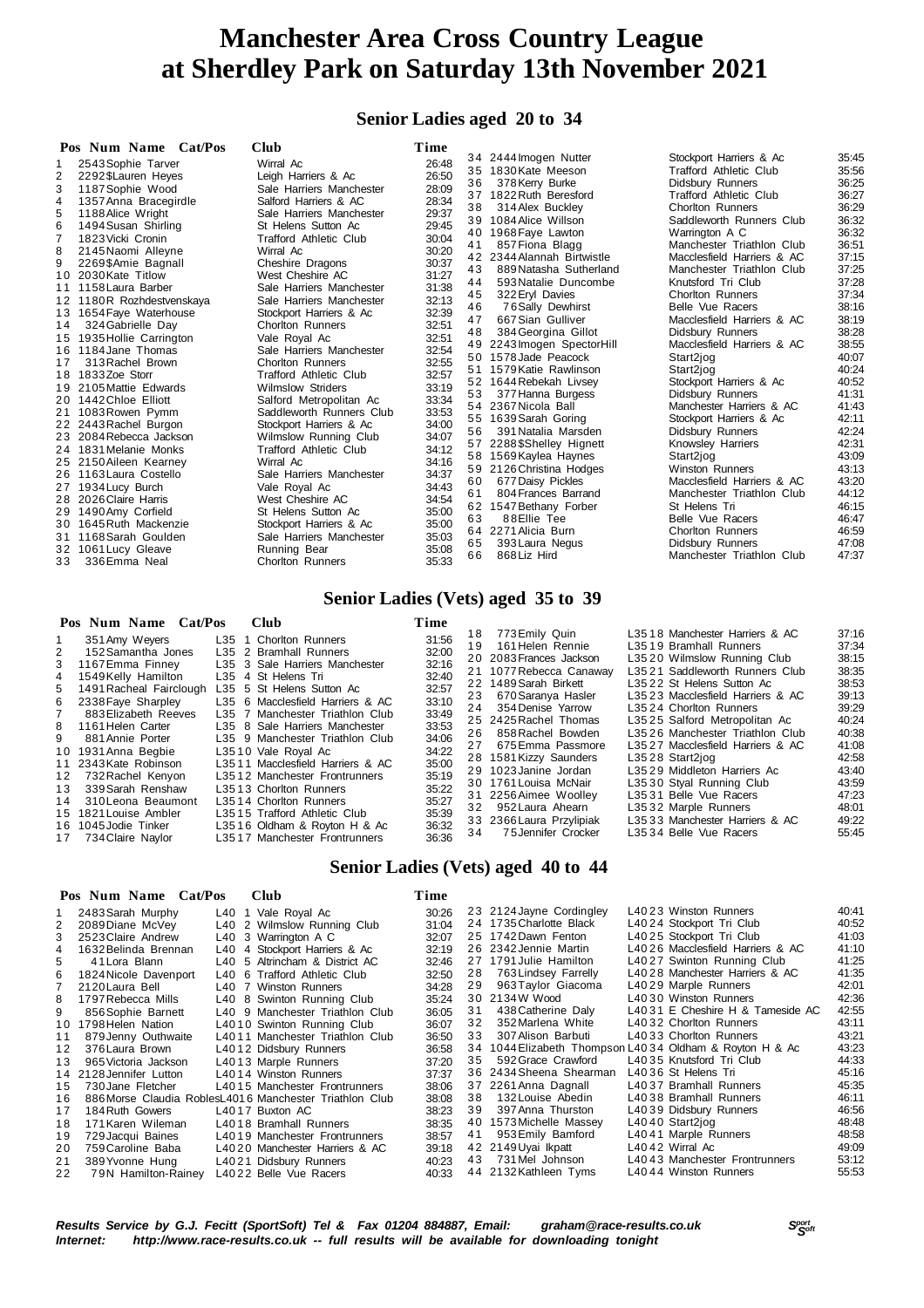**Senior Ladies (Vets) aged 45 to 49**

|    | Pos Num Name Cat/Pos      |         | <b>Club</b>                      | Time  |    |                                                           |                                   |       |
|----|---------------------------|---------|----------------------------------|-------|----|-----------------------------------------------------------|-----------------------------------|-------|
|    | 666 Kristy Gill           | $L45$ 1 | Macclesfield Harriers & AC       | 32:49 | 30 | 595 Claire Grimmer                                        | L4530 Knutsford Tri Club          | 39:23 |
| 2  | 1162 Anne Chinoy          |         | L45 2 Sale Harriers Manchester   | 33:07 | 31 | 415 Joanne Healy                                          | L4531 Dragons Running Club (sale) | 39.50 |
| 3  | 2085 Sharon Johnstone     |         | L45 3 Wilmslow Running Club      | 33:12 | 32 | 139 Caroline Canty                                        | L4532 Bramhall Runners            | 39:56 |
| 4  | 1155 Helen Armitage       |         | L45 4 Sale Harriers Manchester   | 33:25 |    | 33 1175 Carla Ousey                                       | L4533 Sale Harriers Manchester    | 39.59 |
| 5  | 2081 Louisa Harrison      |         | L45 5 Wilmslow Running Club      | 33:38 | 34 | 864 Jo Dogherty                                           | L4534 Manchester Triathlon Club   | 40:06 |
| 6  | 345 Katalin Szabo         |         | L45 6 Chorlton Runners           | 34:26 | 35 | 182 Joanne Cudahy                                         | L4535 Buxton AC                   | 40:09 |
|    | 923 Zulma Edmondson       |         | L45 7 Manchester Ymca Harriers   | 35:05 | 36 | 90 Rachel Watson                                          | L4536 Belle Vue Racers            | 40:21 |
| 8  | 1652 Samantha Thomas      |         | L45 8 Stockport Harriers & Ac    | 35:10 |    | 37 1740 Christine Dewsbury                                | L45 37 Stockport Tri Club         | 40:24 |
| 9  | 1649 Jennie Pickard       |         | L45 9 Stockport Harriers & Ac    | 35:16 | 38 | 77 Lisa Donnelly                                          | L4538 Belle Vue Racers            | 40.53 |
|    | 10 2076 Diane Bygrave     |         | L4510 Wilmslow Running Club      | 35:34 |    | 39 1041 Angela Hart                                       | L4539 Oldham & Royton H & Ac      | 41:42 |
|    | 11 2158 Bree Sutcliffe    |         | L4511 Wirral Ac                  | 35:59 |    | 40 2133 Gaynor Williams                                   | L4540 Winston Runners             | 42:06 |
| 12 | 681 Sue Stockdale         |         | L4512 Macclesfield Harriers & AC | 36:04 |    | 41 1636 Lindsey Crombleholm L4541 Stockport Harriers & Ac |                                   | 42:06 |
|    | 13 2027 Eleanor Robinson  |         | L4513 West Cheshire AC           | 36:24 | 42 | 386 Miranda Hall                                          | L4542 Didsbury Runners            | 42:34 |
|    | 14 1448 Belinda Neild     |         | L4514 Salford Metropolitan Ac    | 36:46 |    | 43 1495 Nikki Wilson                                      | L4543 St Helens Sutton Ac         | 43:19 |
|    | 15 1795 Lauren Marsden    |         | L4515 Swinton Running Club       | 36:51 | 44 | 739 Ruth Travis                                           | L4544 Manchester Frontrunners     | 44:19 |
|    | 16 1648 Ruth Murdoch      |         | L4516 Stockport Harriers & Ac    | 37:23 |    | 45 1737 Nicola Brundrett                                  | L4545 Stockport Tri Club          | 44:26 |
| 17 | 1185 Louise Tittensor     |         | L4517 Sale Harriers Manchester   | 37:37 |    | 46 2341 Emma Lord                                         | L4546 Macclesfield Harriers & AC  | 44:27 |
|    | 18 1173 Clare McCarron    |         | L4518 Sale Harriers Manchester   | 37:52 | 47 | 394 Isabelle Qamar                                        | L45 47 Didsbury Runners           | 44:38 |
| 19 | 172 Emma Young            |         | L4519 Bramhall Runners           | 38:12 | 48 | 137 Sarah Beattie                                         | L4548 Bramhall Runners            | 44:41 |
|    | 20 1800 Lisa Ottiwell     |         | L4520 Swinton Running Club       | 38:32 |    | 49 2122 Edyta Burgess                                     | L4549 Winston Runners             | 44:42 |
| 21 | 48 Nicola Leese           |         | L4521 Altrincham & District AC   | 38:33 |    | 50 1080Jo Edgerton                                        | L4550 Saddleworth Runners Club    | 45:14 |
| 22 | 961 Elise Evans           |         | L4522 Marple Runners             | 38:37 | 51 | 1650 Nicola Pickford                                      | L4551 Stockport Harriers & Ac     | 46:19 |
| 23 | 143 Helen Croft           |         | L4523 Bramhall Runners           | 38:38 | 52 | 958 Melanie Commins                                       | L4552 Marple Runners              | 46:27 |
|    | 24 2568 Angela Tegg       |         | L4524 West Cheshire AC           | 38:48 | 53 | 975 Joanne Stephenson L4553 Marple Runners                |                                   | 46:27 |
|    | 25 1078 Suzanne Darke     |         | L4525 Saddleworth Runners Club   | 38:51 |    | 54 2025 Alex Duffey                                       | L4554 West Cheshire AC            | 47:27 |
|    | 26 1568 Tracey Griffin    |         | $L4526$ Start2jog                | 38:57 | 55 | 967 Sarah Mears                                           | L4555 Marple Runners              | 54:06 |
|    | 27 2438 Harriet Rimington |         | L4527 Stockport Harriers & Ac    | 39:09 |    | 56 1450 Michelle Payne                                    | L4556 Salford Metropolitan Ac     | 54:08 |
|    | 28 2106 Sarka Jeremic     |         | L4528 Wilmslow Striders          | 39:13 |    | 57 1574 Susan May                                         | L4557 Start2jog                   | 54:27 |
|    | 29 1641 Jennifer Hulley   |         | L4529 Stockport Harriers & Ac    | 39:21 |    |                                                           |                                   |       |

## **Senior Ladies (Vets) aged 50 to 54**

| Pos Num Name Cat/Pos | <b>Club</b> | Time |
|----------------------|-------------|------|
|                      |             |      |

|                | 2249 Philippa Cameron       | L50 1 Altrincham & District AC  | 33:14 | 28 | 49Steph Thompson         | L5028 Altrincham & District AC    | 41:41   |
|----------------|-----------------------------|---------------------------------|-------|----|--------------------------|-----------------------------------|---------|
| 2              | 1365 Beverley Simons        | L50 2 Salford Harriers & AC     | 33:56 | 29 | 766 Catherine Jones      | L5029 Manchester Harriers & AC    | 42:24   |
| 3              | 2437 Jayne Lawton           | L50 3 Stockport Harriers & Ac   | 34:02 | 30 | 501 Charmayne Brierley   | L5030 Glossopdale Harriers        | 42:37   |
| 4              | 341 Stephanie Stevens       | L50 4 Chorlton Runners          | 34:32 | 31 | 683 Jane Wilde           | L5031 Macclesfield Harriers & AC  | 42:42   |
| 5              | 2147 Maggie Cooper          | L50 5 Wirral Ac                 | 34:37 | 32 | 1572 Clare Leith         | L5032 Start2jog                   | 43:00   |
| 6              | 158 Vikki Murphy            | L50 6 Bramhall Runners          | 34:52 |    | 33 1062 Lucy Lewis       | L5033 Running Bear                | 43:26   |
| $\overline{7}$ | 2079 Janine Ellis           | L50 7 Wilmslow Running Club     | 35:59 | 34 | 78 Julia Foy             | L5034 Belle Vue Racers            | 43:44   |
| 8              | 2454 Alison Drasdo          | L50 8 Trafford Athletic Club    | 36:07 | 35 | 163 Breeshey Smith       | L5035 Bramhall Runners            | 43.59   |
| 9              | 1440 Jaine Brocklehurst     | L50 9 Salford Metropolitan Ac   | 36:14 | 36 | 890 Jacky Taylor         | L5036 Manchester Triathlon Club   | 44:19   |
|                | 10 1941 Helen Smith         | L5010 Vale Royal Ac             | 36:20 | 37 | 1576Jo Mohan             | L5037 Start2jog                   | 44:37   |
| 11             | 854 Cathy Atkinson          | L5011 Manchester Triathlon Club | 36:42 |    | 38 1027 Catherine Murphy | L5038 Middleton Harriers Ac       | 45:02   |
|                | 12 2554 Yvonne Williams     | L5012 Running Bear              | 36:52 | 39 | 1548 Chris Forber        | L5039 St Helens Tri               | 45:06   |
|                | 13 1493 Sonya Monaghan      | L5013 St Helens Sutton Ac       | 37:01 | 40 | 1546 Helen Broderick     | L5040 St Helens Tri               | 45:24   |
|                | 14 2091 Huma Rahman         | L5014 Wilmslow Running Club     | 37:36 | 41 | 83 Catherine McKenna     | L5041 Belle Vue Racers            | 45:45   |
|                | 15 1646 Melanie Mather      | L5015 Stockport Harriers & Ac   | 37:40 | 42 | 149 Erika Heap           | L5042 Bramhall Runners            | 45:53   |
|                | 16 2455 Louise Mangan       | L5016 Trafford Athletic Club    | 38:07 | 43 | 1969 Sharon Taylor       | L5043 Warrington A C              | 46:24   |
|                | 17 1079 Fiona Dyson         | L5017 Saddleworth Runners Club  | 39:00 | 44 | 772 Catherine Poole      | L5044 Manchester Harriers & AC    | 47:17   |
|                | 18 1177 Julia Reynolds      | L5018 Sale Harriers Manchester  | 39:16 | 45 | 1565 Stephanie Boyle     | L5045 Start2jog                   | 47:54   |
| 19             | 767 Julie Jones             | L5019 Manchester Harriers & AC  | 39:18 | 46 | 1647 Estelle McGuire     | L5046 Stockport Harriers & Ac     | 48:16   |
|                | 20 1063 Sarah Proudmore     | L5020 Running Bear              | 39:51 | 47 | 418 Cathy McCabe         | L5047 Dragons Running Club (sale) | 48:21   |
|                | 21 1741 Gillian Doolan      | L5021 Stockport Tri Club        | 40:20 | 48 | 1564 Debbie Barker       | L5048 Start2jog                   | 49.53   |
|                | 22 1738 Laura Carter        | L5022 Stockport Tri Club        | 40:21 |    | 49 2156 Paula Smith      | L5049 Wirral Ac                   | 49.58   |
|                | 23 1018 Karen Hallett       | L5023 Middleton Harriers Ac     | 40:26 | 50 | 159 Diane Owens          | L5050 Bramhall Runners            | 52:02   |
|                | 24 2223 \$Catherine Jackson | L5024 Styal Running Club        | 40:48 | 51 | 166 Emma Turner          | L5051 Bramhall Runners            | 52:38   |
|                | 25 2024 Debra Bemand        | L5025 West Cheshire AC          | 40:51 |    | 52 1014 Mandy Cregg      | L5052 Middleton Harriers Ac       | 55:11   |
|                | 26 1967 Anne Gregory        | L5026 Warrington A C            | 40:52 | 53 | 155 Melanie Li           | L5053 Bramhall Runners            | 1:00:45 |
|                | 27 1787 Rhona Barker        | L5027 Swinton Running Club      | 40:54 |    |                          |                                   |         |

### **Senior Ladies (Vets) aged 55 to 59**

|    | Pos Num Name Cat/Pos                         | Club                             | Time  |    |                                                  |                                |       |
|----|----------------------------------------------|----------------------------------|-------|----|--------------------------------------------------|--------------------------------|-------|
|    | 736 Linda Rix                                | L55 1 Manchester Frontrunners    | 36:01 |    | 18 185 Tracy Gregory                             | L5518 Buxton AC                | 43:57 |
| 2  | 188 Tania Wilson                             | L55 2 Buxton AC                  | 36:08 |    | 19 1739 Christine Copson                         | L5519 Stockport Tri Club       | 44:35 |
|    | 3 2028 Traci Shipley                         | L55 3 West Cheshire AC           | 37:13 |    | 20 1025 Sandra McGrail                           | L5520 Middleton Harriers Ac    | 44:41 |
|    | 4 1657 Kerry Wood-Doyle                      | L55 4 Stockport Harriers & Ac    | 37:32 |    | 21 1021 Janet Hunt                               | L5521 Middleton Harriers Ac    | 44:46 |
| 5  | 45 Beverlev Jackson                          | L55 5 Altrincham & District AC   | 37:40 |    | 22 2566 Kerry Gleave                             | L5522 Running Bear             | 45.06 |
|    | 6 2571 Maureen Wilkins                       | L55 6 Stockport Harriers & Ac    | 37:57 |    | 23 150 Kathryn Holmes                            | L5523 Bramhall Runners         | 45.43 |
|    | 7 2340 Joanna Miles                          | L55 7 Macclesfield Harriers & AC | 38:22 |    | 24 147 Denise Gregory                            | L5524 Bramhall Runners         | 48:39 |
| 8  | 43 Carole Harrison                           | L55 8 Altrincham & District AC   | 38:40 |    | 25 954 Caroline Bell                             | L5525 Marple Runners           | 48:48 |
| 9  | 138 Andrea Buckingham L55 9 Bramhall Runners |                                  | 38:54 |    | 26 1040 Sara Bott                                | L5526 Oldham & Royton H & Ac   | 49.01 |
|    | 10 2131 Catherine Shanley                    | L5510 Winston Runners            | 39:52 |    | 27 2130 Helen Rust                               | L5527 Winston Runners          | 49:11 |
| 11 | 142 Fiona Cooke                              | L5511 Bramhall Runners           | 39:58 | 28 | 760 Deborah Beresford                            | L5528 Manchester Harriers & AC | 49:16 |
|    | 12 2378 Debbie Heap                          | L5512 Manchester Triathlon Club  | 40:13 |    | 29 145 Bev Denby                                 | L5529 Bramhall Runners         | 50:49 |
|    | 13 133 Alyson Adams                          | L5513 Bramhall Runners           | 41:11 |    | 30 962 Ann-Marie Fairclough L5530 Marple Runners |                                | 51:45 |
| 14 | 500 Joanne Brack                             | L5514 Glossopdale Harriers       | 42:37 |    | 31 1451 Amanda Stanley                           | L5531 Salford Metropolitan Ac  | 52:32 |
|    | 15 765 Helen Holme                           | L5515 Manchester Harriers & AC   | 42:38 |    | 32 762 Linda Cross                               | L5532 Manchester Harriers & AC | 54:31 |
|    | 16 349 Sue Waring                            | L5516 Chorlton Runners           | 43:04 |    | 33 1582 Lyn Todd                                 | L5533 Start2jog                | 58:22 |
|    | 17 1736 Jackie Blackburn                     | L5517 Stockport Tri Club         | 43:30 |    |                                                  |                                |       |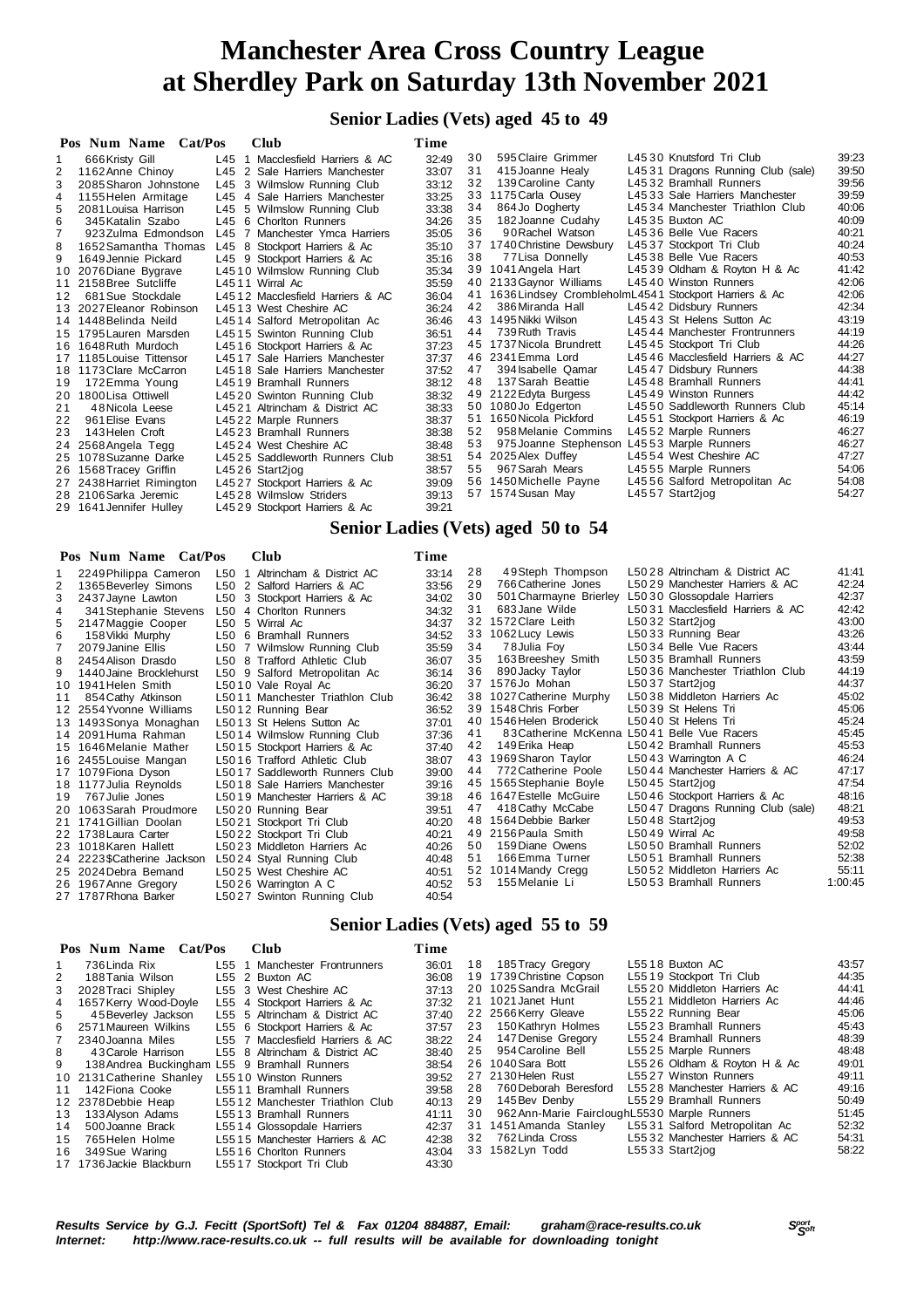**Senior Ladies (Vets) aged 60 to 64**

|             | Pos Num Name Cat/Pos      | — Club                           | Time      |                            |                                   |       |
|-------------|---------------------------|----------------------------------|-----------|----------------------------|-----------------------------------|-------|
|             | 565 Janet Rashleigh       | L60 1 Horwich R M I Harriers     | 33:47 7   | 419 Sue Strickland         | L60 7 Dragons Running Club (sale) | 43:04 |
|             | 2 1651 Glennis Richardson | L60 2 Stockport Harriers & Ac    | 37:12 8   | 317 Ann Carney             | L60 8 Chorlton Runners            | 44:49 |
| $3^{\circ}$ | 668 Sallyann Hales        | L60 3 Macclesfield Harriers & AC | $38.24$ 9 | 1746 Sue Watts             | L60 9 Stockport Tri Club          | 46:51 |
|             | 4 181 Sheila Bradley      | L60 4 Buxton AC                  | 39:13 10  | 153 Cath Jones             | L6010 Bramhall Runners            | 50:49 |
|             | 5 1179 Lynda Rowlinson    | L60 5 Sale Harriers Manchester   |           | 40:12 11 151 Rhona Johnson | L6011 Bramhall Runners            | 52:16 |
|             | 6 2381 Anna Ashton        | L60 6 Marple Runners             | 41.51 12  | 169 Pauline White          | L6012 Bramhall Runners            | 53:18 |

### **Senior Ladies (Vets) aged 65 to 69**

|              | Pos Num Name Cat/Pos                                                                                | - Club                                                                                                                                                   | Time                                            |                                                                                        |                                                                                                                  |                                    |
|--------------|-----------------------------------------------------------------------------------------------------|----------------------------------------------------------------------------------------------------------------------------------------------------------|-------------------------------------------------|----------------------------------------------------------------------------------------|------------------------------------------------------------------------------------------------------------------|------------------------------------|
| $\mathbf{2}$ | 80 Annie Hirsch<br>920 Gail Brierley<br>3 1653 Helen Todd<br>4 1825 Sue Exon<br>5 1011 Fiona Bolton | L65 1 Belle Vue Racers<br>L65 2 Manchester Ymca Harriers<br>L65 3 Stockport Harriers & Ac<br>L65 4 Trafford Athletic Club<br>L65 5 Middleton Harriers Ac | 38:18<br>39:54<br>40:42 8<br>$43:52$ 9<br>43:57 | 1020 Teresa Hollins<br>1764 Mandy Winckworth<br>1019 Ruth Hare<br>134 Christine Adkins | L65 6 Middleton Harriers Ac<br>L65 7 Styal Running Club<br>L65 8 Middleton Harriers Ac<br>L65 9 Bramhall Runners | 45.06<br>52:20<br>55:11<br>1:00:45 |
|              |                                                                                                     |                                                                                                                                                          |                                                 |                                                                                        |                                                                                                                  |                                    |

### **Senior Ladies (Vets) over 70**

| Pos Num Name Cat/Pos                                   | -Club                       | Time  |
|--------------------------------------------------------|-----------------------------|-------|
| 1 1015 Christine Eckersley L75 1 Middleton Harriers Ac |                             | 48:50 |
| 2 2057 Trevor Faulkner                                 | L75 2 Wilmslow Running Club | 55:31 |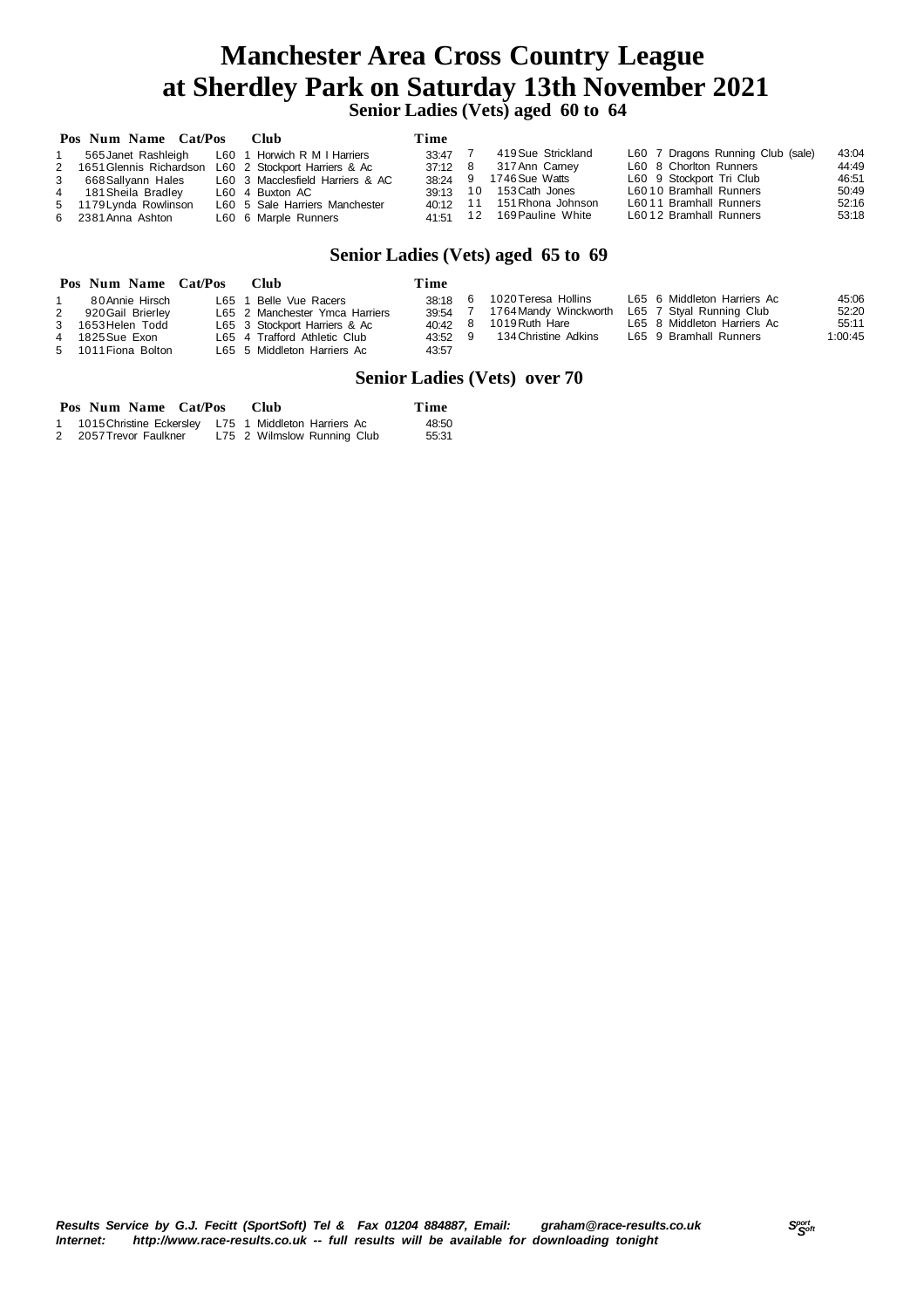# **Manchester Area Cross Country League at Sherdley Park on Saturday 13th November 2021 Senior Ladies — FINAL RESULTS (\$=non-counter)**

 **Pos Num Name Cat/Pos Club Time** 1 2543 Sophie Tarver Wirral Ac 26:48<br>2 2292 \$Lauren Heyes Leigh Harriers & Ac 26:50 2 2292\$Lauren Heyes Leigh Harriers & Ac 26:50 Sale Harriers Manchester 28:09<br>Salford Harriers & AC 28:34 4 1357 Anna Bracegirdle Salford Harriers & AC 28:34<br>5 1188 Alice Wright Sale Harriers Manchester 29:37 5 1188 Alice Wright Sale Harriers Manchester 29:37<br>6 1494 Susan Shirling St Helens Sutton Ac 29:45 6 1494Susan Shirling St Helens Sutton Ac 29:45 7 1823Vicki Cronin Trafford Athletic Club 30:04 Liverpool Pembroke & Sefton 30:11<br>Wirral Ac 30:20 9 2333\$Chloe Leather L20 1 Liverpool Pembroke & Sefton 30:11<br>9 2145Naomi Alleyne Wirral Ac 30:20<br>10 2483Sarah Murphy L40 1 Vale Royal Ac 30:26 2483 Sarah Murphy L40 1 Vale Royal Ac 30:26<br>2269 \$Amie Bagnall Cheshire Dragons 30:37 11 2269\$Amie Bagnall Cheshire Dragons 30:37<br>12 2089Diane McVey L40 2 Wilmslow Running Club 31:04 12 2089Diane McVey L40 2 Wilmslow Running Club 31:04<br>13 2030Kate Titlow West Cheshire AC 31:27 1 3 2030 Kate Titlow West Cheshire AC 31:27<br>14 1158 Laura Barber Sale Harriers Manchester 31:38 Sale Harriers Manchester<br>1 35 1 Chorlton Runners 1 5 351Amy Weyers L35 1 Chorlton Runners 31:56 1 6 152Samantha Jones L35 2 Bramhall Runners 32:00 17 2523 Claire Andrew L40 3 Warrington A C 32:07<br>18 1180 R Rozhdestvenskaya Sale Harriers Manchester 32:13 18 1180R Rozhdestvenskaya Sale Harriers Manchester 32:13<br>19 1167Emma Finney L35 3 Sale Harriers Manchester 32:16 19 1167Emma Finney L35 3 Sale Harriers Manchester 32:16<br>20 1632 Belinda Brennan L40 4 Stockport Harriers & Ac 32:19 2 0 1632Belinda Brennan L40 4 Stockport Harriers & Ac 32:19 2220 Rachael Theobald L20 2 Wirral Ac 3220 Rachael Theobald L20 2 Wirral Ac 2 2 1654Faye Waterhouse Stockport Harriers & Ac 32:39 23 1549Kelly Hamilton L35 4 St Helens Tri 32:40<br>24 11 Lora Blann L40 5 Altrincham & District AC 32:46 2 4 4 1Lora Blann L40 5 Altrincham & District AC 32:46 2 5 666Kristy Gill L45 1 Macclesfield Harriers & AC 32:49 2 6 1824Nicole Davenport L40 6 Trafford Athletic Club 32:50 27 324 Gabrielle Day Chorlton Runners 32:51<br>28 1935 Hollie Carrington Vale Royal Ac 32:51 28 1935 Hollie Carrington Vale Royal Ac 32:51<br>29 2012 Jessica Connolly L20 3 Warrington A C 32:53<br>30 1184 Jane Thomas Sale Harriers Manchester 32:54 2 9 2012Jessica Connolly L20 3 Warrington A C 32:53 3 0 1184Jane Thomas Sale Harriers Manchester 32:54 3 1 313Rachel Brown Chorlton Runners 32:55 3 2 1833Zoe Storr Trafford Athletic Club 32:57 1491 Racheal Fairclough L35 5 St Helens Sutton Ac 32:57<br>1162 Anne Chinoy L45 2 Sale Harriers Manchester 33:07 34 1162 Anne Chinoy L45 2 Sale Harriers Manchester 33:07<br>35 2338 Fave Sharpley L35 6 Macclesfield Harriers & AC 33:10 3 5 2338Faye Sharpley L35 6 Macclesfield Harriers & AC 33:10 3 6 2085Sharon Johnstone L45 3 Wilmslow Running Club 33:12 3 7 2249Philippa Cameron L50 1 Altrincham & District AC 33:14 3 8 2105Mattie Edwards Wilmslow Striders 33:19 3 9 1155Helen Armitage L45 4 Sale Harriers Manchester 33:25 442Chloe Elliott Christian Salford Metropolitan Ac 33:34<br>198Amy Whelan L20 4 Buxton AC 33:35 4 1 198Amy Whelan L20 4 Buxton AC 33:35 4 2 2081Louisa Harrison L45 5 Wilmslow Running Club 33:38 43 565Janet Rashleigh L60 1 Horwich R M I Harriers 33:47<br>44 883 Elizabeth Reeves L35 7 Manchester Triathlon Club 33:49 4 4 883Elizabeth Reeves L35 7 Manchester Triathlon Club 33:49 45 1083 Rowen Pymm Saddleworth Runners Club 33:53<br>46 1161 Helen Carter L35 8 Sale Harriers Manchester 33:53 4 6 1161Helen Carter L35 8 Sale Harriers Manchester 33:53 1365 Beverley Simons<br>2443 Rachel Burgon 48 2443 Rachel Burgon Stockport Harriers & Ac 34:00<br>49 2437 Javne Lawton 150 3 Stockport Harriers & Ac 34:02 4 9 2437Jayne Lawton L50 3 Stockport Harriers & Ac 34:02 5 0 881Annie Porter L35 9 Manchester Triathlon Club 34:06 51 2084 Rebecca Jackson 2009 Wilmslow Running Club 34:07<br>52 1831 Melanie Monks Trafford Athletic Club 34:12 5 2 1831Melanie Monks Trafford Athletic Club 34:12 5 3 2150Aileen Kearney Wirral Ac 34:16 54 1931 Anna Begbie <sup>1</sup> L3510 Vale Royal Ac 34:22<br>55 345 Katalin Szabo 1 L45 6 Chorlton Runners 34:26 6 Chorlton Runners 5 6 2120Laura Bell L40 7 Winston Runners 34:28 5 7 341Stephanie Stevens L50 4 Chorlton Runners 34:32 5 8 1713Esther Hulley L20 5 Stockport Harriers & Ac 34:34 5 9 1163Laura Costello Sale Harriers Manchester 34:37 6 0 2147Maggie Cooper L50 5 Wirral Ac 34:37 61 1934 Lucy Burch Vale Royal Ac 34:43<br>62 158 Vikki Murphy L50 6 Bramhall Runners 34:52 6 2 158Vikki Murphy L50 6 Bramhall Runners 34:52 63 2026 Claire Harris 2008 2026 Cheshire AC 34:54<br>64 1715 Megan Phillips 2008 2026 Cheshire AC 34:55 6 4 1715Megan Phillips L20 6 Stockport Harriers & Ac 34:55 65 1490 Amy Corfield **State State State State State State State State State State State State State State State**<br>66 2343 Kate Robinson L3511 Macclesfield Harriers & AC 35:00 6 6 2343Kate Robinson L35 1 1 Macclesfield Harriers & AC 35:00 67 1645 Ruth Mackenzie Stockport Harriers & Ac 35:00<br>68 798 Bethany Reid L20 7 MMU 68 798Bethany Reid L20 7 MMU<br>69 1168Sarah Goulden Sale Harriers Manchester 35:03 7 0 923Zulma Edmondson L45 7 Manchester Ymca Harriers 35:05 71 1061 Lucy Gleave **Running Bear** 35:08<br>72 1652 Samantha Thomas L45 8 Stockport Harriers & Ac 35:10 7 2 1652Samantha Thomas L45 8 Stockport Harriers & Ac 35:10 7 3 1649Jennie Pickard L45 9 Stockport Harriers & Ac 35:16 L35 1 2 Manchester Frontrunners 7 5 339Sarah Renshaw L35 1 3 Chorlton Runners 35:22 7 6 1797Rebecca Mills L40 8 Swinton Running Club 35:24 7 7 310Leona Beaumont L35 1 4 Chorlton Runners 35:27 7 8 336Emma Neal Chorlton Runners 35:33 79 2076 Diane Bygrave L45 10 Wilmslow Running Club 35:34<br>1991 80 1821 Louise Ambler L35 15 Trafford Athletic Club 35:39 80 1821 Louise Ambler L35 15 Trafford Athletic Club 35:39<br>81 2444 Imogen Nutter Stockport Harriers & Ac 35:45 2444Imogen Nutter<br>2013 Ellen Turnbull L20 8 82 2013 Ellen Turnbull L20 8 Warrington A C 35:52<br>83 1830 Kate Meeson Trafford Athletic Club 35:56 83 1830Kate Meeson Trafford Athletic Club 35:56<br>84 2158Bree Sutcliffe 14511 Wirral Ac 35:59 84 2158Bree Sutcliffe L45 11 Wirral Ac 35:59<br>85 2079 Janine Ellis L50 7 Wilmslow Running Club 35:59 85 2079Janine Ellis L50 7 Wilmslow Running Club 35:59<br>86 736Linda Rix L55 1 Manchester Frontrunners 36:01 L55 1 Manchester Frontrunners 87 681 Sue Stockdale L45 12 Macclesfield Harriers & AC 36:04<br>88 856 Sophie Barnett L40 9 Manchester Triathlon Club 36:05 8 8 856Sophie Barnett L40 9 Manchester Triathlon Club 36:05 L40 10 Swinton Running Club 9 0 2454Alison Drasdo L50 8 Trafford Athletic Club 36:07 91 188Tania Wilson L55 2 Buxton AC 36:08<br>92 1440 Jaine Brockleburst L50 9 Salford Metropolitan Ac 36:14 L50 9 Salford Metropolitan Ac 93 1941 Helen Smith L50 10 Vale Royal Ac 36:20<br>94 2027 Eleanor Robinson L45 13 West Cheshire AC 36:24 9 4 2027 Eleanor Robinson L45 1 3 West Cheshire AC 36:24<br>9 3 378 Kerry Burke Bidsbury Runners 36:25 9 5 378Kerry Burke Didsbury Runners 36:25 9 6 1822Ruth Beresford Trafford Athletic Club 36:27 97 314 Alex Buckley Chorlton Runners 36:29<br>98 1084 Alice Willson Saddleworth Runners Club 36:32 Saddleworth Runners Club 9 91045Jodie Tinker L35 16 Oldham & Royton H & Ac 36:32<br>100 1968 Faye Lawton Marrington A C 36:32 100 1968 Faye Lawton Marrington A C 36:32<br>101 734 Claire Naylor 1.35 17 Manchester Frontrunners 36:36 101 734Claire Naylor L35 1 7 Manchester Frontrunners 36:36 102 854Cathy Atkinson L50 1 1 Manchester Triathlon Club 36:42 103 1448Belinda Neild L45 1 4 Salford Metropolitan Ac 36:46 L20 9 Manchester Harriers & AC 105 1298Ellie Colquhoun-LynnL201 0 Sale Harriers Manchester 36:48 106 879Jenny Outhwaite L40 1 1 Manchester Triathlon Club 36:50 107 1795 Lauren Marsden L45 15 Swinton Running Club 36:51<br>108 857 Fiona Blagg Manchester Triathlon Club 36:51 1658 Manchester Triathlon Club 36:51<br>16:52 L5012 Running Bear 36:52 109 2554Yvonne Williams L50 1 2 Running Bear 36:52 110 376 Laura Brown L40 12 Didsbury Runners 36:58<br>111 1493 Sonya Monaghan L50 13 St Helens Sutton Ac 37:01 L50 13 St Helens Sutton Ac 112 1651Glennis Richardson L60 2 Stockport Harriers & Ac 37:12 113 2028 Traci Shipley L55 3 West Cheshire AC 37:13<br>114 2344 Alannah Birtwistle Macclesfield Harriers & AC 37:15 114 2344 Alannah Birtwistle Macclesfield Harriers & AC 37:15<br>115 773 Emily Quin L35 18 Manchester Harriers & AC 37:16 115 18 Manchester Harriers & AC 37:16<br>140 13 Marple Runners 37:20 116 965 Victoria Jackson L40 13 Marple Runners 37:20<br>117 1648 Ruth Murdoch L45 16 Stockport Harriers & Ac 37:23 117 1648 Ruth Murdoch L45 16 Stockport Harriers & Ac 37:23<br>118 889 Natasha Sutherland Manchester Triathlon Club 37:25 11889 Natasha Sutherland Manchester Triathlon Club<br>11893 Natalie Duncombe Knutsford Tri Club 119 593Natalie Duncombe Knutsford Tri Club 37:28 120 1657Kerry Wood-Doyle L55 4 Stockport Harriers & Ac 37:32 121 161Helen Rennie L35 1 9 Bramhall Runners 37:34 122 322 Eryl Davies Chorlton Runners 37:34<br>123 2091 Huma Rahman L50 14 Wilmslow Running Club 37:36 123 2091 Huma Rahman L50 14 Wilmslow Running Club 37:36<br>124 1185 Louise Tittensor L45 17 Sale Harriers Manchester 37:37 124 1185 Louise Tittensor L45 17 Sale Harriers Manchester 37:37<br>125 2128 Jennifer Lutton L40 14 Winston Runners 37:37 125 21 28 Jennifer Lutton L40 14 Winston Runners 37:37<br>126 1646 Melanie Mather L50 15 Stockport Harriers & Ac 37:40 126 Melanie Mather L50 15 Stockport Harriers & Ac 37:40<br>15 Severley Jackson L55 5 Altrincham & District AC 37:40 127 4 5Beverley Jackson L55 5 Altrincham & District AC 37:40 128 1173 Clare McCarron L45 18 Sale Harriers Manchester 37:52<br>129 25 71 Maureen Wilkins L55 6 Stockport Harriers & Ac 37:57 129 2571Maureen Wilkins L55 6 Stockport Harriers & Ac 37:57 130 730 Jane Fletcher L40 15 Manchester Frontrunners 38:06<br>131 2455 Louise Mangan L50 16 Trafford Athletic Club 38:07 131 150 16 Trafford Athletic Club 38:07<br>Atl 4016 Manchester Triathlon Club 38:08 132 886Morse Claudia RoblesL401 6 Manchester Triathlon Club 38:08 133 172Emma Young L45 19 Bramhall Runners 38:12<br>133 172Emma Young L45 19 Bramhall Runners 38:12<br>134 2083 Frances Jackson L35 20 Wilmslow Running Club 38:15 134 2083Frances Jackson L35 2 0 Wilmslow Running Club 38:15 135 76 Sally Dewhirst Belle Vue Racers 38:16<br>136 80 Annie Hirsch L65 1 Belle Vue Racers 38:18 136 80 Annie Hirsch L65 1 Belle Vue Racers 38:18<br>137 667 Sian Gulliver Macclesfield Harriers & AC 38:19 137 667Sian Gulliver Macclesfield Harriers & AC 38:19 12 Macclesfield Harriers & AC 38:22<br>17 Buxton AC 139 184Ruth Gowers L40 17 Buxton AC 1.4 1.6 2.23<br>140 668 Sallyann Hales L60 3 Macclesfield Harriers & AC 38:24 140 668Sallyann Hales L60 3 Macclesfield Harriers & AC 38:24 141 384Georgina Gillot Didsbury Runners 38:28 142 1800 Lisa Ottiwell L45 20 Swinton Running Club 38:32<br>143 18 Alicola Leese L45 21 Altrincham & District AC 38:33 143 4 8Nicola Leese L45 2 1 Altrincham & District AC 38:33 L40 18 Bramhall Runners 145 1077 Rebecca Canaway L35 21 Saddleworth Runners Club 38:35<br>146 961 Flise Evans L145 22 Marrile Runners 38:37 146 961Elise Evans L45 2 2 Marple Runners 38:37 147 143 Helen Croft L45 23 Bramhall Runners 38:38<br>148 143 Carole Harrison L55 8 Altrincham & District AC 38:40 148 4 3Carole Harrison L55 8 Altrincham & District AC 38:40 149 2568 Angela Tegg L45 24 West Cheshire AC 38:48<br>150 1078 Suzanne Darke L45 25 Saddleworth Runners Club 38:51 150 1078 Suzanne Darke L45 25 Saddleworth Runners Club 38:51<br>151 1489 Sarah Birkett L35 22 St Helens Sutton Ac 38:53 151 1489 L3522 St Helens Sutton Ac 38:53<br>155 9 Bramhall Runners 38:54 152 138 Andrea Buckingham L55 9 Bramhall Runners 38:54<br>153 2243 Impagen Spector Hill Macclesfield Harriers & AC 38:55 153 2243Imogen SpectorHill Macclesfield Harriers & AC 38:55 140 19 Manchester Frontrunners 38:57<br>145 26 Start2jog 38:57 155 1568 Tracey Griffin L45 26 Start 2jog<br>156 477 Megan Lewis L20 11 E Cheshire H & Tameside AC 38:59 156 477Megan Lewis L20 1 1 E Cheshire H & Tameside AC 38:59 150 17 Saddleworth Runners Club 39:00<br>120 12 MMU 158 2236 Sophie Vickers L20 12 MMU<br>159 2438 Harriet Rimington L45 27 Stockport Harriers & Ac 39:09 159 2438 Harriet Rimington L45 27 Stockport Harriers & Ac 39:09<br>160 2106 Sarka Jeremic L45 28 Wilmslow Striders 39:13 160 160 210 210 210 210 211 245 28 Wilmslow Striders 39:13<br>160 4 Buxton AC 39:13 161 181Sheila Bradley L60 4 Buxton AC 39:13 162 670 Saranya Hasler 1952 3 Macclesfield Harriers & AC 39:13<br>163 1177 Julia Reynolds 1950 18 Sale Harriers Manchester 39:16 163 1177Julia Reynolds L50 1 8 Sale Harriers Manchester 39:16 164 1052 Megan Bartholomew L20 13 Oldham & Royton H & Ac 39:17<br>165 759 Caroline Baba L40 20 Manchester Harriers & AC 39:18<br>166 767 Julie Jones L50 19 Manchester Harriers & AC 39:18 165 759 Caroline Baba L40 20 Manchester Harriers & AC 39:18<br>166 767 Julie Jones L50 19 Manchester Harriers & AC 39:18 166 767 Julie Jones L50 19 Manchester Harriers & AC 39:18<br>167 1641 Jennifer Hulley L45 29 Stockport Harriers & Ac 39:21 167 1641 Jennifer Hulley L45 29 Stockport Harriers & Ac 39:21<br>168 595 Claire Grimmer L45 30 Knutsford Tri Club 39:23 168 595 Claire Grimmer L45 30 Knutsford Tri Club 39.23<br>169 354 Denise Yarrow L35 24 Chorlton Runners 39.29 169 354 Denise Yarrow L35 24 Chorlton Runners 39:29<br>170 415 Joanne Healy L45 31 Dragons Running Club (sale) 39:50 L45 31 Dragons Running Club (sale) 39:50<br>L50 20 Running Bear 39:51 171 1063 Sarah Proudmore L50 20 Running Bear 39:51 (1995)<br>172 2131 Catherine Shanley L55 10 Winston Runners 39:51 172 2131 Catherine Shanley

*<sup>S</sup>port Results Service by G.J. Fecitt (SportSoft) Tel & Fax 01204 884887, Email: graham@race-results.co.uk <sup>S</sup>oft Internet: http://www.race-results.co.uk -- full results will be available for downloading tonight*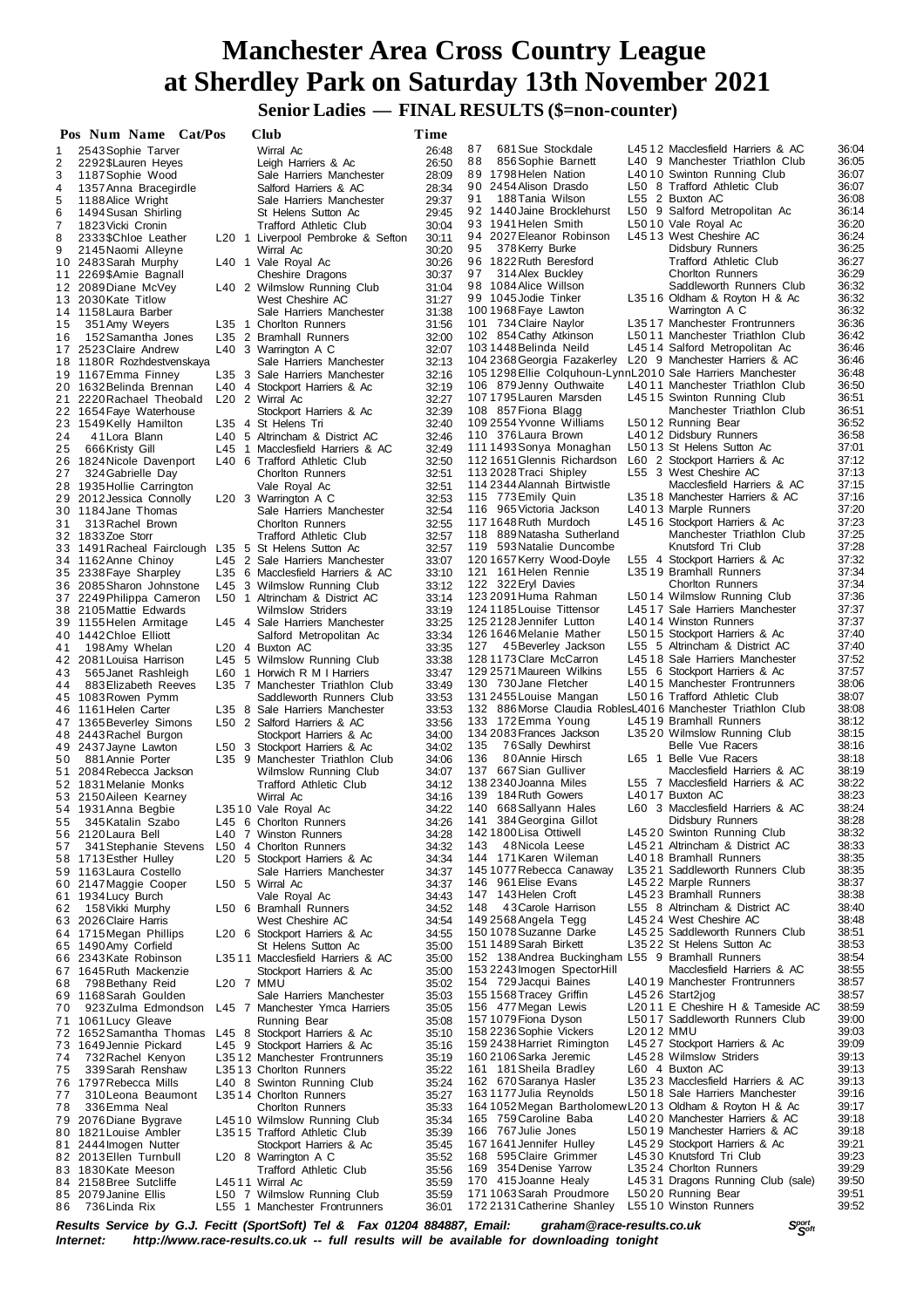248 739Ruth Travis L45 4 4 Manchester Frontrunners 44:19 1.50.3.6 Manchester Triathlon Club

173 920Gail Brierley L65 2 Manchester Ymca Harriers 39:54 174 139 Caroline Canty L45 32 Bramhall Runners 39:56<br>175 142 Fiona Cooke L55 11 Bramhall Runners 39:58 175 142 Fiona Cooke L55 11 Bramhall Runners 39:58<br>176 1175 Carla Ousev L45 33 Sale Harriers Manchester 39:59 176 1175 Carla Ousey L45 33 Sale Harriers Manchester 39:59<br>177 864 Jo Docherty L45 34 Manchester Triathlon Club 40:06 177 864Jo Dogherty L45 34 Manchester Triathlon Club<br>178 1578 Jade Peacock Start2ion 178 1578Jade Peacock Start2jog 40:07 179 182 Joanne Cudahy L45 35 Buxton AC 40:09<br>180 1179 Lynda Rowlinson L60 5 Sale Harriers Manchester 40:12 180 1179 Lynda Rowlinson L60 5 Sale Harriers Manchester 40:12<br>180 1179 Lynda Rowlinson L60 5 Sale Harriers Manchester 40:12 181 2378 Debbie Heap L55 12 Manchester Triathlon Club 40:13<br>182 1741 Gillian Doolan L50 21 Stockport Tri Club 40:20 182 1741 Gillian Doolan L50 21 Stockport Tri Club 40:20<br>183 190 Rachel Watson L45 36 Belle Vue Racers 40:21 183 9 0 Rachel Watson L45 3 6 Belle Vue Racers 40:21<br>184 173 8 Laura Carter L50 22 Stockport Tri Club 184 1738Laura Carter L50 2 2 Stockport Tri Club 40:21 185 389Yvonne Hung L40 2 1 Didsbury Runners 40:23 186 1740 Christine Dewsbury L45 37 Stockport Tri Club 40:24<br>187 1579 Katie Rawlinson Start2jog 40:24 187 1579Katie Rawlinson Start2jog 40:24 188 2425Rachel Thomas L35 2 5 Salford Metropolitan Ac 40:24 189 1018 Karen Hallett L50 23 Middleton Harriers Ac 40:26<br>190 79 N Hamilton-Rainev L40 22 Belle Vue Racers 40:33 190 79N Hamilton-Rainey L4022 Belle Vue Racers 40:33<br>191 858 Rachel Bowden L3526 Manchester Triathlon Club 40:38 1912 Bowden Later Triathlon Club 40:38<br>1913 L4023 Winston Runners 40:41 192 2124 Jayne Cordingley L40 23 Winston Runners 40:41<br>193 1653 Helen Todd L65 3 Stockport Harriers & Ac 40:42 193 1653 Helen Todd L65 3 Stockport Harriers & Ac 40:42<br>194 2223 Scatherine Jackson L50 24 Stval Running Club 40:48 194 2223 SCatherine Jackson L50 24 Styal Running Club 40:48<br>195 2024 Debra Bemand L50 25 West Cheshire AC 40:51 195 2024Debra Bemand L50 2 5 West Cheshire AC 40:51 196 1644Rebekah Livsey Stockport Harriers & Ac 40:52 190 1944 November 1970<br>197 1967 Anne Gregory 1 L50 2 6 Warrington A C 40:52<br>198 1735 Charlotte Black 140 24 Stockport Tri Club 40:52 198 1735 Charlotte Black L40 24 Stockport Tri Club 40:52<br>199 17 Lisa Donnelly L45 38 Belle Vue Racers 40:53 199 77 Lisa Donnelly L45 38 Belle Vue Racers 40:53<br>2001 2017 2001 1787 Rhona Barker L50 27 Swinton Running Club 200 1787 Rhona Barker L50 27 Swinton Running Club 40:54<br>
201 1742 Dawn Fenton L40 25 Stockport Tri Club 41:03 201 1742 Dawn Fenton L40 25 Stockport Tri Club 41:03<br>202 675 Emma Passmore L35 27 Macclesfield Harriers & AC 41:08 202 675Emma Passmore L3527 Macclesfield Harriers & AC 41:08<br>203 2342 Jennie Martin L4026 Macclesfield Harriers & AC 41:10 204 133Alyson Adams L55 13 Bramhall Runners 41:11<br>205 1791 Julie Hamilton L4027 Swinton Running Club 41:25 205 1791Julie Hamilton L40 2 7 Swinton Running Club 41:25 206 377 Hanna Burgess Didsbury Runners 41:31<br>207 763 Lindsey Farrelly L40 28 Manchester Harriers & AC 41:35 207 763 Lindsey Farrelly L40 28 Manchester Harriers & AC 41:35<br>208 49 Steph Thompson L50 28 Altrincham & District AC 41:41 208 4 9Steph Thompson L50 2 8 Altrincham & District AC 41:41 209 1041 Angela Hart L45 39 Oldham & Royton H & Ac 41:42<br>210 2367 Nicola Ball Manchester Harriers & AC 41:43 210 2367 Nicola Ball Manchester Harriers & AC<br>211 2381 Anna Ashton 160 6 Marnie Runners 211 2381Anna Ashton L60 6 Marple Runners 41:51 212 963Taylor Giacoma 220 963Taylor Giacoma 21029 Marple Runners 42:01<br>213 2133Gaynor Williams 21540 Winston Runners 42:06 2135 2134 2135 2134 2135 2145 42:06<br>mL454 1 Stockport Harriers & Ac 42:06 214 1636 Lindsey CrombleholmL454 1 Stockport Harriers & Ac 42:06<br>215 1639 Sarah Goring Stockport Harriers & Ac 42:11 215 1639Sarah Goring Stockport Harriers & Ac 42:11 216 391Natalia Marsden Didsbury Runners 42:24 222 15029 Manchester Harriers & AC 42:24<br>Knowslev Harriers 42:31 218 2288 \$Shelley Hignett Knowsley Harriers 42:31<br>219 386 Miranda Hall L4542 Didsbury Runners 42:34 218 2288 \$Shelley Hignett The Mowsley Harriers (1992)<br>219 386 Miranda Hall L45 4 2 Didsbury Runners 42:34<br>220 2134 W Wood L40 30 Winston Runners 42:36 220 2134 W Vood L40 30 Winston Runners 42:36<br>221 500 Joanne Brack L5514 Glossopdale Harriers 42:37 221 500Joanne Brack L55 14 Glossopdale Harriers 42:37<br>222 501 Charmayne Brierley L50 30 Glossopdale Harriers 42:37 222 501 Charmayne Brierley L50 30 Glossopdale Harriers 42:37<br>223 765 Helen Holme L551 5 Manchester Harriers & AC 42:38 223 765 Helen Holme L55 15 Manchester Harriers & AC 42:38<br>224 683 Jane Wilde L50 31 Macclesfield Harriers & AC 42:42 224 683 Jane Wilde L50 31 Macclesfield Harriers & AC 42:42<br>225 438 Catherine Dalv L40 31 E Cheshire H & Tameside AC 42:55 226 438 E Cheshire H & Tameside AC 42:55<br>L3528 Start2jog 42:58 226 1581Kizzy Saunders L35 2 8 Start2jog 42:58 227 1572Clare Leith L50 3 2 Start2jog 43:00 228 419Sue Strickland L60 7 Dragons Running Club (sale) 43:04 229 349 Sue Waring L55 16 Chorton Runners 13:04<br>230 1569 Kaylea Haynes Start2jog 43:09 230 1569Kaylea Haynes Start2jog 43:09 231 352Marlena White L40 3 2 Chorlton Runners 43:11 232 2126 Christina Hodges<br>232 2126 Christina Hodges Winston Runners 43:13<br>233 1495 Nikki Wilson L45 43 St Helens Sutton Ac 43:19 233 1495 Nikki Wilson  $\overline{234}$  677 Daisy Pickles L45 43 St Helens Sutton Ac 43:19 234 677 Daisy Pickles Macclesfield Harriers & AC 43:20<br>235 307 Alison Barbuti L40 33 Chorlton Runners 43:21 240 33 Chorlton Runners 43:21<br>23:21 L40 34 Oldham & Rovton H & Ac 43:23 236 1044 Elizabeth Thompson L40 34 Oldham & Royton H & Ac 43:23<br>237 1062 Lucy Lewis L50 33 Running Bear 43:26 237 1062 Lucy Lewis L50 33 Running Bear 43:26<br>238 1736 Jackie Blackburn L55 17 Stockport Tri Club 43:30 238 1736Jackie Blackburn L55 1 7 Stockport Tri Club 43:30 239 1023 Janine Jordan L35 29 Middleton Harriers Ac 43:40<br>240 78 Julia Foy L50 34 Belle Vue Racers 43:44 240 78Julia Foy L50 34 Belle Vue Racers 43:44<br>241 1825 Sue Exon L65 4 Trafford Athletic Club 43:52 241 1825Sue Exon L65 4 Trafford Athletic Club 43:52 242 185Tracy Gregory L55 1 8 Buxton AC 43:57 243 1011Fiona Bolton L65 5 Middleton Harriers Ac 43:57 244 1761 Louisa McNair L35 30 Styal Running Club 43:59<br>245 163 Breeshev Smith L50 35 Bramhall Runners 43:59 245 163 Breeshey Smith L50 35 Bramhall Runners 43:59<br>246 2374 Ellie Dixon L20 14 MMU 44:00 246 2374 Ellie Dixon Carrier L20 14 MMU<br>247 804 Frances Barrand Manchester Triathlon Club 44:12 247 804Frances Barrand Manchester Triathlon Club 44:12

287 2025 Alex Duffey L45 54 West Cheshire AC<br>288 868 Lize Hird Manchester Triath 325 134 Christine Adkins<br>326 155 Melanie Li

250 1737 Nicola Brundrett L45 45 Stockport Tri Club 44:26<br>251 2341 Emma Lord L45 4 6 Macclesfield Harriers & AC 44:27 251 2341 Emma Lord L45 4 6 Macclesfield Harriers & AC 44:27<br>252 592 Grace Crawford L40 35 Knutsford Tri Club 44:33 240 1552 14533 L40 35 Knutsford Tri Club 44:33 253 1739 Christine Copson L55 19 Stockport Tri Club 44:35<br>254 1576 Io Mohan 150 37 Start2ion 44:37 254 1576Jo Mohan - 2007 - 254 1576Jo Mohan - 2554 1576Jo Mohan - 2564 1576Jo Mohan - 2564 1576Jo Mohan - 2555<br>255 394 Isabelle Qamar - 254 7 Didsbury Runners - 254 14:38 255 394Isabelle Qamar L45 4 7 Didsbury Runners 44:38 256 137Sarah Beattie L45 4 8 Bramhall Runners 44:41 257 1025 Sandra McGrail L55 20 Middleton Harriers Ac 44:41<br>258 2122 Edyta Burgess L45 49 Winston Runners 44:42 258 2122Edyta Burgess L45 4 9 Winston Runners 44:42 259 1021Janet Hunt L55 2 1 Middleton Harriers Ac 44:46 260 317Ann Carney L60 8 Chorlton Runners 44:49<br>261 1714 Lydia Hulley L2015 Stockport Harriers & Ac 44:56<br>262 1027 Catherine Murphy L50 38 Middleton Harriers Ac 45:02 261 1714Lydia Hulley L20 1 5 Stockport Harriers & Ac 44:56 262 1027Catherine Murphy L50 3 8 Middleton Harriers Ac 45:02 263 1548Chris Forber L50 3 9 St Helens Tri 45:06 264 2566Kerry Gleave L55 2 2 Running Bear 45:06 265 1020Teresa Hollins L65 6 Middleton Harriers Ac 45:06 2650 Saddleworth Runners Club<br>26:16 1080 L4036 St Helens Tri 45:16<br>245:24 15:24 L5040 St Helens Tri 267 2434 Sheena Shearman L40 36 St Helens Tri 45:16<br>268 1546 Helen Broderick 150 40 St Helens Tri 45:24 268 1546 Helen Broderick L50 40 St Helens Tri 45:24<br>268 1546 Helen Broderick L50 40 St Helens Tri 45:24<br>269 2261 Anna Dagnall L40 37 Bramhall Runners 45:35 269 2261 Anna Dagnall L40 37 Bramhall Runners 1992<br>269 2261 Anna Dagnall L40 37 Bramhall Runners 45:35<br>270 150 Kathryn Holmes L55 23 Bramhall Runners 45:43 270 150 Kathryn Holmes L55 23 Bramhall Runners 45:43<br>271 83 Catherine McKenna L50 41 Belle Vue Racers 45:45 271 8 3Catherine McKenna L50 41 Belle Vue Racers 45:45<br>272 149 Erika Heap 150 42 Bramhall Runners 45:53 L50 42 Bramhall Runners 45:53<br>L40 38 Bramhall Runners 46:11 273 132 Louise Abedin L40 38 Bramhall Runners 46:11<br>273 132 Louise Abedin L40 38 Bramhall Runners 46:11<br>274 1053 Astacia Mannings L20 16 Oldham & Royton H & Ac 46:13 L2016 Oldham & Royton H & Ac 46:13<br>246:15 St Helens Tri 46:15 275 1547 Bethany Forber St Helens Tri 37.5<br>275 1547 Bethany Forber St Helens Tri 46:15<br>276 1650 Nicola Pickford L45 51 Stockport Harriers & Ac 46:19 276 1651 166 166 166 166 166 166.19<br>16.19 1650 1650 166.19 166.24 16:24 277 1969 Sharon Taylor L50 43 Warrington A C 46:24<br>278 958 Melanie Commins L45 52 Marple Runners 46:27 278 958 Melanie Commins L45 52 Marple Runners 46:27<br>279 975 Joanne Stephenson L45 53 Marple Runners 46:27 279 975Joanne Stephenson L45 53 Marple Runners 46:27<br>280 88 Filie Tee Belle Vue Racers 46:47 280 88 Ellie Tee **Belle Vue Racers** 46:47 281 1746Sue Watts L60 9 Stockport Tri Club 46:51 282 397Anna Thurston L40 3 9 Didsbury Runners 46:56 283 2271Alicia Burn Chorlton Runners 46:59 284 393Laura Negus Didsbury Runners 47:08<br>285 772Catherine Poole L5044 Manchester Harriers & AC 47:17 285 772 Catherine Poole L50 44 Manchester Harriers & AC 47:17<br>286 2256 Aimee Woolley L35 31 Belle Vue Racers 47:23 286 2256 Aimee Woolley L35 31 Belle Vue Racers 47:23<br>287 2025 Alex Duffey L45 54 West Cheshire AC 47:27 28 Manchester Triathlon Club 47:37<br>47:54 47:54 289 1565 Stephanie Boyle L50 45 Start2jog 47:54<br>290 952 Laura Ahearn L35 32 Marple Runners 48:01 290 952Laura Ahearn L35 32 Marple Runners 48:01<br>291 1647 Estelle McGuire L50 46 Stockport Harriers & Ac 48:16 291 1647 Estelle McGuire L50 4 6 Stockport Harriers & Ac 48:16<br>292 418 Cathy McCabe L50 47 Dragons Running Club (sale) 48:21<br>293 147 Denise Gregory L55 24 Bramhall Runners 48:39 292 418 Cathy McCabe L50 47 Dragons Running Club (sale) 48:21 293 147 Denise Gregory L55 24 Bramhall Runners 48:39 294 1573 Michelle Massey L40 40 Start2jog 48:48<br>295 954 Caroline Bell 15525 Marple Runners 48:48 295 954 Caroline Bell L55 25 Marple Runners 48:48<br>296 1015 Christine Eckersley L75 1 Middleton Harriers Ac 48:50 296 1015 Christine Eckersley L75 1 Middleton Harriers Ac 48:50<br>297 953 Emily Bamford L40 41 Marple Runners 48:58 297 953 Emily Bamford L40 41 Marple Runners 48:58<br>298 1040 Sara Bott L55 26 Oldham & Royton H & Ac 49:01 298 26 Oldham & Royton H & Ac 49:01<br>19:01 L4042 Wirral Ac 49:09 299 2149 Uyai Ikpatt L40 42 Wirral Ac 1999 2149 Uyai Ikpatt L49:09<br>300 2130 Helen Rust L55 27 Winston Runners 49:11 300 2130 Helen Rust L55 27 Winston Runners 49:11<br>301 760 Deborah Beresford L55 28 Manchester Harriers & AC 49:16 301 760 Deborah Beresford L55 28 Manchester Harriers & AC 49:16<br>302 2366 Laura Przylipiak L35 33 Manchester Harriers & AC 49:22 303 1564Debbie Barker L50 4 8 Start2jog 49:53 304 2156 Paula Smith L50 49 Wirral Ac 49:58<br>305 145 Bev Denby L55 29 Bramhall Runners 60:49 305 145Bev Denby L55 2 9 Bramhall Runners 50:49 306 153Cath Jones L60 10 Bramhall Runners 50:49<br>307 962Ann-Marie Fairclough 5530 Marple Runners 51:45 307 962Ann-Marie FaircloughL553 0 Marple Runners 51:45 308 159Diane Owens L50 5 0 Bramhall Runners 52:02 309 151Rhona Johnson L60 1 1 Bramhall Runners 52:16 310 1764Mandy Winckworth L65 7 Styal Running Club 52:20 311 1451 Amanda Stanley L55 31 Salford Metropolitan Ac 52:32<br>312 166 Emma Turner L50 51 Bramhall Runners 52:38 312 166 Emma Turner L50 51 Bramhall Runners 52:38<br>313 731 Mel Johnson L40 43 Manchester Frontrunners 53:12 313 731 Mel Johnson L40 43 Manchester Frontrunners 53:12<br>314 169 Pauline White L60 12 Bramball Runners 53:18 314 169 Pauline White L60 12 Bramhall Runners 53:18<br>315 967 Sarah Mears 14555 Marnie Runners 54:06 315 967Sarah Mears L45 5 5 Marple Runners 54:06 216 03 marple Tenness<br>
L45 56 Salford Metropolitan Ac 54:08<br>
L45 57 Start2jog 54:27 317 1574 Susan May L45 57 Start2jog 54:27<br>318 762 Linda Cross L55 32 Manchester Harriers & AC 54:31 L55 3 2 Manchester Harriers & AC 54:31<br>L50 5 2 Middleton Harriers Ac 55:11 150 52 Middleton Harriers Ac 55:11<br>165 8 Middleton Harriers Ac 55:11 319 1014 Mandy Cregg L50 52 Middleton Harriers Ac 55:11<br>320 1019 Ruth Hare L65 8 Middleton Harriers Ac 55:11<br>321 2057 Trevor Faulkner L75 2 Wilmslow Running Club 55:31 321 2057Trevor Faulkner L75 2 Wilmslow Running Club 55:31 322 75Jennifer Crocker L35 34 Belle Vue Racers 55:45<br>323 2132 Kathleen Tyms L40 44 Winston Runners 55:53 323 2132Kathleen Tyms L40 4 4 Winston Runners 55:53 324 1582Lyn Todd L55 3 3 Start2jog 58:22 325 134Christine Adkins L65 9 Bramhall Runners 1:00:45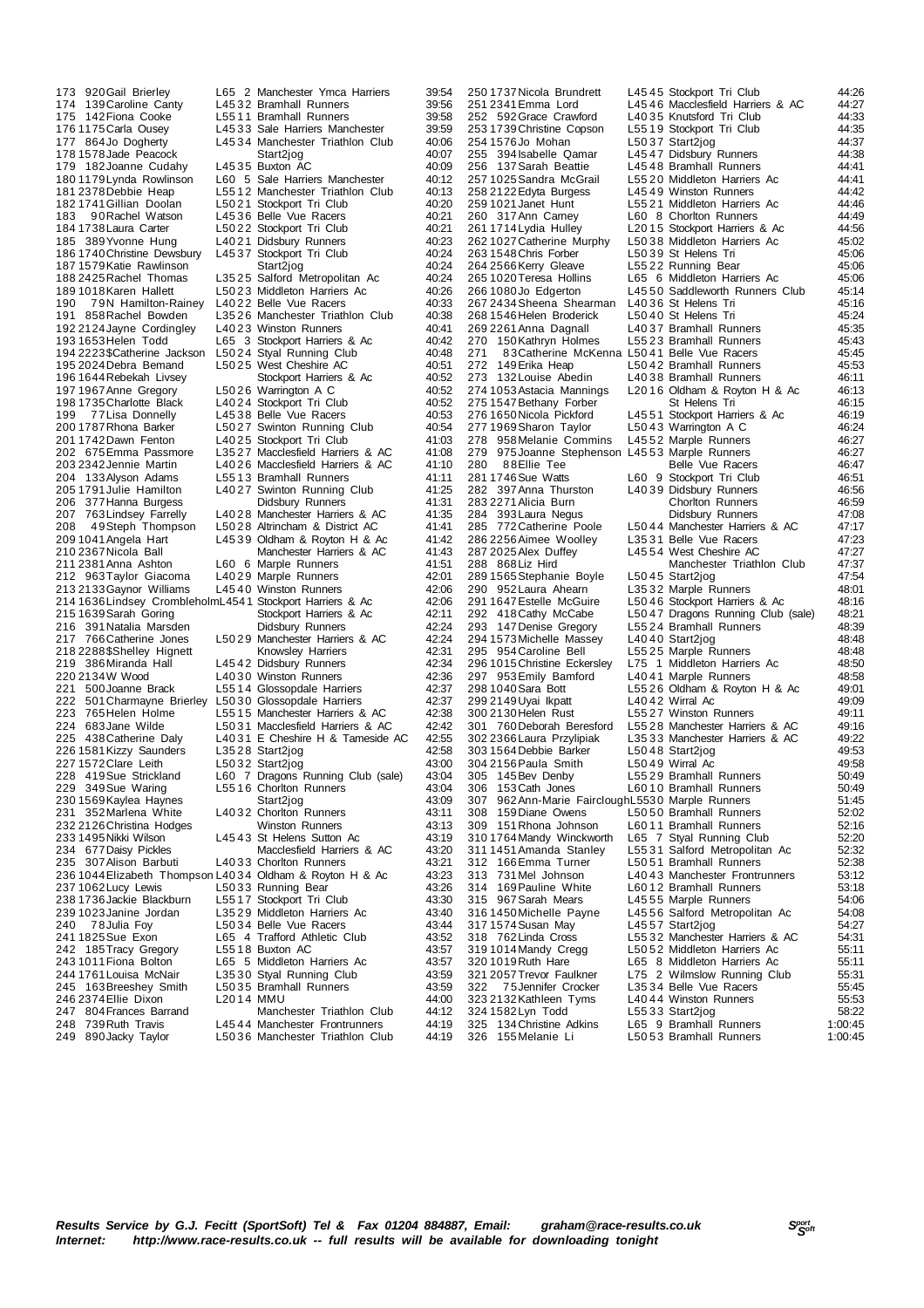### **Senior Ladies — TEAM RESULTS**

### **NOTE: Unattached and non-counters are DELETED before teams are calculated**

| 1               | Sale Harriers Manchester                                                          | $\begin{array}{r} 32 \\ 76 \\ 107 \\ 110 \\ 116 \\ 127 \\ 120 \end{array}$ |              | 2 Sophie Wood                                                                                                                                                                                                                                 |
|-----------------|-----------------------------------------------------------------------------------|----------------------------------------------------------------------------|--------------|-----------------------------------------------------------------------------------------------------------------------------------------------------------------------------------------------------------------------------------------------|
| $\frac{2}{3}$   | Wirral Ac                                                                         |                                                                            | $\mathbf{1}$ | Sophie Tarver                                                                                                                                                                                                                                 |
|                 | <b>Trafford Athletic Club</b>                                                     |                                                                            |              | 6 Vicki Cronin                                                                                                                                                                                                                                |
| 4               | ΈВ'<br>Sale Harriers Manchester                                                   |                                                                            |              | 16 Emma Finney                                                                                                                                                                                                                                |
| 5               | <b>Choriton Runners</b>                                                           |                                                                            |              | 12 Amy Weyers                                                                                                                                                                                                                                 |
| 6               | Stockport Harriers & Ac                                                           |                                                                            |              | 17 Belinda Brennar                                                                                                                                                                                                                            |
| 7<br>8          | <b>Wilmslow Running Club</b>                                                      |                                                                            |              |                                                                                                                                                                                                                                               |
|                 | Vale Royal Ac                                                                     |                                                                            |              |                                                                                                                                                                                                                                               |
| 9               | Macclesfield Harriers & AC                                                        |                                                                            |              |                                                                                                                                                                                                                                               |
| 10              | St Helens Sutton Ac                                                               |                                                                            |              |                                                                                                                                                                                                                                               |
| 11              | Warrington A C                                                                    |                                                                            |              |                                                                                                                                                                                                                                               |
|                 | 'B'<br>12 Stockport Harriers & Ac                                                 |                                                                            |              |                                                                                                                                                                                                                                               |
| 13              | 'C'<br>Sale Harriers Manchester                                                   |                                                                            |              |                                                                                                                                                                                                                                               |
| 14              | West Cheshire AC                                                                  |                                                                            |              |                                                                                                                                                                                                                                               |
| 15              | Manchester Triathlon Club                                                         |                                                                            |              |                                                                                                                                                                                                                                               |
| 16              | <b>Chorlton Runners</b><br>ΈВ'                                                    |                                                                            |              |                                                                                                                                                                                                                                               |
| 17              | Altrincham & District AC                                                          |                                                                            |              |                                                                                                                                                                                                                                               |
| 18              | <b>Bramhall Runners</b>                                                           |                                                                            |              |                                                                                                                                                                                                                                               |
| 19              | <b>Trafford Athletic Club</b><br>'B'                                              |                                                                            |              |                                                                                                                                                                                                                                               |
| 20              | 'C'<br>Stockport Harriers & Ac                                                    |                                                                            |              |                                                                                                                                                                                                                                               |
| $\overline{21}$ | Manchester Frontrunners                                                           |                                                                            |              |                                                                                                                                                                                                                                               |
| 22              | Swinton Running Club                                                              |                                                                            |              |                                                                                                                                                                                                                                               |
| 23<br>24        | Wilmslow Running Club<br>Έ,                                                       |                                                                            |              |                                                                                                                                                                                                                                               |
|                 | Salford Metropolitan Ac                                                           |                                                                            |              |                                                                                                                                                                                                                                               |
| 25              | <b>Buxton AC</b>                                                                  |                                                                            |              |                                                                                                                                                                                                                                               |
| 26              | Saddleworth Runners Club                                                          |                                                                            |              |                                                                                                                                                                                                                                               |
| 27              | Manchester Triathlon Club 'B'                                                     |                                                                            |              |                                                                                                                                                                                                                                               |
| 28              | Macclesfield Harriers & AC 'B'                                                    |                                                                            |              | 127 $-$ 12 Amily Weyers<br>127 $-$ 12 Amily Weyers<br>129 $-$ 9 Diane McVey<br>142 $-$ 8 Sarah Murphy<br>201 $-$ 8 Susan Shirling<br>216 $-$ 14 Claire Andrew<br>249 $-$ 55 Susan Shirling<br>249 $-$ 55 Esther Hulley<br>267 $-$ 43 Helen Ca |
| 29              | <b>Didsbury Runners</b>                                                           |                                                                            |              |                                                                                                                                                                                                                                               |
| 30              | 'D'<br>Stockport Harriers & Ac                                                    |                                                                            |              | 522 - 117 Kerry Wood-Do                                                                                                                                                                                                                       |
| 31              | <b>Winston Runners</b>                                                            |                                                                            |              |                                                                                                                                                                                                                                               |
| 32              | Manchester Harriers & AC                                                          |                                                                            |              | $622 - 53$ Laura Bell<br>$533 - 53$ Laura Bell<br>$574 - 68$ Lucy Gleave<br>$579 - 121$ Louise Tittensor<br>$603 - 94$ Alex Buckley<br>$444$ Karen Wileman                                                                                    |
|                 | 33 Running Bear                                                                   |                                                                            |              |                                                                                                                                                                                                                                               |
| 34              | Sale Harriers Manchester 'D'<br>'C'                                               |                                                                            |              |                                                                                                                                                                                                                                               |
|                 | 35 Chorlton Runners<br>'B'                                                        |                                                                            |              | $603 - 94$ Alex Buckley<br>$605 - 141$ Karen Wileman<br>$632 - 132$ Sally Dewhirst<br>$671 - 113$ Victoria Jackson                                                                                                                            |
|                 | 36 Bramhall Runners                                                               |                                                                            |              |                                                                                                                                                                                                                                               |
| 37<br>38        | <b>Belle Vue Racers</b>                                                           |                                                                            |              |                                                                                                                                                                                                                                               |
|                 | Marple Runners<br>39 Oldham & Royton H & Ac                                       |                                                                            |              | $693 - 96$ Jodie Tinker<br>$706 - 150$ Imogen Spector<br>$731 - 57$ Maggie Cooper<br>$732 - 152$ Tracey Griffin<br>$737 - 179$ Gillian Doolan<br>$756 - 164$ Jennifer Hulley<br>$782 - 174$ Jo Dogherty<br>$902 - 124$ Jo Lighty Hamilton     |
|                 | 40 Macclesfield Harriers & AC 'C'                                                 |                                                                            |              |                                                                                                                                                                                                                                               |
| 41              | Wirral Ac<br>'B'                                                                  |                                                                            |              |                                                                                                                                                                                                                                               |
| 42              | Start2jog                                                                         |                                                                            |              |                                                                                                                                                                                                                                               |
|                 | 43 Stockport Tri Club                                                             |                                                                            |              |                                                                                                                                                                                                                                               |
|                 | 44 Stockport Harriers & Ac                                                        |                                                                            |              |                                                                                                                                                                                                                                               |
|                 | 45 Manchester Triathlon Club 'C'                                                  |                                                                            |              |                                                                                                                                                                                                                                               |
|                 |                                                                                   |                                                                            |              | $1803 - 20$ Kelly Hamilton<br>$840 - 203$ Lindsey Farrelly<br>$863 - 172$ Fiona Cooke<br>$878 - 202$ Hanna Burgess<br>$910 - 186$ Karen Hallett<br>$629 - 209$ Gaynor Williams<br>$910 - 186$ Karen Hallett<br>$623 - 197$ Dawn Fenton        |
|                 | 46 St Helens In<br>47 Manchester Harriers & AC<br>17 Decembell Runners (C)<br>'В' |                                                                            |              |                                                                                                                                                                                                                                               |
|                 |                                                                                   |                                                                            |              |                                                                                                                                                                                                                                               |
|                 | 'B'<br>49 Didsbury Runners                                                        |                                                                            |              |                                                                                                                                                                                                                                               |
|                 | 'B'<br>50 Winston Runners                                                         |                                                                            |              |                                                                                                                                                                                                                                               |
| 51              | Middleton Harriers Ac                                                             |                                                                            |              |                                                                                                                                                                                                                                               |
|                 | 'B'<br>52 Stockport Tri Club                                                      |                                                                            |              |                                                                                                                                                                                                                                               |
|                 | Έ,<br>53 Belle Vue Racers                                                         |                                                                            |              | $923 - 197$ Dawn Fenton<br>$971 - 195$ Lisa Donnelly<br>$980 - 222$ Clare Leith                                                                                                                                                               |
|                 | Έ,<br>54 Start2jog                                                                |                                                                            |              |                                                                                                                                                                                                                                               |
|                 | 55 Chorlton Runners<br>'D'                                                        |                                                                            |              |                                                                                                                                                                                                                                               |
| 56              | 'F'<br>Stockport Harriers & Ac                                                    |                                                                            |              |                                                                                                                                                                                                                                               |
|                 | $^{\prime} \text{B}$<br>57 Middleton Harriers Ac                                  |                                                                            |              |                                                                                                                                                                                                                                               |
|                 | 'D'<br>58 Bramhall Runners                                                        |                                                                            |              | $989 - 226$ $226$ $1024 - 211$ $524$ $1062 - 254$ $1064 - 264$ Anna Dagnall<br>$1122 - 273$ Median Commitm<br>$122 - 273$ Median Commitment<br>$126$ $126$ $126$ $126$ $126$ $126$ $126$ $127$ $128$ $128$ $129$ $129$ $129$ $120$ $120$      |
|                 | 59 Marple Runners<br>'В'                                                          |                                                                            |              |                                                                                                                                                                                                                                               |
|                 | .C<br>60 Manchester Harriers & AC                                                 |                                                                            |              |                                                                                                                                                                                                                                               |
|                 | Έ,<br>61 Bramhall Runners                                                         |                                                                            |              |                                                                                                                                                                                                                                               |
|                 | 'С'<br>62 Start2jog                                                               |                                                                            |              | 1186 - 280 Catherine Poole<br>1192 - 288 Denise Gregory<br>1218 - 289 Michelle Massey                                                                                                                                                         |
|                 | 'F'<br>63 Bramhall Runners                                                        |                                                                            |              | 1240 - 304 Rhona Johnson                                                                                                                                                                                                                      |

11 National Marrington Andrew 26 Jessica Connolly 79 Ellen Turnbull<br>249 — 55 Esther Hulley 61 Megan Phillips 64 Ruth Mackenzie 24 Salford Metropolitan Active 89 Jaine Brocklehurst100 Belinda Neild<br>420 — 38 Amy Whelan 88 Tania Wilson 136 Ruth Gowers 49 Bizabell Runners Court Runners 212 Natalia Marsden 202 Hanna Burgess 212 Natalia M<br>904 — 209 Gaynor Williams 215 W Wood 510 — 186 Karen Hallett 234 Janine Jordan<br>1923 — 197 Dawn Fenton 233 Jackie Blackburn 1218 — 289 Michelle Massey 298 Debbie Barker 312 Susan May 1240 — 304 Rhona Johnson 307 Emma Turner 309 Pauline White

 1 Sale Harriers Manchester 32 — 2 Sophie Wood 4 Alice Wright 11 Laura Barber 15 R Rozhdestvenskaya 2 Wirral Ac 76 — 1 Sophie Tarver 7 Naomi Alleyne 18 Rachael Theobald 50 Aileen Kearney 3 Trafford Athletic Club 107 — 6 Vicki Cronin 23 Nicole Davenport 29 Zoe Storr 49 Melanie Monks 32 - 2 Sophie Wood 4 Alice Wright 11 Laura Barber 15 R Rozhdestven<br>
76 - 1 Sophie Tarver 7 Naomi Alleyne 18 Rachael Theobald 50 Aileen Kearney<br>
107 - 16 Emma Finney 27 Jane Thomas 31 Anne Chinoy 36 Helen Armitage<br>
110 - 12 5 Chorlton Runners 116 — 12 Amy Weyers 24 Gabrielle Day 28 Rachel Brown 52 Katalin Szabo 127 — 17 Belinda Brennan 19 Faye Waterhouse 45 Rachel Burgon 46 Jayne Lawton<br>129 — 9 Diane McVey 33 Sharon Johnstone 39 Louisa Harrison 48 Rebecca Jackson<br>142 — 8 Sarah Murphy 25 Hollie Carrington 51 Anna Begbie 58 Lucy Bu 7 Wilmslow Running Club 129 — 9 Diane McVey 33 Sharon Johnstone 39 Louisa Harrison 48 Rebecca Jackson 8 Vale Royal Ac 142 — 8 Sarah Murphy 25 Hollie Carrington 51 Anna Begbie 58 Lucy Burch 9 Maccles Macclesfield Harriers Christopher State Harriers (1990)<br>1992 — 22 Kristy Gill 32 Faye Sharpley 63 Kate Robinson 84 Sue Stockdale<br>1995 — 5 Susan Shirling 30 Racheal Fairclough 62 Amy Corfield 108 Sonya Monaghan 205 — 5 Susan Shirling 30 Racheal Fairclough 62 Amy Corfield 108 Sonya Monaghand 216 — 14 Claire Andrew 26 Jessica Connolly 79 Ellen Turnbull 97 Faye Lawton 1249 - 55 Esther Hulley 61 Megan Phillips 64 Ruth Mackenzie 69 Samantha Thomas<br>1267 - 43 Helen Carter 56 Laura Costello 66 Sarah Goulden 102 Ellie Colquhoun-Ly<br>1271 - 10 Kate Titlow 60 Claire Harris 91 Eleanor Robinson 110 267 — 43 Helen Carter  $\begin{array}{r} 56$  Laura Costello 66 Sarah Goulden 102 Ellie Colquhoun-Lynn<br>271 — 10 Kate Titlow 60 Claire Harris 91 Eleanor Robinson 110 Traci Shipley 14 16 West Cheshire Court Court Council Cheshire Cheshire Actor Cheshire 271 — 10 Kate Titlow 60 Claire Harris 91 Eleanor Robinson 110 Traci Shipley<br>272 — 41 Elizabeth Reeves 47 Annie Porter 85 Sophie Barnett 99 Cathy Atki 272 — 41 Elizabeth Reeves 47 Annie Porter 85 Sophie Barnett 99 Cathy Atkinson<br>275 — 54 Stephanie Stevens 72 Sarah Renshaw 74 Leona Beaumont 75 EmmaNeal<br>319 — 21 Lora Blann 34 Philippa Cameron 124 Beverley Jackson 140 Nicol 16 Chorles Chorles The Chorles Chorles Chorles Chorles 275 — 54 Stephanie Stevens 72 Sarah Renshaw 74 Leona Beaumont 75 Emma Neal<br>319 — 21 Lora Blann 34 Philippa Cameron 124 Beverley Jackson 140 Nicola Lee 17 Altrincham States Action 34 Philippa Cameron 124 Beverley Jackson140 Nicola Leese<br>17 Altrincham 34 Philippa Cameron 124 Beverley Jackson140 Nicola Leese<br>18 Altrincham 35 Samantha Jones 59 Vikki Murphy 118 Helen Rennie 1 18 Bramhall Runners 320 — 13 Samantha Jones 59 Vikki Murphy 118 Helen Rennie 130 Emma Young<br>18 Art 18 Samantha Jones 59 Vikki Murphy 118 Helen Rennie 130 Emma Young<br>18 Art 109 Glennis Richardson114 Ruth Murr 19 Trafford Athletic Club 'B' 337 — 77 Louise Ambler 80 Kate Meeson 87 Alison Drasdo 93 Ruth Beresford 20 Stockport Harriers & Ac 'C' 371 — 70 Jennie Pickard 78 Imogen Nutter 109 Glennis Richardson114 Ruth Murdoch 21 Manchester Frontrunners 379 — 71 Rachel Kenyon 83 Linda Rix 98 Claire Naylor 127 Jane Fletcher 22 - 73 Rebecca Mills 86 Helen Nation 104 Lauren Marsden 139 Lisa Ottiwell<br>209 - 76 Diane Bygrave 82 Janine Ellis 120 Huma Rahman 131 Frances Jackson 23 And 'Since Bygrave 1982 Construction Club 'By The Theory 120 Huma Rahman 131 Frances Jackson<br>130 — 76 Diane Bygrave 182 Janine Ellis 120 Huma Rahman 131 Frances Jackson<br>11 — 37 Chloe Elliott 189 Jaine Brocklehurst 100 B 22 - 38 Amy Whelan 88 Tania Wilson 136 Ruth Gowers 158 Sheila Bradley<br>26 - 42 Rowen Pymm 95 Alice Willson 142 Rebecca Canaway147 Suzanne Darke 26 Saddleworth Runners Club 426 — 42 Rowen Pymm 95 Alice Willson 142 Rebecca Canaway147 Suzanne Darke 27 Manchester Triathlon Club 'B' 452 — 103 Jenny Outhwaite 105 Fiona Blagg 115 Natasha Sutherland129Morse Claudia Robles 28 Macclesfield Harriers & AC 'B' 517 — 111 Alannah Birtwistle 134 Sian Gulliver 135 Joanna Miles 137 Sallyann Hales 29 Didsbury Runners 519 — 92 Kerry Burke 107 Laura Brown 138 Georgina Gillot 182 Yvonne Hung 522 — 117 Kerry Wood-Doyle 123 Melanie Mather 126 Maureen Wilkins 156 Harriet Rimington<br>533 — 53 Laura Bell 122 Jennifer Lutton 169 Catherine Shanley189 Jayne Cordingley<br>538 — 101 Georgia Fazakerley112 Emily Quin 162 Carol 31 Winston Runners 533 — 53 Laura Bell 122 Jennifer Lutton 169 Catherine Shanley189 Jayne Cordingley 32 Manchester Harriers & AC 538 — 101 Georgia Fazakerley112 Emily Quin 162 Caroline Baba 163 Julie Jones 33 Alleg 106 Lucy Gleave 106 Yvonne Williams 168 Sarah Proudmore 103 Lucy Lewis<br>579 — 121 Louise Tittensor 125 Clare McCarron 160 Julia Reynolds 173 Carla Ouse<br>603 — 94 Alex Buckley 119 Eryl Davies 166 Denise Yarrow 224 Su 34 Sale Harriers Manchester 'D' 579 — 121 Louise Tittensor 125 Clare McCarron 160 Julia Reynolds 173 Carla Ousey<br>35 Chorlton Runners 'C' 603 — 94 Alex Buckley 119 Eryl Davies 166 Denise Yarrow 224 Sue Waring<br>36 Bramhall Ru 37 Belle Vue Racers 632 — 132 Sally Dewhirst 133 Annie Hirsch 180 Rachel Watson 187 N Hamilton-Rainey 38 March 208 Taylor Giacoma<br>38 March 208 Taylor Giacoma<br>38 March 208 Taylor Giacoma<br>38 March 207 Anna Ashton 208 Taylor Giacoma 39 Oldham & Royton H & Ac 693 — 96 Jodie Tinker 161 Megan Bartholomew205Angela Hart 231 Elizabeth Thompson 40 Macclesfield Harriers & AC 'C' 706 — 150 Imogen SpectorHill 159 Saranya Hasler 198 Emma Passmore 199 Jennie Martin 41 Wirral Ac 'B' 731 — 57 Maggie Cooper 81 Bree Sutcliffe 294 Uyai Ikpatt 299 Paula Smith 421 — 152 Tracey Cooper 121 Blue Subminer 184 Katie Rawlinson 221 Kizzy Saunders<br>1732 — 152 Tracey Griffin 175 Jade Peacock 184 Katie Rawlinson 221 Kizzy Saunders<br>183 Christine Developlan 181 Laura Carter 183 Christine Dew 43 Stockport Tri Club 737 - 179 Gillian Doolan 181 Laura Carter 183 Christine Dewsbury194 Charlotte Black<br>44 Stockport Harriers & Ac 'E' 756 - 164 Jennifer Hulley 190 Helen Todd 192 Rebekah Livsey 210 Lindsey Crombleholme<br> 46 St Helly Hamilton 258 Chris Forber 262 Sheena Shearman263 Helen Broderick<br>
460 - 203 Lindsey Farrelly 206 Nicola Ball 213 Catherine Jones 218 Helen Holme 440 — 203 Lindsey Farrelly 206 Nicola Ball 213 Catherine Jones 218 Helen Holme<br>863 — 172 Fiona Cooke 200 Alyson Adams 240 Breeshey Smith 251 Sarah Beattio 48 Bramhall Runners 240 Breeshey Smith 251 Sarah Beattie<br>212 Natalia Marsden 214 Miranda Hall 250 Isabelle Qamar 50 Winston Runners 'B' 904 — 209 Gaynor Williams 215 W Wood 227 Christina Hodges 253 Edyta Burgess 523 — 197 Dawn Fenton 233 Jackie Blackburn 245 Nicola Brundrett 248 Christine Copson<br>1971 — 195 Lisa Donnelly 235 Julia Foy 266 Catherine McKenna275 Ellie Tee<br>1980 — 222 Clare Leith 225 Kaylea Haynes 249 Jo Mohan 284 Steph 53 Belle Vue Racers 'B' 971 — 195 Lisa Donnelly 235 Julia Foy 266 Catherine McKenna275 Ellie Tee 54 Start2jog 'B' 980 — 222 Clare Leith 225 Kaylea Haynes 249 Jo Mohan 284 Stephanie Boyle 55 Chorles Chorles Chorles Chorners International Christmas Chorles 226 Marlena White 230 Alison Barbuti 255 Ann Carney 278 Alicia Burn<br>1024 — 211 Sarah Goring 256 Lydia Hulley 271 Nicola Pickford 286 Estelle McGuire 56 Stockport Harriers & Ac 'F' 1024 — 211 Sarah Goring 256 Lydia Hulley 271 Nicola Pickford 286 Estelle McGuire<br>57 Middleton Harriers Ac 'B' 1062 — 254 Janet Hunt 257 Catherine Murphy 260 Teresa Hollins 291 Christine Ecker 58 Bramhall Runners "D' 1064 — 264 Anna Dagnall 265 Kathryn Holmes 267 Erika Heap 268 Louise Abedin<br>59 Marple Runners "B' 1122 — 273 Melanie Commins 274 Joanne Stephenson 285 Laura Ahearn 290 Caroline Bell<br>60 Manchester Ha 1192 — 288 Denise Gregory 300 Bev Denby 301 Cath Jones 303 Diane Owens<br>1218 — 289 Michelle Massey 298 Debbie Barker 312 Susan May 319 Lyn Todd<br>1240 — 304 Rhona Johnson 307 Emma Turner 309 Pauline White 320 Christine Adkins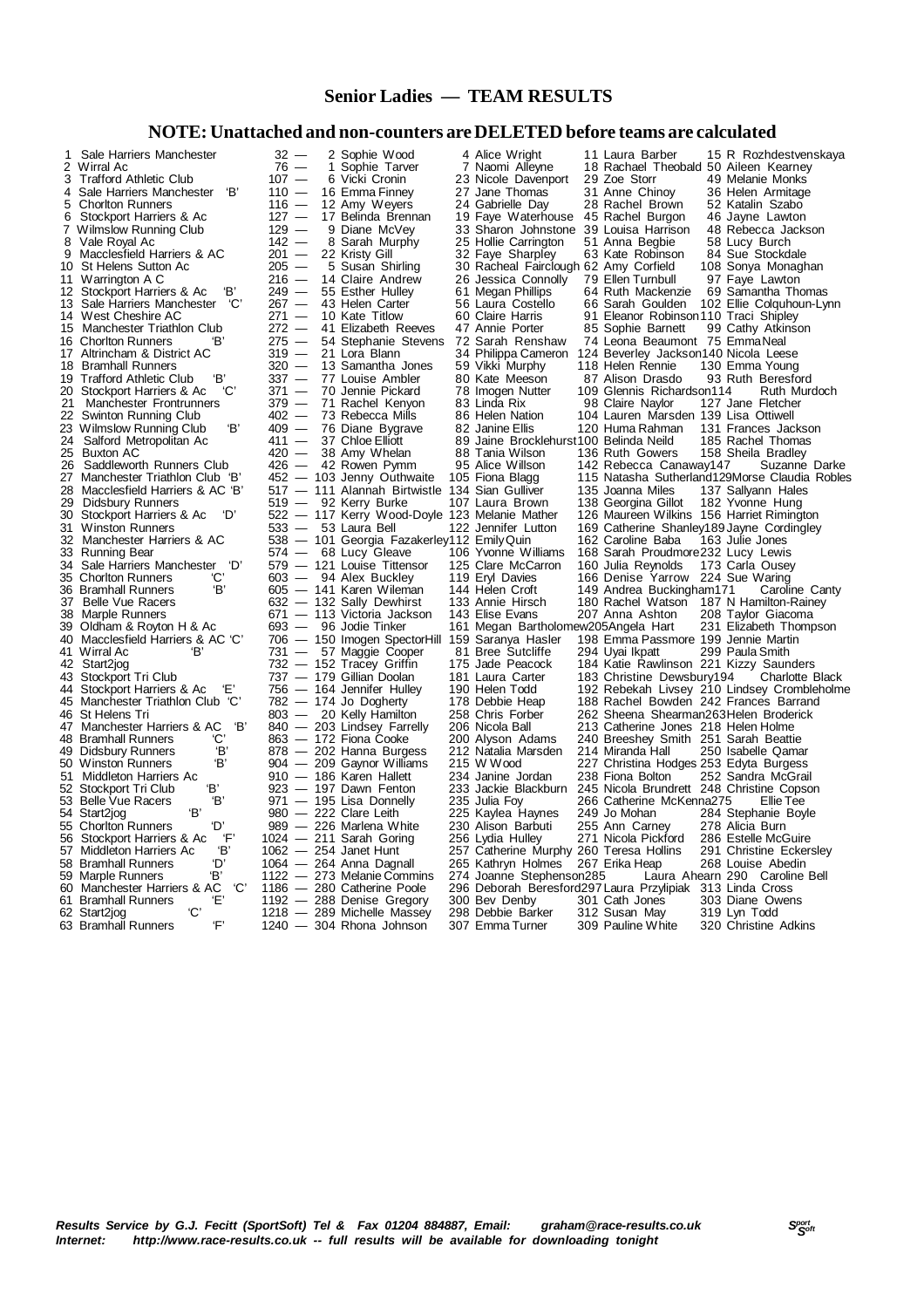## **Senior Ladies (Vets) — TEAM RESULTS**

### **NOTE: Unattached and non-counters are DELETED before teams are calculated**

|        | 1 Wilmslow Running Club<br>2 Sale Harriers Manchester<br>3 Macclesfield Harriers & AC | $35 -$<br>$36 -$<br>$55-$ | 2 Diane McVey<br>6 Emma Finney<br>10 Kristy Gill      | 15 Sharon Johnstone 18 Louisa Harrison<br>13 Anne Chinoy<br>14 Faye Sharpley | 17 Helen Armitage<br>31 Kate Robinson                             |
|--------|---------------------------------------------------------------------------------------|---------------------------|-------------------------------------------------------|------------------------------------------------------------------------------|-------------------------------------------------------------------|
|        | 4 Choriton Runners                                                                    | $57 -$                    | 3 Amy Weyers                                          | 26 Katalin Szabo                                                             | 28 Stephanie Stevens                                              |
| 5<br>6 | Stockport Harriers & Ac<br>Vale Royal Ac                                              | $63 -$<br>76 —            | 7 Belinda Brennan<br>1 Sarah Murphy                   | 23 Jayne Lawton                                                              | 33 Samantha Thomas<br>50 Helen Smith                              |
|        | 7 Manchester Triathlon Club                                                           | $89 -$                    | 20 Elizabeth Reeves                                   | 25 Anna Begbie<br>24 Annie Porter                                            | 45 Sophie Barnett                                                 |
|        | 8 Altrincham & District AC                                                            | $97 -$                    | 9 Lora Blann                                          | 16 Philippa Cameron                                                          | 72 Beverley Jackson                                               |
|        | 9 Trafford Athletic Club                                                              | $98 -$                    | 11 Nicole Davenport                                   | 40 Louise Ambler                                                             | 47 Alison Drasdo                                                  |
| 11     | 10 Bramhall Runners<br>Manchester Frontrunners                                        | $101 -$<br>$131 -$        | 4 Samantha Jones<br>35 Rachel Kenyon                  | 30 Vikki Murphy<br>43 Linda Rix                                              | 67 Helen Rennie<br>53 Claire Naylor                               |
|        | 12 Swinton Running Club                                                               | $140 -$                   | 37 Rebecca Mills                                      | 46 Helen Nation                                                              | 57 Lauren Marsden                                                 |
|        | ΈВ'<br>13 Wilmslow Running Club                                                       | $149 -$                   | 39 Diane Bygrave                                      | 42 Janine Ellis                                                              | 68 Huma Rahman                                                    |
|        | Έ.<br>14 Stockport Harriers & Ac<br>15 Sale Harriers Manchester<br>'В'                | $160 -$<br>$163 -$        | 34 Jennie Pickard<br>21 Helen Carter                  | 61 Glennis Richardson 65 Ruth Murdoch<br>69 Louise Tittensor                 | 73 Clare McCarron                                                 |
|        | 16 St Helens Sutton Ac                                                                | $165 -$                   | 12 Racheal Fairclough 60 Sonya Monaghan               |                                                                              | 93 Sarah Birkett                                                  |
|        | 17 Chorlton Runners<br>ΈΒ,                                                            | $181 -$                   | 36 Sarah Renshaw                                      | 38 Leona Beaumont 107 Denise Yarrow                                          |                                                                   |
|        | 18 Manchester Triathlon Club 'B'                                                      | $187 -$                   | 54 Cathy Atkinson                                     | 56 Jenny Outhwaite                                                           | 77 Morse Claudia Robles                                           |
|        | 19 West Cheshire AC<br>20 Winston Runners                                             | $204 -$<br>$207 -$        | 51 Eleanor Robinson<br>27 Laura Bell                  | 62 Traci Shipley<br>70 Jennifer Lutton                                       | 91 Angela Tegg<br>110 Catherine Shanley                           |
|        | 21 Macclesfield Harriers & AC 'B'                                                     | 208 —                     | 44 Sue Stockdale                                      | 81 Joanna Miles                                                              | 83 Sallyann Hales                                                 |
|        | 22 Stockport Harriers & Ac<br>'C'                                                     | $211 -$                   | 66 Kerry Wood-Doyle                                   | 71 Melanie Mather                                                            | 74 Maureen Wilkins                                                |
|        | 23 Salford Metropolitan Ac<br>24 Buxton AC                                            | $228 -$<br>230 —          | 49 Jaine Brocklehurst<br>48 Tania Wilson              | 55 Belinda Neild<br>82 Ruth Gowers                                           | 124 Rachel Thomas<br>100 Sheila Bradley                           |
|        | 25 Bramhall Runners<br>Έ,                                                             | 253 —                     | 78 Emma Young                                         | 86 Karen Wileman                                                             | 89 Helen Croft                                                    |
|        | 26 Manchester Harriers & AC                                                           | $270 -$                   | 63 Emily Quin                                         | 103 Caroline Baba                                                            | 104 Julie Jones                                                   |
|        | 27 Saddleworth Runners Club<br>28 Wirral Ac                                           | $276 -$                   | 87 Rebecca Canaway 92 Suzanne Darke                   | 41 Bree Sutcliffe                                                            | 97 Fiona Dyson                                                    |
|        | 29 Marple Runners                                                                     | $286 -$<br>$295 -$        | 29 Maggie Cooper<br>64 Victoria Jackson               | 88 Elise Evans                                                               | 216 Uyai Ikpatt<br>143 Anna Ashton                                |
|        | 30 Altrincham & District AC<br>"B'                                                    | 316 —                     | 85 Nicola Leese                                       | 90 Carole Harrison                                                           | 141 Steph Thompson                                                |
|        | 'С'<br>31 Bramhall Runners                                                            | $319 -$                   | 94 Andrea Buckingham112 Caroline Canty                |                                                                              | 113 Fiona Cooke                                                   |
|        | 32 Belle Vue Racers<br>33 Didsbury Runners                                            | 326 —<br>329 —            | 80 Annie Hirsch<br>59 Laura Brown                     | 120 Rachel Watson<br>122 Yvonne Hung                                         | 126 N Hamilton-Rainey<br>148 Miranda Hall                         |
|        | 34 Running Bear                                                                       | 330 —                     | 58 Yvonne Williams                                    | 109 Sarah Proudmore 163 Lucy Lewis                                           |                                                                   |
|        | 35 Stockport Harriers & Ac<br>'D'                                                     | 332 —                     | 98 Harriet Rimington                                  | 105 Jennifer Hulley                                                          | 129 Helen Todd                                                    |
|        | 36 Sale Harriers Manchester<br>'C'<br>37 Warrington A C                               | 334 —                     | 333 — 102 Julia Reynolds<br>5 Claire Andrew           | 114 Carla Ousey                                                              | 117 Lynda Rowlinson                                               |
|        | Έ<br>38 Manchester Frontrunners                                                       | 342 —                     | 75 Jane Fletcher                                      | 131 Anne Gregory<br>95 Jacqui Baines                                         | 198 Sharon Taylor<br>172 Ruth Travis                              |
|        | 39 Oldham & Royton H & Ac                                                             | 356 —                     | 52 Jodie Tinker                                       | 142 Angela Hart                                                              | 162 Elizabeth Thompson                                            |
|        | Έ,<br>40 Swinton Running Club                                                         |                           | 357 — 84 Lisa Ottiwell                                | 134 Rhona Barker                                                             | 139 Julie Hamilton                                                |
|        | 41 Manchester Triathlon Club 'C'<br>42 Stockport Tri Club                             |                           | 360 - 115 Jo Dogherty<br>363 — 119 Gillian Doolan     | 118 Debbie Heap<br>121 Laura Carter                                          | 127 Rachel Bowden<br>123 Christine Dewsbury                       |
|        | 43 Macclesfield Harriers & AC 'C'                                                     |                           | 374 — 101 Saranya Hasler                              | 136 Emma Passmore                                                            | 137 Jennie Martin                                                 |
|        | 44 St Helens Tri                                                                      | $384 -$                   | 8 Kelly Hamilton                                      | 186 Chris Forber                                                             | 190 Sheena Shearman                                               |
|        | 45 Start2jog<br>Έ<br>46 Winston Runners                                               |                           | 407 - 96 Tracey Griffin<br>422 - 128 Jayne Cordingley | 155 Kizzy Saunders<br>145 Gaynor Williams                                    | 156 Clare Leith<br>149 W Wood                                     |
|        | Έ<br>47 Stockport Tri Club                                                            |                           | 431 - 132 Charlotte Black                             | 135 Dawn Fenton                                                              | 164 Jackie Blackburn                                              |
|        | 48 Manchester Harriers & AC<br>'В'                                                    |                           | 439 - 140 Lindsey Farrelly                            | 147 Catherine Jones                                                          | 152 Helen Holme                                                   |
|        | 49 Middleton Harriers Ac                                                              |                           | 459 - 125 Karen Hallett                               | 165 Janine Jordan                                                            | 169 Fiona Bolton                                                  |
|        | 50 Dragons Running Club (sale)<br>'C'<br>51 Chorlton Runners                          |                           | 474 - 108 Joanne Healy<br>$478 - 158$ Sue Waring      | 157 Sue Strickland<br>159 Marlena White                                      | 209 Cathy McCabe<br>161 Alison Barbuti                            |
|        | 'D'<br>52 Bramhall Runners                                                            |                           | 489 - 138 Alyson Adams                                | 171 Breeshey Smith                                                           | 180 Sarah Beattie                                                 |
|        | Έ,<br>53 Belle Vue Racers                                                             |                           | 493 — 133 Lisa Donnelly                               | 166 Julia Foy                                                                | 194 Catherine McKenna                                             |
|        | 'B'<br>54 Marple Runners<br>'В'<br>55 Middleton Harriers Ac                           |                           | 543 — 144 Taylor Giacoma<br>549 — 181 Sandra McGrail  | 183 Janet Hunt                                                               | 199 Melanie Commins 200 Joanne Stephenson<br>185 Catherine Murphy |
|        | Έ,<br>56 Stockport Harriers & Ac                                                      |                           | 551 — 146 Lindsey Crombleholme197                     |                                                                              | Nicola Pickford 208 Estelle McGuire                               |
|        | <b>C</b><br>57 Stockport Tri Club                                                     |                           | 552 - 174 Nicola Brundrett                            | 177 Christine Copson 201 Sue Watts                                           |                                                                   |
|        | Έ,<br>58 Bramhall Runners<br>Έ,                                                       |                           | 580 — 192 Anna Dagnall                                | 193 Kathryn Holmes                                                           | 195 Erika Heap                                                    |
|        | 59 Start2jog<br>Έ,<br>60 Bramhall Runners                                             |                           | 595 - 178 Jo Mohan<br>628 - 196 Louise Abedin         | 206 Stephanie Boyle<br>210 Denise Gregory                                    | 211 Michelle Massey<br>222 Bev Denby                              |
|        | ۰Ċ<br>61 Marple Runners                                                               |                           | 633 - 207 Laura Ahearn                                | 212 Caroline Bell                                                            | 214 Emily Bamford                                                 |
|        | 'C'<br>62 Middleton Harriers Ac                                                       |                           | 637 - 188 Teresa Hollins                              | 213 Christine Eckersley 236 Mandy Cregg                                      |                                                                   |
|        | 'C'<br>63 Winston Runners<br>'C'<br>64 Manchester Harriers & AC                       |                           | 639 — 182 Edyta Burgess<br>640 - 203 Catherine Poole  | 217 Helen Rust<br>218 Deborah Beresford219 Laura Przylipiak                  | 240 Kathleen Tyms                                                 |
|        | 65 Bramhall Runners<br>'G'                                                            |                           | $674 - 223$ Cath Jones                                | 225 Diane Owens                                                              | 226 Rhona Johnson                                                 |
|        | ۴С'<br>66 Start2jog                                                                   |                           | 695 - 220 Debbie Barker                               | 234 Susan May                                                                | 241 Lyn Todd                                                      |
|        | 67 Bramhall Runners<br>Ή,                                                             |                           | 702 — 229 Emma Turner                                 | 231 Pauline White                                                            | 242 Christine Adkins                                              |

### **Senior Ladies - Men over 70 — FINAL RESULTS (\$=non-counter)**

 **Pos Num Name Cat/Pos Club Time** 1 2057 Trevor Faulkner L75 1 Wilmslow Running Club

### **Senior Ladies - Men over 70 — TEAM RESULTS**

### **No complete teams**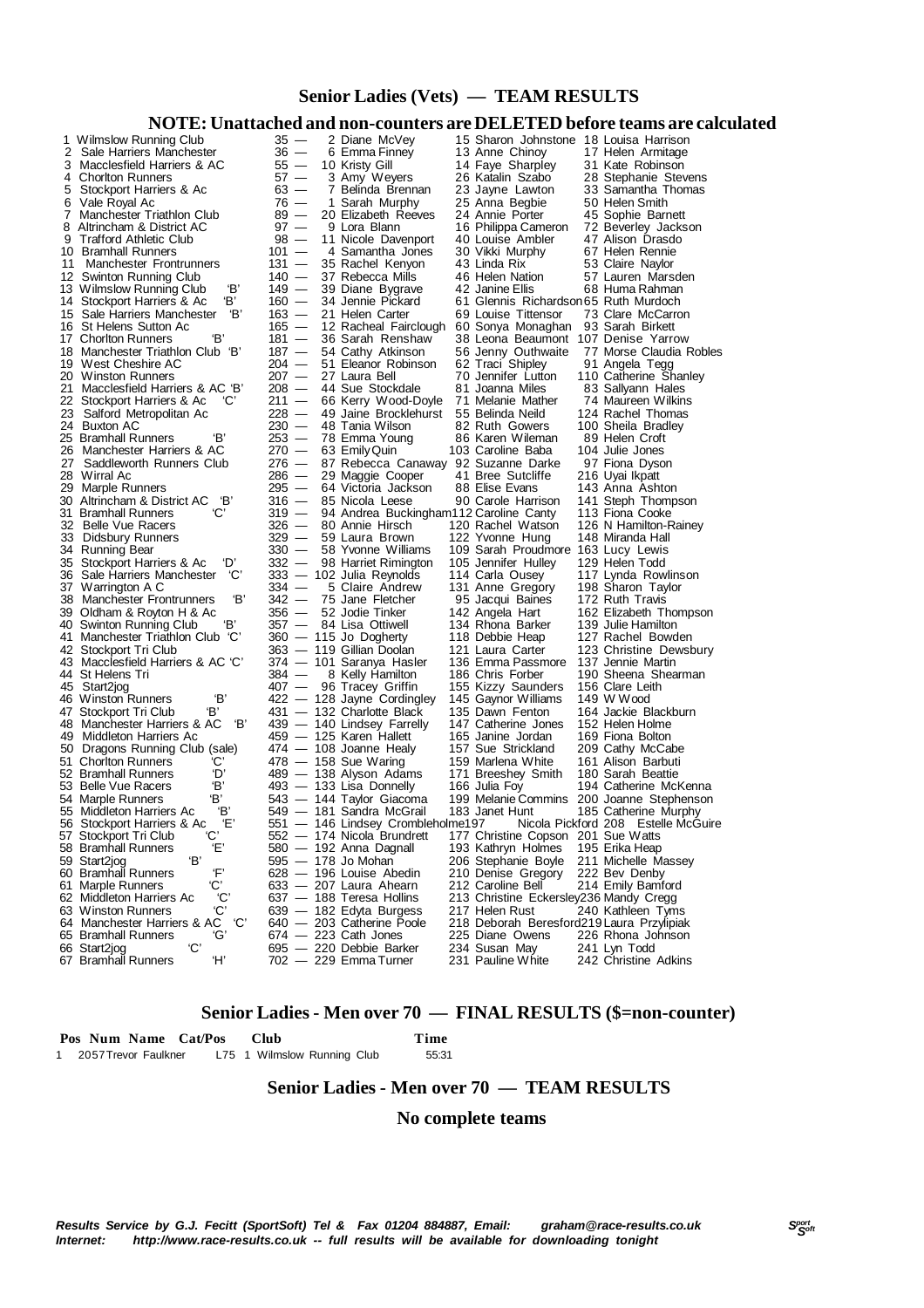# **at Sherdley Park on Saturday 13th November 2021 Manchester Area Cross Country League**

### **Senior Men aged 20 to 39**

|          | Pos Num Name Cat/Pos                         | <b>Club</b>                                            | Time           |
|----------|----------------------------------------------|--------------------------------------------------------|----------------|
| 1        | 2318 Jonathon Mellor                         | Liverpool Harriers & Ac                                | 31:34          |
| 2        | 1128 Nigel Martin                            | Sale Harriers Manchester                               | 31:42          |
| 3        | 2259\$Callum Davidson                        | Blackburn Harriers & Ac                                | 32:00          |
| 4        | 2258 \$Tim Raynes                            | Blackburn Harriers & Ac<br>Salford Harriers & AC       | 32:17<br>32:43 |
| 5<br>6   | 1346 Gary Priestley<br>2230\$Alex Lawton     | Unattached                                             | 32:57          |
| 7        | 2573 Nicholas Barry                          | Sale Harriers Manchester                               | 33:04          |
| 8        | 1953 Cameron Field                           | Warrington A C                                         | 33:08          |
| 9        | 1322 Karl Darcy                              | Salford Harriers & AC                                  | 33:10          |
| 10<br>11 | 1133 William Onek<br>558J Scott-Farrington   | Sale Harriers Manchester<br>Horwich R M I Harriers     | 33:13<br>33:20 |
| 12       | 1153 James Wignall                           | Sale Harriers Manchester                               | 33:28          |
| 13       | 550 Joe Mercer                               | Horwich R M I Harriers                                 | 33:39          |
| 14       | 1343 Joseph Moores                           | Salford Harriers & AC                                  | 34:02          |
| 15<br>16 | 1309 Will Beauchamp<br>1140 Philip Robertson | Salford Harriers & AC<br>Sale Harriers Manchester      | 34:07<br>34:19 |
| 17       | 430 Joseph Hudak                             | E Cheshire H & Tameside AC                             | 34:27          |
| 18       | 813 Lewis Eccleston                          | Manchester Triathlon Club                              | 34:28          |
| 19       | 539 Luke Foley                               | Horwich R M I Harriers                                 | 34:31          |
| 20<br>21 | 1114 Joe Godwood<br>1152 Alan White          | Sale Harriers Manchester<br>Sale Harriers Manchester   | 34:55<br>35:01 |
| 22       | 1600 Ciaran Ferris                           | Stockport Harriers & Ac                                | 35:02          |
| 23       | 1820 Jack Wilkinson                          | Trafford Athletic Club                                 | 35:03          |
| 24       | 2317 Lee Siemaszko                           | Liverpool Harriers & Ac                                | 35:04          |
| 25       | 1072 Chris Phillips                          | Saddleworth Runners Club                               | 35:06          |
| 26<br>27 | 13Adam Gooch<br>424 Gavin Browne             | Altrincham & District AC<br>E Cheshire H & Tameside AC | 35:08<br>35:16 |
| 28       | 2630 Macdonald                               | Chorlton Runners                                       | 35:17          |
| 29       | 1920 John Humphries                          | Vale Royal Ac                                          | 35:35          |
| 30       | 562 Sam Walsh                                | Horwich R M I Harriers                                 | 35:53          |
| 31<br>32 | 228 Sean Connon<br>1123Ken Hunt              | <b>Chorlton Runners</b><br>Sale Harriers Manchester    | 35:54          |
| 33       | 750 Andrew Hartley                           | Manchester Harriers & AC                               | 35:55<br>35:58 |
| 34       | 1037 Michael Mannings                        | Oldham & Royton H & Ac                                 | 36:10          |
| 35       | 2575 George Martindale                       | Horwich R M I Harriers                                 | 36:12          |
| 36       | 1327 Carl Hardman                            | Salford Harriers & AC                                  | 36:13          |
| 37<br>38 | 542 Paul Grundy<br>2574 David Lewin          | Horwich R M I Harriers<br>Stockport Harriers & Ac      | 36:14<br>36:21 |
| 39       | 434 Tom McGuinness                           | E Cheshire H & Tameside AC                             | 36:23          |
| 40       | 1482 Thomas Griffiths                        | St Helens Sutton Ac                                    | 36:25          |
| 41       | 1096 Alex Bradford                           | Sale Harriers Manchester                               | 36:26          |
| 42<br>43 | 1810 Alex Jones<br>1336 Matthew Latham       | Trafford Athletic Club<br>Salford Harriers & AC        | 36:29<br>36:41 |
| 44       | 2555 Harley Henshaw                          | Stockport Harriers & Ac                                | 36:46          |
| 45       | 1341 Scott Matthews                          | Salford Harriers & AC                                  | 36:46          |
| 46       | 1954 Daniel Fox                              | Warrington A C                                         | 36:48          |
| 47<br>48 | 1127 David Marsh<br>1143 Peter Shipley       | Sale Harriers Manchester<br>Sale Harriers Manchester   | 37:05<br>37:06 |
| 49       | 256 Jonathan Lancaster                       | <b>Chorlton Runners</b>                                | 37:06          |
| 50       | 533 Jonathan Bruton                          | Horwich R M I Harriers                                 | 37:28          |
| 51       | 12 Matthew Gawne                             | Altrincham & District AC                               | 37:30          |
| 52       | 534 Simon Bruton                             | Horwich R M I Harriers                                 | 37:35<br>37:36 |
| 53       | 15 Nick Hamlin<br>54 1586 Gavin Brittain     | Altrincham & District AC<br>Stockport Harriers & Ac    | 37:45          |
| 55       | 1591 Phil Carpenter                          | Stockport Harriers & Ac                                | 37:53          |
| 56       | 1103 Andrew Curvis                           | Sale Harriers Manchester                               | 37:57          |
| 57       | 1115Tom Gough                                | Sale Harriers Manchester                               | 38:02          |
| 58<br>59 | 545 Dominic Jones<br>495 Joshua Southall     | Horwich R M I Harriers<br>Glossopdale Harriers         | 38:09<br>38:15 |
| 60       | 515 Nathan Porter                            | Goyt Valley Striders                                   | 38:19          |
| 61       | 361 Matthew Gittins                          | Didsbury Runners                                       | 38:30          |
| 62       | 1308 Paul Bannister                          | Salford Harriers & AC                                  | 38:34          |
| 63<br>64 | 210 Oliver Bernstein<br>1148Tom Stephenson   | <b>Chorlton Runners</b><br>Sale Harriers Manchester    | 38:34<br>38:37 |
| 65       | 2450 Daniel Sutton                           | Stockport Harriers & Ac                                | 38:39          |
| 66       | 2468 Michael Melarkey                        | <b>Trafford Athletic Club</b>                          | 38:39          |
| 67       | 368 Damien McHugh                            | Didsbury Runners                                       | 38:40          |
| 68<br>69 | 1612 Simon McConville                        | Stockport Harriers & Ac                                | 38:44          |
| 70       | 226 Thomas Clowes<br>428 Mike Holness        | <b>Chorlton Runners</b><br>E Cheshire H & Tameside AC  | 38:45<br>38:54 |
| 71       | 712 Martin Dunn                              | Manchester Frontrunners                                | 39.08          |
| 72       | 111 Robin Hulme                              | <b>Bramhall Runners</b>                                | 39:14          |
| 73       | 259 Phil Larratt                             | <b>Chorlton Runners</b>                                | 39:17          |
| 74<br>75 | 1914 Lee Carrington<br>2467 Naeem Stevens    | Vale Royal Ac<br>Trafford Athletic Club                | 39:19<br>39:20 |
| 76       | 374 Steven Townley                           | Didsbury Runners                                       | 39:28          |
| 77       | 65 Thomas Rogers                             | Belle Vue Racers                                       | 39:29          |
| 78       | 433 George Lewis                             | E Cheshire H & Tameside AC                             | 39:31          |
| 79<br>80 | 2576 John Faulkner<br>2102 Peter Williams    | Sale Harriers Manchester<br><b>Wilmslow Striders</b>   | 39:33<br>39:35 |
| 81       | 2481 \$Marcus Landrum                        | Unattached                                             | 39:36          |
| 82       | 1328 Michael Heaney                          | Salford Harriers & AC                                  | 39:39          |
| 83       | 721 Matt Perry                               | Manchester Frontrunners                                | 39:46          |
| 84<br>85 | 1307 Tommi Baker<br>1317 Robert Clarke       | Salford Harriers & AC<br>Salford Harriers & AC         | 39:48          |
|          |                                              |                                                        | 39:49          |

|          | Pos Num Name                                 |                        | <b>Cat/Pos</b> | Club                                                     | Time           |
|----------|----------------------------------------------|------------------------|----------------|----------------------------------------------------------|----------------|
| 1        | 2318 Jonathon Mellor                         |                        |                | Liverpool Harriers & Ac                                  | 31:34          |
| 2        | 1128 Nigel Martin                            |                        |                | Sale Harriers Manchester                                 | 31:42          |
| 3        | 2259\$Callum Davidson                        |                        |                | Blackburn Harriers & Ac                                  | 32:00<br>32:17 |
| 4<br>5   | 2258 \$Tim Raynes                            |                        |                | Blackburn Harriers & Ac<br>Salford Harriers & AC         | 32:43          |
| 6        | 1346 Gary Priestley<br>2230\$Alex Lawton     |                        |                | Unattached                                               | 32:57          |
| 7        | 2573 Nicholas Barry                          |                        |                | Sale Harriers Manchester                                 | 33:04          |
| 8        | 1953 Cameron Field                           |                        |                | Warrington A C                                           | 33:08          |
| 9        | 1322 Karl Darcy                              |                        |                | Salford Harriers & AC                                    | 33:10          |
| 10       | 1133 William Onek                            |                        |                | Sale Harriers Manchester                                 | 33:13          |
| 11       |                                              | 558J Scott-Farrington  |                | Horwich R M I Harriers                                   | 33:20          |
| 12       | 1153 James Wignall<br>550 Joe Mercer         |                        |                | Sale Harriers Manchester                                 | 33:28          |
| 13<br>14 | 1343 Joseph Moores                           |                        |                | Horwich R M I Harriers<br>Salford Harriers & AC          | 33:39<br>34:02 |
| 15       | 1309 Will Beauchamp                          |                        |                | Salford Harriers & AC                                    | 34:07          |
| 16       | 1140 Philip Robertson                        |                        |                | Sale Harriers Manchester                                 | 34:19          |
| 17       |                                              | 430 Joseph Hudak       |                | E Cheshire H & Tameside AC                               | 34:27          |
| 18       |                                              | 813 Lewis Eccleston    |                | Manchester Triathlon Club                                | 34:28          |
| 19       | 539 Luke Foley                               |                        |                | Horwich R M I Harriers                                   | 34:31          |
| 20       | 1114 Joe Godwood                             |                        |                | Sale Harriers Manchester                                 | 34:55          |
| 21<br>22 | 1152 Alan White                              |                        |                | Sale Harriers Manchester                                 | 35:01          |
| 23       | 1600 Ciaran Ferris<br>1820 Jack Wilkinson    |                        |                | Stockport Harriers & Ac<br><b>Trafford Athletic Club</b> | 35:02<br>35:03 |
| 24       | 2317Lee Siemaszko                            |                        |                | Liverpool Harriers & Ac                                  | 35:04          |
| 25       | 1072 Chris Phillips                          |                        |                | Saddleworth Runners Club                                 | 35:06          |
| 26       |                                              | 13Adam Gooch           |                | Altrincham & District AC                                 | 35:08          |
| 27       |                                              | 424 Gavin Browne       |                | E Cheshire H & Tameside AC                               | 35:16          |
| 28       |                                              | 2630 Macdonald         |                | <b>Chorlton Runners</b>                                  | 35:17          |
| 29       | 1920 John Humphries                          |                        |                | Vale Royal Ac                                            | 35:35          |
| 30       | 562 Sam Walsh                                |                        |                | Horwich R M I Harriers<br><b>Chorlton Runners</b>        | 35:53          |
| 31<br>32 | 1123Ken Hunt                                 | 228 Sean Connon        |                | Sale Harriers Manchester                                 | 35:54<br>35:55 |
| 33       | 750 Andrew Hartley                           |                        |                | Manchester Harriers & AC                                 | 35:58          |
| 34       | 1037 Michael Mannings                        |                        |                | Oldham & Royton H & Ac                                   | 36:10          |
| 35       | 2575 George Martindale                       |                        |                | Horwich R M I Harriers                                   | 36:12          |
| 36       | 1327 Carl Hardman                            |                        |                | Salford Harriers & AC                                    | 36:13          |
| 37       | 542 Paul Grundy                              |                        |                | Horwich R M I Harriers                                   | 36:14          |
| 38       | 2574 David Lewin                             |                        |                | Stockport Harriers & Ac                                  | 36:21          |
| 39<br>40 | 434 Tom McGuinness<br>1482 Thomas Griffiths  |                        |                | E Cheshire H & Tameside AC<br>St Helens Sutton Ac        | 36:23<br>36:25 |
| 41       | 1096 Alex Bradford                           |                        |                | Sale Harriers Manchester                                 | 36:26          |
| 42       | 1810 Alex Jones                              |                        |                | <b>Trafford Athletic Club</b>                            | 36:29          |
| 43       | 1336 Matthew Latham                          |                        |                | Salford Harriers & AC                                    | 36:41          |
| 44       | 2555 Harley Henshaw                          |                        |                | Stockport Harriers & Ac                                  | 36:46          |
| 45       | 1341 Scott Matthews                          |                        |                | Salford Harriers & AC                                    | 36:46          |
| 46       | 1954 Daniel Fox                              |                        |                | Warrington A C                                           | 36:48          |
| 47       | 1127 David Marsh                             |                        |                | Sale Harriers Manchester<br>Sale Harriers Manchester     | 37:05          |
| 48<br>49 | 1143 Peter Shipley                           | 256 Jonathan Lancaster |                | <b>Chorlton Runners</b>                                  | 37:06<br>37:06 |
| 50       |                                              | 533 Jonathan Bruton    |                | Horwich R M I Harriers                                   | 37:28          |
| 51       |                                              | 12 Matthew Gawne       |                | Altrincham & District AC                                 | 37:30          |
| 52       |                                              | 534 Simon Bruton       |                | Horwich R M I Harriers                                   | 37:35          |
| 53       |                                              | 15 Nick Hamlin         |                | Altrincham & District AC                                 | 37:36          |
| 54       | 1586 Gavin Brittain                          |                        |                | Stockport Harriers & Ac                                  | 37:45          |
| 55       | 1591 Phil Carpenter                          |                        |                | Stockport Harriers & Ac                                  | 37:53          |
| 56<br>57 | 1103 Andrew Curvis<br>1115Tom Gough          |                        |                | Sale Harriers Manchester<br>Sale Harriers Manchester     | 37:57<br>38:02 |
| 58       |                                              | 545 Dominic Jones      |                | Horwich R M I Harriers                                   | 38:09          |
| 59       |                                              | 495 Joshua Southall    |                | Glossopdale Harriers                                     | 38:15          |
| 60       |                                              | 515 Nathan Porter      |                | Goyt Valley Striders                                     | 38:19          |
| 61       |                                              | 361 Matthew Gittins    |                | Didsbury Runners                                         | 38:30          |
| 62       | 1308 Paul Bannister                          |                        |                | Salford Harriers & AC                                    | 38:34          |
| 63       | 210 Oliver Bernstein                         |                        |                | <b>Chorlton Runners</b>                                  | 38:34          |
| 64<br>65 | 1148 Tom Stephenson<br>2450 Daniel Sutton    |                        |                | Sale Harriers Manchester<br>Stockport Harriers & Ac      | 38:37<br>38:39 |
| 66       | 2468 Michael Melarkey                        |                        |                | Trafford Athletic Club                                   | 38:39          |
| 67       |                                              | 368 Damien McHugh      |                | Didsbury Runners                                         | 38:40          |
| 68       | 1612 Simon McConville                        |                        |                | Stockport Harriers & Ac                                  | 38:44          |
| 69       |                                              | 226 Thomas Clowes      |                | <b>Chorlton Runners</b>                                  | 38:45          |
| 70       |                                              | 428 Mike Holness       |                | E Cheshire H & Tameside AC                               | 38:54          |
| 71       | 712 Martin Dunn                              |                        |                | Manchester Frontrunners                                  | 39:08          |
| 72       |                                              | 111 Robin Hulme        |                | <b>Bramhall Runners</b>                                  | 39:14          |
| 73<br>74 | 259 Phil Larratt<br>1914 Lee Carrington      |                        |                | <b>Chorlton Runners</b><br>Vale Royal Ac                 | 39:17<br>39:19 |
| 75       | 2467 Naeem Stevens                           |                        |                | Trafford Athletic Club                                   | 39:20          |
| 76       |                                              | 374 Steven Townley     |                | Didsbury Runners                                         | 39:28          |
| 77       |                                              | 65 Thomas Rogers       |                | Belle Vue Racers                                         | 39:29          |
| 78       | 433 George Lewis                             |                        |                | E Cheshire H & Tameside AC                               | 39:31          |
| 79       | 2576 John Faulkner                           |                        |                | Sale Harriers Manchester                                 | 39:33          |
| 80       | 2102 Peter Williams                          |                        |                | <b>Wilmslow Striders</b>                                 | 39:35          |
| 81<br>82 | 2481 \$Marcus Landrum<br>1328 Michael Heaney |                        |                | Unattached<br>Salford Harriers & AC                      | 39:36<br>39:39 |
| 83       | 721 Matt Perry                               |                        |                | Manchester Frontrunners                                  | 39:46          |
| 84       | 1307 Tommi Baker                             |                        |                | Salford Harriers & AC                                    | 39:48          |
|          | 85 1317 Robert Clarke                        |                        |                | Salford Harriers & AC                                    | 39:49          |

8 6 365Meng Leong Didsbury Runners 39:53 8 7 1563Ollie Woodcock Start2jog 40:10 91 2072 James Speedie 115 2392 Luke Spiby Saddleworth Runners Club<br>116 720 Blair Paterson Manchester Frontrunners 118 901 Andrew Bowler 124 576 Neil Duncombe 144 2099 Thomas Peoples 151 2253 George Raffle 170 1560 Robert Maidstone

8 8 653Ewan Edmondson Macclesfield Harriers & AC 40:14 89 837 Jamie Platt Manchester Triathlon Club 40:33<br>90 1479 Matt Blake St Helens Sutton Ac 40:55 9 9 10:55 Sutton Ac 40:55<br>Wilmslow Running Club 9 2 277Alister Pearson Chorlton Runners 41:00 9 3 2273Stephen Smith Chorlton Runners 41:19 94 60 Ben Marsh Belle Vue Racers 41:29<br>95 2480 \$Benjamin Anthony Unattached 41:31 95 2480\$Benjamin Anthony Unattached 41:31<br>96 1599Blaine Emmett Stockport Harriers & Ac 41:34 96 1599 Blaine Emmett Stockport Harriers & Ac 41:34<br>97 1147 Aaron Steele Sale Harriers Manchester 41:47 Sale Harriers Manchester 98 270 Philip Moyle Chorlton Runners 41:51<br>99 2391 Stephen Ford Saddleworth Runners Club 41:54 9 9 2391Stephen Ford Saddleworth Runners Club 41:54 100 1007 Leon Wint Middleton Harriers Ac 41:56<br>101 2351 Nathanael Booker Macclesfield Harriers & AC 41:59 101 2351Nathanael Booker Macclesfield Harriers & AC 41:59 102 1609Thomas Johnson Stockport Harriers & Ac 42:10 Manchester Ymca Harriers 104 1771Ian Cronshaw Swinton Running Club 42:13 105 124 Gareth Pritchard Bramhall Runners 42:13<br>106 2386 Dan Timperlev Bramhall Runners A Rovton H & Ac 42:15 106 238660.<br>12:15 Didham & Royton H & Ac 42:15 107 988 Andrew Ndlovu Middleton Harriers Ac 42:19<br>108 1060 \$Billy Wilson Running Bear 42:26 108 1060 \$Billy Wilson **Running Bear 108 1060 \$P** 42:26<br>109 2466 Jacob Fletcher **Running Bear 11** Trafford Athletic Club 109 2466Jacob Fletcher Trafford Athletic Club 42:30 Sale Harriers Manchester 42:34<br>Chorlton Runners 42:50 111 260 Robert Lee Chorlton Runners 42:50<br>112 909 Joseph Haves Manchester Ymca Harriers 42:56 112 909Joseph Hayes Manchester Ymca Harriers 42:56<br>1131055 Philip Pennill Quays Running Club 43:02<br>114 2464 Nicholas Brown Trafford Athletic Club 43:03 113 1055 Philip Pennill Cuays Running Club 43:02<br>114 2464 Nicholas Brown Trafford Athletic Club 43:03 114 2464 Nicholas Brown Trafford Athletic Club 43:03<br>115 2392 Luke Spiby Saddleworth Runners Club 43:03 116 720Blair Paterson Manchester Frontrunners 43:12 Altrincham & District AC 43:16<br>Manchester Ymca Harriers 43:30 119 2363 Chris Barcroft Manchester Frontrunners 43:32<br>120 1065 Tim Culshaw Saddleworth Runners Club 43:49 Saddleworth Runners Club 43:49<br>St Helens Tri 43:50 121 1525 Kevin Dudley St Helens Tri 43:50<br>122 719 Thomas Marshall Manchester Frontrunners 44:11 122 719 Thomas Marshall Manchester Frontrunners 44:11<br>123 423 Tom Bentley E Cheshire H & Tameside AC 44:19 E Cheshire H & Tameside AC 44:19<br>Knutsford Tri Club 44:28 125 1032Sam Davies Oldham & Royton H & Ac 44:31 126 1533Chris Hayes St Helens Tri 44:45 127 788Ben Scott MMU<br>1281483Jake Healy St Helens Sutton Ac 44:52 128 1483 Jake Healy **St Helens Sutton Ac** 44:52<br>129 427 James Hartshorne **St Helens Sutter H & Tameside AC** 44:55 129 427James Hartshorne E Cheshire H & Tameside AC 44:55 Manchester Triathlon Club 131 1412David Cornes Salford Metropolitan Ac 45:11 132 589Chris Walton **Knutsford Tri Club**<br>132 589Chris Walton **Knutsford Tri Club**<br>133 713Andrew Fergusson Manchester Frontrunners 45:20 133 713Andrew Fergusson Manchester Frontrunners 45:20 134 298 Steven Welch **Chorlton Runners** 45:25<br>135 846 Richard Tennant Manchester Triathlon Club 45:28 Manchester Triathlon Club 45:28<br>Swinton Running Club 45:38 136 1778 Daniel Martin **Swinton Running Club** 45:38<br>137 707 David Chambers Manchester Frontrunners 45:41 137 707David Chambers Manchester Frontrunners 45:41 138 2362Joe Ursell Manchester Frontrunners 45:44 139 Belle Vue Racers 45:51<br>Chorlton Runners 45:52 140 292Andrew Tongue Chorlton Runners 45:52<br>141 842Si Stannard Manchester Triathlon Club 45:55 Manchester Triathlon Club 45:55<br>Chorlton Runners 46:00 142 289Jamie Stewart Chorlton Runners 46:00 146:11 Manchester Frontrunners 46:11<br>Wilmslow Striders 46:23 145 817Martin Forker Manchester Triathlon Club 46:26 146 2465Benjamin Langley Trafford Athletic Club 46:29 147 379 Martin Carolan Curcias Didsbury Runners 46:36<br>148 1151 Chris Webb Cale Harriers Manchester 46:44 Sale Harriers Manchester 149 910Nicholas Jackson Manchester Ymca Harriers 47:20 150 371 Olly Smith **Didsbury Runners** 47:22<br>151 2253 George Raffle **Altrincham & District AC** 47:53 152 2427Malcolm Orrell Salford Metropolitan Ac 47:58 Manchester Ymca Harriers 48:29<br>Chorlton Runners 48:32 154 255 George Kirk Chorlton Runners 48:32<br>155 1536 David Mellor St Helens Tri 49:07 155 1536 David Mellor St Helens Tri 155 1536 David Mellor St Helens Tri 49:07<br>156 251 Etienne Humphries Choriton Runners 19:13 156 251 Etienne Humphries Chorlton Runners 49:13<br>157 2335 \$Karl Yates Chorline Civerpool Pembroke & Setton 49:15 Liverpool Pembroke & Sefton 49:15<br>Chorlton Runners 49:18 158 269Rob Mooney Chorlton Runners 49:18 159 993John Humphreys Middleton Harriers Ac 49:36<br>160 724 Edward Roberts Manchester Frontrunners 49:43 160 724 Edward Roberts Manchester Frontrunners 49:43<br>161 754 Andrew Parsonage Manchester Harriers & AC 49:49 161 754Andrew Parsonage Manchester Harriers & AC 49:49 162 1408Matthew Bell Salford Metropolitan Ac 50:17 163 1486 Ben Poole St Helens Sutton Ac 50:56<br>164 717 Joe Jarvis St Manchester Frontrunners 51:01 164 717Joe Jarvis Manchester Frontrunners 51:01 165 1000Darren Sharples Middleton Harriers Ac 51:07 166 999 Simon Scarfe Middleton Harriers Ac 51:13<br>167 581 Adam Horrocks Knutsford Tri Club 51:20 167 581 Adam Horrocks 167 167 Knutsford Tri Club 51:20<br>167 115 Paul Muldoon 167 Winston Runners 168 2115 Paul Muldoon Minston Runners 54:50<br>169 1532 Mike Gregory St Helens Tri 56:39 169 1532 Mike Gregory **St Helens Tri 56:39**<br>170 1560 Robert Maidstone Start2jog 59:05

*<sup>S</sup>port Results Service by G.J. Fecitt (SportSoft) Tel & Fax 01204 884887, Email: graham@race-results.co.uk <sup>S</sup>oft Internet: http://www.race-results.co.uk -- full results will be available for downloading tonight*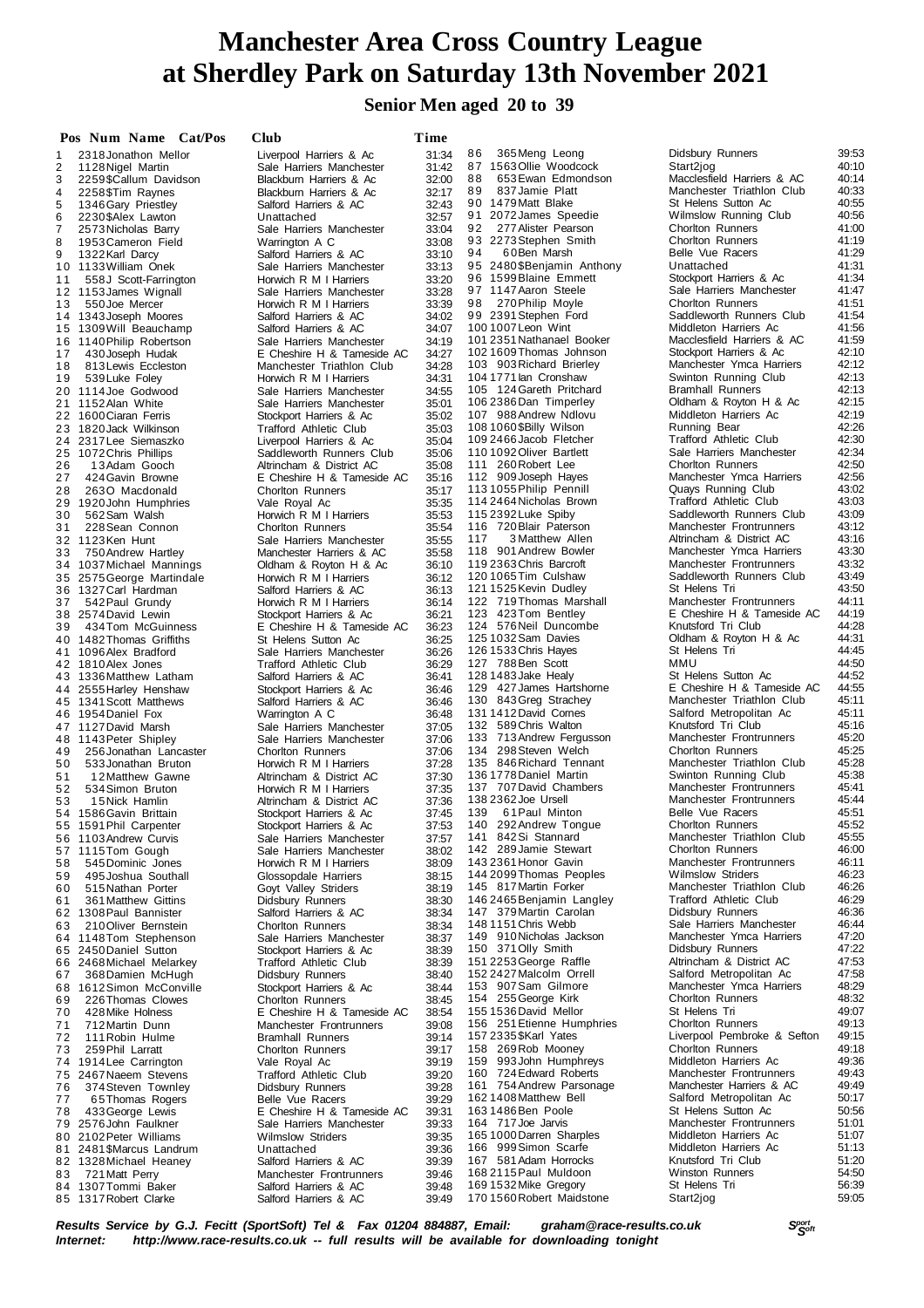# **Senior Men (Vets) aged 40 to 44**

|                | Pos Num Name Cat/Pos      | Club                             | Time  |    |                                                     |                                   |       |
|----------------|---------------------------|----------------------------------|-------|----|-----------------------------------------------------|-----------------------------------|-------|
| 1              | 30 Andrew Norman          | V40 1 Altrincham & District AC   | 33:54 | 41 | 716 Steve Hatton                                    | V4041 Manchester Frontrunners     | 42:55 |
| $\overline{2}$ | 2463 Gavin Tomlinson      | V40 2 Trafford Athletic Club     | 35:10 |    | 42 2478 \$John Roper                                | V4042 Unattached                  | 43:11 |
| 3              | 2053 Richard Coen         | V40 3 Wilmslow Running Club      | 35:11 | 43 | 835 Paul O'Donoghue                                 | V4043 Manchester Triathlon Club   | 43:17 |
| 4              | 31 David Norman           | V40 4 Altrincham & District AC   | 35:22 |    | 44 1001 Andy Smith                                  | V4044 Middleton Harriers Ac       | 43:41 |
| 5              | 2272 Dean Hughes          | V40 5 Chorlton Runners           | 35:23 |    | 45 1411 Paul Connolly                               | V4045 Salford Metropolitan Ac     | 43:43 |
| 6              | 286 Matthew Shaw          | V40 6 Chorlton Runners           | 35:24 |    | 46 2065 Allan McCormick                             | V4046 Wilmslow Running Club       | 43:43 |
| $\overline{7}$ | 1089 Matthew Barnes       | V40 7 Sale Harriers Manchester   | 35:38 | 47 | 578 John Goggins                                    | V4047 Knutsford Tri Club          | 43:48 |
| 8              | 303 David Wyeth           | V40 8 Chorlton Runners           | 35:46 | 48 | 983Leo Cain                                         | V4048 Middleton Harriers Ac       | 44:12 |
| 9              | 1436 Kevin Waterhouse     | V40 9 Salford Metropolitan Ac    | 36:20 | 49 | 366 Dan Levin                                       | V4049 Didsbury Runners            | 44:18 |
|                | 10 1332 Robert Hughes     | V4010 Salford Harriers & AC      | 36:34 | 50 | 826 Abraham Ingersoll                               | V4050 Manchester Triathlon Club   | 44:26 |
| 11             | 498 Chris Webb            | V4011 Glossopdale Harriers       | 36:36 |    | 51 1597 Peter Dean                                  | V4051 Stockport Harriers & Ac     | 44:31 |
|                | 12 1917 Mark Crabtree     | V4012 Vale Royal Ac              | 36:42 |    | 52 1535 Alan McKeegan                               | V4052 St Helens Tri               | 44:33 |
|                | 13 1621 J Scott-Buccleuch | V4013 Stockport Harriers & Ac    | 36:55 | 53 | 28Rob Metcalf                                       | V4053 Altrincham & District AC    | 44:46 |
|                | 14 1817 Darren Russell    | V4014 Trafford Athletic Club     | 37:18 |    | 54 1030 Paul Bartholomew                            | V4054 Oldham & Royton H & Ac      | 44:55 |
| 15             | 234 Tim Fletcher          | V4015 Chorlton Runners           | 37:21 |    | 55 1417 Richard Knight                              | V4055 Salford Metropolitan Ac     | 44.59 |
| 16             | 536 lan Conroy            | V4016 Horwich R M I Harriers     | 37:28 |    | 56 1068 Stuart Hutchison                            | V4056 Saddleworth Runners Club    | 45:03 |
| 17             | 740 Simon Bareford        | V4017 Manchester Harriers & AC   | 37:41 |    | 57 1748 Michael McLaughlin V4057 Styal Running Club |                                   | 46:08 |
| 18             | 662 Mark Walker           | V4018 Macclesfield Harriers & AC | 37:47 | 58 | 703P Anderson-Xuereb V4058 Manchester Frontrunners  |                                   | 46:10 |
|                | 19 1727 Carl Krystek      | V4019 Stockport Tri Club         | 37:54 | 59 | 755 Neil Ryan                                       | V4059 Manchester Harriers & AC    | 46:28 |
| 20             | 99 Matt Darnley           | V4020 Bramhall Runners           | 37:58 | 60 | 995 Graham Jordan                                   | V4060 Middleton Harriers Ac       | 46:41 |
|                | 21 1477 Steven Anders     | V4021 St Helens Sutton Ac        | 38:36 | 61 | 996 Stephen Lowe                                    | V4061 Middleton Harriers Ac       | 46:50 |
| 22             | 29Tom Moseley             | V4022 Altrincham & District AC   | 38:42 | 62 | 94Adam Bird                                         | V4062 Bramhall Runners            | 46.56 |
| 23             | 982 Jorden Burke          | V4023 Middleton Harriers Ac      | 38:58 |    | 63 1524 Gary Birch                                  | V4063 St Helens Tri               | 47:14 |
|                | 24 1805 Tony Davenport    | V4024 Trafford Athletic Club     | 39:55 |    | 64 2247 David Brocklebank                           | V4064 Chorlton Runners            | 47:31 |
|                | 25 2350 Andy Beavers      | V4025 Macclesfield Harriers & AC | 39:57 |    | 65 1538 Patrick Neill                               | V4065 St Helens Tri               | 47:34 |
|                | 26 1803Dan Atkinson       | V4026 Trafford Athletic Club     | 40:08 | 66 | 367 James Lord                                      | V4066 Didsbury Runners            | 47:58 |
|                | 27 1324 Sean Fletcher     | V4027 Salford Harriers & AC      | 40:32 |    | 67 1595 lan Crabtree                                | V4067 Stockport Harriers & Ac     | 48:15 |
|                | 28 1144 Jon Smalley       | V4028 Sale Harriers Manchester   | 40:52 |    | 68 1545 David Wright                                | V4068 St Helens Tri               | 48:32 |
|                | 29 1921 Rob McBain        | V4029 Vale Royal Ac              | 41:01 |    | 69 1410 Ben Capsey                                  | V4069 Salford Metropolitan Ac     | 49:04 |
| 30             | 202 Andy Adkin            | V4030 Chorlton Runners           | 41:02 |    | 70 2570 Matt Farr                                   | V4070 Didsbury Runners            | 49:11 |
|                | 31 1478 Chris Birkett     | V4031 St Helens Sutton Ac        | 41:04 | 71 | 727 Stephen Weigh                                   | V4071 Manchester Frontrunners     | 49:32 |
| 32             | 752 Alex Masidlover       | V4032 Manchester Harriers & AC   | 41:06 |    | 72 1726 Martyn Jones                                | V4072 Stockport Tri Club          | 49:39 |
|                | 33 1526 Kevin Dunbar      | V4033 St Helens Tri              | 41:17 | 73 | 403 Duncan Gazeley                                  | V4073 Dragons Running Club (sale) | 50:20 |
|                | 34 1090 Paul Barrett      | V4034 Sale Harriers Manchester   | 41:24 |    | 74 1772 Mike Donigan                                | V4074 Swinton Running Club        | 50:56 |
|                | 35 1086Dan Appleby        | V4035 Sale Harriers Manchester   | 41:25 | 75 | 299 Joel White                                      | V4075 Chorlton Runners            | 51:09 |
|                | 36 1131 Simon Bareford    | V4036 Unattached                 | 41:49 |    | 76 1725 Gareth Jones                                | V4076 Stockport Tri Club          | 51:52 |
| 37             | 208 Andy Baguley          | V4037 Chorlton Runners           | 41:50 |    | 77 1554 Paul Berry                                  | V4077 Start2jog                   | 51:54 |
| 38             | 715 Jono Guildford        | V4038 Manchester Frontrunners    | 42:02 |    | 78 1484 Martin Johnson                              | V4078 St Helens Sutton Ac         | 51:57 |
| 39             | 2577 Andrew Keary         | V4039 Knutsford Tri Club         | 42:19 |    | 79 2435 Andrew Ledwith                              | V4079 St Helens Tri               | 53:06 |
|                | 40 1588 Philip Burns      | V4040 Stockport Harriers & Ac    | 42:49 |    | 80 2365 Casey Longden                               | V4080 Manchester Harriers & AC    | 55:00 |

## **Senior Men (Vets) aged 45 to 49**

|                | Pos Num Name Cat/Pos    | <b>Club</b>                       | Time  |    |                         |                                   |       |
|----------------|-------------------------|-----------------------------------|-------|----|-------------------------|-----------------------------------|-------|
| -1             | 2291 \$Mick Hill        | V45 1 Leeds City Athletic Club    | 34:29 | 42 | 32Matt Page             | V4542 Altrincham & District AC    | 43:46 |
| 2              | 1138 Gareth Raven       | V45 2 Sale Harriers Manchester    | 35:02 | 43 | 1 Paul Abraham          | V4543 Altrincham & District AC    | 44:10 |
| 3              | 2020 Neil Finegan       | V45 3 West Cheshire AC            | 36:16 | 44 | 272 Andy Nicol          | V4544 Chorlton Runners            | 44:15 |
| 4              | 1816 Jeff Prest         | V45 4 Trafford Athletic Club      | 36:23 |    | 45 2477 SLee McKeown    | V4545 Unattached                  | 45:06 |
| 5              | 2050 Barry Archbold     | V45 5 Wilmslow Running Club       | 36:48 |    | 46 1723 Paul Graveney   | V4546 Stockport Tri Club          | 45:12 |
| 6              | 1331 David Hudson       | V45 6 Salford Harriers & AC       | 37:16 | 47 | 803 Damian Aspin        | V4547 Manchester Triathlon Club   | 45:13 |
| $\overline{7}$ | 1318 Mark Collier       | V45 7 Salford Harriers & AC       | 37:22 | 48 | 508 Aidan Grant         | V4548 Goyt Valley Striders        | 45:26 |
| 8              | 1129 Stephen McCarron   | V45 8 Sale Harriers Manchester    | 37:26 | 49 | 535 Chris Charnley      | V4549 Horwich R M I Harriers      | 45:43 |
| 9              | 180 Robert White        | V45 9 Buxton AC                   | 37:45 | 50 | 660 Gareth Stockdale    | V4550 Macclesfield Harriers & AC  | 45:47 |
|                | 10 1145 Matthew Spragg  | V4510 Sale Harriers Manchester    | 38:08 | 51 | 1100 Hector Chinoy      | V4551 Sale Harriers Manchester    | 46:19 |
| 11             | 267 James Moles         | V4511 Chorlton Runners            | 38:25 | 52 | 262 Sean Lord           | V4552 Chorlton Runners            | 46:20 |
| 12             | 23 Richard Lane         | V4512 Altrincham & District AC    | 38:32 | 53 | 651 Richard Applewhite  | V4553 Macclesfield Harriers & AC  | 46.41 |
| 13             | 14Tim Greenald          | V4513 Altrincham & District AC    | 38:43 | 54 | 520 Pete Woodhead       | V4554 Goyt Valley Striders        | 46:42 |
| 14             | 478 Stefan Bramwell     | V4514 Glossopdale Harriers        | 39:02 | 55 | 579 Andy Gray           | V4555 Knutsford Tri Club          | 46:48 |
| 15             | 493 Paul Skuse          | V4515 Glossopdale Harriers        | 39:12 | 56 | 652 Graeme Eddie        | V4556 Macclesfield Harriers & AC  | 46:58 |
|                | 16 1111 Tom Fordyce     | V4516 Sale Harriers Manchester    | 39:32 |    | 57 2262 Steve McGovern  | V4557 Bramhall Runners            | 47:12 |
|                | 17 1529 Michael Forber  | V4517 St Helens Tri               | 39:40 |    | 58 1734 Colin Shore     | V4558 Stockport Tri Club          | 47.48 |
|                | 18 1104 Elton Davies    | V4518 Sale Harriers Manchester    | 39:45 |    | 59 1134 Richard Ousey   | V4559 Sale Harriers Manchester    | 47:50 |
|                | 19 2315 Paul Owens      | V4519 Liverpool Harriers & Ac     | 39:47 |    | 60 1487 lan Roberts     | V4560 St Helens Sutton Ac         | 48:05 |
|                | 20 1617 lain Murdoch    | V4520 Stockport Harriers & Ac     | 40:12 | 61 | 756 Chris Sewart        | V4561 Manchester Harriers & AC    | 48:10 |
| 21             | 2316 Lee Midghall       | V4521 Liverpool Harriers & Ac     | 40:17 |    | 62 2349 Michael Walton  | V4562 Macclesfield Harriers & AC  | 48:21 |
|                | 22 1719 Nicholas Chick  | V4522 Stockport Tri Club          | 40:31 | 63 | 932 Dan Britton         | V4563 Marple Runners              | 48:22 |
| 23             | 4 Craig Bradbury        | V4523 Altrincham & District AC    | 40:36 | 64 | 757 Andy Tulip          | V4564 Manchester Harriers & AC    | 49:04 |
|                | 24 1038 Lee Robinson    | V4524 Oldham & Royton H & Ac      | 40:48 | 65 | 101 lan Dixon           | V4565 Bramhall Runners            | 49:16 |
|                | 25 1785 Kevin Woodward  | V4525 Swinton Running Club        | 40:56 | 66 | 728 Dan Whittaker       | V4566 Manchester Frontrunners     | 49:32 |
|                | 26 2447 Adrian Nutter   | V4526 Stockport Harriers & Ac     | 41:26 | 67 | 406 Andy Redford        | V4567 Dragons Running Club (sale) | 49:38 |
|                | 27 2263 \$Jason Fowler  | V4527 Bramhall Runners            | 41:28 |    | 68 2572 Rob Preston     | V4568 St Helens Tri               | 50:53 |
| 28             | 998 Michael Griffin     | V4528 Middleton Harriers Ac       | 41:29 | 69 | 951 Jeremy Woodham      | V4569 Marple Runners              | 50:56 |
|                | 29 1070 Barry McManus   | V4529 Saddleworth Runners Club    | 41:56 |    | 70 2286 Roy Whittle     | V4570 Goyt Valley Striders        | 51:33 |
|                | 30 1807 Daniel Hill     | V4530 Trafford Athletic Club      | 41:58 | 71 | 657 David Larkin        | V4571 Macclesfield Harriers & AC  | 53:08 |
| 31             | 950 Richard Williams    | V4531 Marple Runners              | 42:05 | 72 | 212Tim Blackwell        | V4572 Chorlton Runners            | 53:13 |
|                | 32 2018 Mark Davies     | V4532 West Cheshire AC            | 42:33 |    | 73 1722 Paul Farrington | V4573 Stockport Tri Club          | 53:36 |
| 33             | 848 Roger Thomas        | V4533 Manchester Triathlon Club   | 42:34 |    | 74 2379 Phil Bainbridge | V4574 Manchester Triathlon Club   | 54:01 |
| 34             | 362 Simon Greenhalgh    | V4534 Didsbury Runners            | 42:45 |    | 75 1610 lan Kennedy     | V4575 Stockport Harriers & Ac     | 54:22 |
| 35             | 486 Jamie Helmer        | V4535 Glossopdale Harriers        | 42:48 |    | 76 1094 Matthew Bell    | V4576 Sale Harriers Manchester    | 54:25 |
| 36             | 437 Dennis Thomas       | V4536 E Cheshire H & Tameside AC  | 43:01 | 77 | 1779 Leighton Medley    | V4577 Swinton Running Club        | 54:27 |
| 37             | 175 Rick Aldred         | V4537 Buxton AC                   | 43:03 | 78 | 364 Yusuf Laher         | V4578 Didsbury Runners            | 54:35 |
|                | 38 1607 David Hulley    | V4538 Stockport Harriers & Ac     | 43:03 | 79 | 63Daniel Moody          | V4579 Belle Vue Racers            | 54:56 |
|                | 39 1808 Graham Holbrook | V4539 Trafford Athletic Club      | 43:04 |    | 80 1561 Matthew Savory  | V4580 Start2jog                   | 55:13 |
| 40             | 943 Pete Ogley          | V4540 Marple Runners              | 43:40 | 81 | 56 James Corrigan       | V4581 Belle Vue Racers            | 57:33 |
| 41             | 404 Richard Healy       | V4541 Dragons Running Club (sale) | 43:44 |    |                         |                                   |       |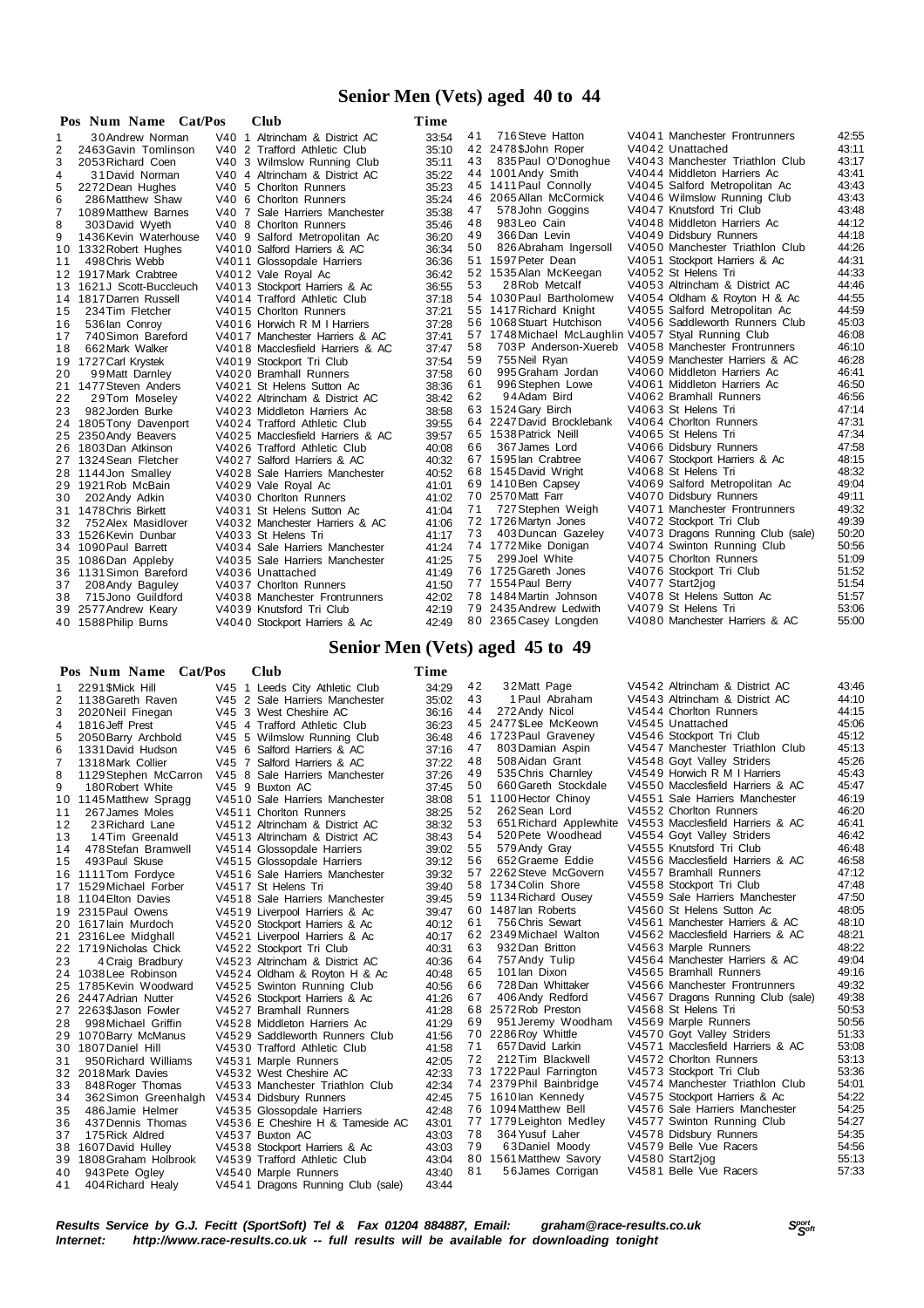## **Senior Men (Vets) aged 50 to 54**

| Pos      | <b>Num Name</b><br>Cat/Pos                          | <b>Club</b>                                              | Time           |    |                           |                                   |       |
|----------|-----------------------------------------------------|----------------------------------------------------------|----------------|----|---------------------------|-----------------------------------|-------|
|          | 123 Andy Porter                                     | V50 1 Bramhall Runners                                   | 37:45          | 34 | 122 Frank Podd            | V5034 Bramhall Runners            | 45:22 |
| 2        | 1965 David Watson                                   | V50 2 Warrington A C                                     | 38:14          |    | 35 1531 David Gaskell     | V5035 St Helens Tri               | 46:03 |
| 3        | 1802 Matthew Lynas                                  | V50 3 Macclesfield Harriers & AC                         | 38:50          | 36 | 934 Neil Commins          | V5036 Marple Runners              | 46:25 |
| 4        | 548 Andrew Lloyd                                    | V50 4 Horwich R M I Harriers                             | 39:01          |    | 37 1729 Mark Pickles      | V5037 Stockport Tri Club          | 46:29 |
| 5        | 2139 John Heap                                      | V50 5 Wirral Ac                                          | 39:04          |    | 38 1429 Mark Shuttleworth | V5038 Salford Metropolitan Ac     | 47:17 |
| 6        | 914 Tim Shanker                                     | V50 6 Manchester Ymca Harriers                           | 39:09          |    | 39 1927 Mark Pilliner     | V5039 Vale Royal Ac               | 47:25 |
|          | 560 Marcus Taylor                                   | V50 7 Horwich R M I Harriers                             | 39:29          |    | 40 1071 Richard Mercer    | V5040 Saddleworth Runners Club    | 47:27 |
| 8        | 2276 \$Bryan Lomas                                  | V50 8 Congleton Harriers                                 | 39:30          |    | 41 1537 Chris Murphy      | V5041 St Helens Tri               | 47:40 |
| 9        | 2075 Andrew Whittingham V50 9 Wilmslow Running Club |                                                          | 39:59          | 42 | 33 Craig Partridge        | V5042 Altrincham & District AC    | 48:01 |
| 10       | 2553 lan Grime                                      | V5010 Salford Harriers & AC                              | 40:02          |    | 43 1541 Lee Stinch        | V5043 St Helens Tri               | 48:18 |
|          | 2014 Dave Alexander                                 | V5011 West Cheshire AC                                   | 40:05          | 44 | 573 Matthew Azakli        | V5044 Knutsford Tri Club          | 48:35 |
| 12       | 845 Stephen Taylor                                  | V5012 Manchester Triathlon Club                          | 40:09          | 45 | 584 Jose Perez            | V5045 Knutsford Tri Club          | 49:41 |
| 13       | 2067 Jim Pendrill                                   | V5013 Wilmslow Running Club                              | 40:21          | 46 | 931 lan Bowker            | V5046 Marple Runners              | 49:48 |
| 14       | 2069 Graham Screawn                                 | V5014 Wilmslow Running Club                              | 40:54          | 47 | 574 Alex Connell          | V5047 Knutsford Tri Club          | 49:53 |
| 15       | 1488 Andrew Wilson                                  | V5015 St Helens Sutton Ac                                | 41:11          | 48 | 98Paul Cowell             | V5048 Bramhall Runners            | 49.58 |
|          | 16 1122 Peter Hulme                                 | V5016 Sale Harriers Manchester                           | 41:12          | 49 | 742 Jason Brogan          | V5049 Manchester Harriers & AC    | 50:18 |
|          | 2017 Andrew Claque                                  | V5017 West Cheshire AC                                   | 41:14          |    | 50 2348 Barrie Thomason   | V5050 Macclesfield Harriers & AC  | 50:22 |
|          | 18 1594 James Corden                                | V5018 Stockport Harriers & Ac                            | 41:29          |    | 51 1616 lan Mulligan      | V5051 Stockport Harriers & Ac     | 50:43 |
| 19       | 1619 Simon Pickard                                  | V5019 Stockport Harriers & Ac                            | 41:31          | 52 | 758 Lee Whittaker         | V5052 Manchester Harriers & AC    | 50:43 |
| 20       | 2556\$Paul Clutterbuck                              | V5020 Vale Royal Ac                                      | 41:33          |    | 53 2475\$George Pierce    | V5053 Unattached                  | 50:45 |
|          | 1930 Gareth Williams                                | V5021 Vale Royal Ac                                      | 41:43          |    | 54 2567 Julian Tegg       | V5054 West Cheshire AC            | 50:56 |
|          | 22 1415 Paul Gee                                    | V5022 Salford Metropolitan Ac                            | 42:17          | 55 | 405 Paul Maybury          | V5055 Dragons Running Club (sale) | 51:04 |
| 23       | 116 Lok Li                                          | V5023 Bramhall Runners                                   | 43:10          |    | 56 1781 Jonathan Sides    | V5056 Swinton Running Club        | 51:44 |
| 24       | 2016 Andrew Carter                                  | V5024 West Cheshire AC                                   | 43:14          |    | 57 1749 James Meakin      | V5057 Styal Running Club          | 52:24 |
| 25       | 2426 Shane Wolstencroft                             | V5025 Salford Metropolitan Ac                            | 43:41          |    | 58 2116 John Ross         | V5058 Winston Runners             | 52:36 |
| 26       | 844 Ben Strutt                                      | V5026 Manchester Triathlon Club                          | 43:49          |    | 59 1630 lain Wolstenholme | V5059 Stockport Harriers & Ac     | 52:45 |
| 27       | 833 John Murray                                     | V5027 Manchester Triathlon Club                          | 43:58          | 60 | 236 Mark Gamblin          | V5060 Chorlton Runners            | 53:14 |
| 28       | 54 Andrew Armstrong                                 | V5028 Belle Vue Racers                                   | 44:04          |    | 61 1413 Ray Devine        | V5061 Salford Metropolitan Ac     | 54:06 |
| 29       | 1069 Kevin Jones<br>827 Tim Johns                   | V5029 Saddleworth Runners Club                           | 44:22          | 62 | 110 Nicholas Heaton       | V5062 Bramhall Runners            | 54:06 |
| 30<br>31 | 944 Darren Peatfield                                | V5030 Manchester Triathlon Club                          | 44:23<br>44:46 |    | 63 2266 Duncan Bryant     | V5063 Buxton AC                   | 55:34 |
| 32       |                                                     | V5031 Marple Runners<br>V5032 Macclesfield Harriers & AC | 44:55          | 64 | 746 David Dyer            | V5064 Manchester Harriers & AC    | 56:43 |
| 33       | 659 Steve Lomas<br>285 lan Sharpe                   | V5033 Chorlton Runners                                   | 45:02          |    | 65 1731 Nick Roberts      | V5065 Stockport Tri Club          | 57:25 |
|          |                                                     |                                                          |                |    | 66 1718 Mike Bevan        | V5066 Stockport Tri Club          | 59:15 |

# **Senior Men (Vets) aged 55 to 59**

|                                                                                                                    | Pos Num Name Cat/Pos                                                                                                                                                                                                                                                                                                                                                                                                  | 50<br><b>Club</b>                                                                                                                                                                                                                                                                                                                                                                                                                                                                                                                                                                                                                  | Time                                                                                                                                                                             |                                                          |                                                                                                                                                                                                                                                                                                                                                                                                                                                |                                                                                                                                                                                                                                                                                                                                                                                                                                                                                                                                                                                    |                                                                                                                                                                                  |
|--------------------------------------------------------------------------------------------------------------------|-----------------------------------------------------------------------------------------------------------------------------------------------------------------------------------------------------------------------------------------------------------------------------------------------------------------------------------------------------------------------------------------------------------------------|------------------------------------------------------------------------------------------------------------------------------------------------------------------------------------------------------------------------------------------------------------------------------------------------------------------------------------------------------------------------------------------------------------------------------------------------------------------------------------------------------------------------------------------------------------------------------------------------------------------------------------|----------------------------------------------------------------------------------------------------------------------------------------------------------------------------------|----------------------------------------------------------|------------------------------------------------------------------------------------------------------------------------------------------------------------------------------------------------------------------------------------------------------------------------------------------------------------------------------------------------------------------------------------------------------------------------------------------------|------------------------------------------------------------------------------------------------------------------------------------------------------------------------------------------------------------------------------------------------------------------------------------------------------------------------------------------------------------------------------------------------------------------------------------------------------------------------------------------------------------------------------------------------------------------------------------|----------------------------------------------------------------------------------------------------------------------------------------------------------------------------------|
| 1<br>2<br>3<br>4<br>5<br>6<br>$\overline{7}$<br>8<br>9<br>10<br>12<br>13<br>14<br>15<br>16<br>17<br>18<br>19<br>20 | 22 Richard Johnson<br>1316 Shaun Chambers<br>552 David Milliken<br>514 Paul Oakley<br>1559 Craig Leith<br>704 David Barlow<br>10 Richard Evans<br>2347 Julian Brown<br>583 Paul Moore<br>2569\$Greg Callaghan<br>11 1753 Gary Tait<br>665 Shaun Wilde<br>179 David Soles<br>177 Andrew Lidstone<br>723 Roberto Raso<br>2250 Gordon Nicoll<br>209 Julian Beach<br>805 Lee Benson<br>748 Glen Gandy<br>432 Alan Kennedy | V55 1 Altrincham & District AC<br>V55 2 Salford Harriers & AC<br>V55 3 Horwich R M I Harriers<br>V55 4 Goyt Valley Striders<br>V55 5 Start2jog<br>V55 6 Manchester Frontrunners<br>V55 7 Altrincham & District AC<br>V55 8 Macclesfield Harriers & AC<br>V55 9 Knutsford Tri Club<br>V5510 Liverpool Pembroke & Sefton<br>V5511 Styal Running Club<br>V5512 Macclesfield Harriers & AC<br>V5513 Buxton AC<br>V5514 Buxton AC<br>V5515 Manchester Frontrunners<br>V5516 Altrincham & District AC<br>V5517 Chorlton Runners<br>V5518 Manchester Triathlon Club<br>V5519 Manchester Harriers & AC<br>V5520 E Cheshire H & Tameside AC | 39:06<br>39:15<br>40:08<br>41:23<br>41:50<br>42:28<br>42:52<br>42:53<br>43:00<br>43:07<br>43:53<br>43:54<br>44:07<br>44:17<br>44:49<br>44:51<br>45:42<br>45:43<br>45:53<br>46:05 | 26<br>27<br>29<br>30<br>31<br>32<br>36<br>37<br>38<br>39 | 25 1426 Matthew Pollard<br>201 Paul Adams<br>575 Andy Dines<br>28 2077 lan Smallwood<br>358 Dave Bradford<br>62Jimmy Mo<br>178 Paul Markall<br>106 Mike Hall<br>33 2112 Anthony Harrison<br>34 2334 \$Andrew Conway<br>35 2279 John Bowker<br>244 Justin Hayes<br>849 Ady Tonge<br>276 Chris Peachey<br>109 Barry Heap<br>40 1057 Stephen Symons<br>41 1750 lan Morton<br>42 1542 Azzam Taktak<br>43 1766 Mark Barton<br>44 1003 Darren Wallis | V5525 Salford Metropolitan Ac<br>V5526 Chorlton Runners<br>V5527 Knutsford Tri Club<br>V5528 Wilmslow Running Club<br>V5529 Didsbury Runners<br>V5530 Belle Vue Racers<br>V5531 Buxton AC<br>V5532 Bramhall Runners<br>V5533 Winston Runners<br>V5534 Liverpool Pembroke & Sefton<br>V5535 E Cheshire H & Tameside AC<br>V5536 Chorlton Runners<br>V5537 Manchester Triathlon Club<br>V5538 Chorlton Runners<br>V5539 Bramhall Runners<br>V5540 Quays Running Club<br>V5541 Styal Running Club<br>V5542 St Helens Tri<br>V5543 Swinton Running Club<br>V5544 Middleton Harriers Ac | 48:37<br>48:43<br>49:01<br>49:14<br>49:23<br>50:37<br>50:39<br>50:41<br>50:46<br>51:21<br>51:25<br>51:42<br>52:16<br>52:23<br>52:26<br>53:00<br>54:13<br>54:47<br>55:10<br>55:27 |
|                                                                                                                    | 21 2460 Richard Wallace<br>22 1530 Andrew Gaskell<br>23 1583 Andrew Bell<br>24 1416 Chris Jones                                                                                                                                                                                                                                                                                                                       | V5521 Trafford Athletic Club<br>V5522 St Helens Tri<br>V5523 Stockport Harriers & Ac<br>V5524 Salford Metropolitan Ac                                                                                                                                                                                                                                                                                                                                                                                                                                                                                                              | 46:38<br>46:43<br>47:41<br>48:26                                                                                                                                                 |                                                          | 45 2370 Craig Turner<br>46 1067 Jed Finnigan<br>47 2383 Alan Barker<br>48 2113 Mark Jones                                                                                                                                                                                                                                                                                                                                                      | V5545 Manchester Harriers & AC<br>V5546 Saddleworth Runners Club<br>V5547 Marple Runners<br>V5548 Winston Runners                                                                                                                                                                                                                                                                                                                                                                                                                                                                  | 58:04<br>58:16<br>58:44<br>1:11:37                                                                                                                                               |
|                                                                                                                    |                                                                                                                                                                                                                                                                                                                                                                                                                       |                                                                                                                                                                                                                                                                                                                                                                                                                                                                                                                                                                                                                                    |                                                                                                                                                                                  |                                                          | Senior Men (Vets) aged 60 to 64                                                                                                                                                                                                                                                                                                                                                                                                                |                                                                                                                                                                                                                                                                                                                                                                                                                                                                                                                                                                                    |                                                                                                                                                                                  |
|                                                                                                                    | Pos Num Name<br>Cat/Pos                                                                                                                                                                                                                                                                                                                                                                                               | <b>Club</b>                                                                                                                                                                                                                                                                                                                                                                                                                                                                                                                                                                                                                        | Time                                                                                                                                                                             |                                                          |                                                                                                                                                                                                                                                                                                                                                                                                                                                |                                                                                                                                                                                                                                                                                                                                                                                                                                                                                                                                                                                    |                                                                                                                                                                                  |
| 1<br>$\overline{2}$<br>3<br>4<br>5<br>6<br>$\overline{7}$<br>8<br>9                                                | 1320 Derek Crewe<br>1321 Gary Dale<br>1951 Stephen Burthem<br>1137 Aidan Raftery<br>19 David Hughes<br>994 Anthony Lowe<br>480 David Chrystie-Lowe V60 7 Glossopdale Harriers<br>17 Graham Harrison<br>1431 Paul Stevenson                                                                                                                                                                                            | V60 1 Salford Harriers & AC<br>V60 2 Salford Harriers & AC<br>V60 3 Warrington A C<br>V60 4 Sale Harriers Manchester<br>V60 5 Altrincham & District AC<br>V60 6 Middleton Harriers Ac<br>V60 8 Altrincham & District AC<br>V60 9 Salford Metropolitan Ac                                                                                                                                                                                                                                                                                                                                                                           | 39:26<br>42:03<br>44:05<br>44:51<br>44:56<br>45:33<br>46:40<br>46:52<br>47:01                                                                                                    | 12<br>14<br>15<br>16<br>18                               | 10 1101 Frank Cordingley<br>11 1135 Stephen Parry<br>531 David Barnes<br>13 1605 Tim Hargreaves<br>431 Derek Hughes<br>71Phil Wilcoxon<br>176 Peter Bailey<br>17 1002 Craig Sutherland<br>408 Rob Todd                                                                                                                                                                                                                                         | V6010 Sale Harriers Manchester<br>V6011 Sale Harriers Manchester<br>V6012 Horwich R M I Harriers<br>V6013 Stockport Harriers & Ac<br>V6014 E Cheshire H & Tameside AC<br>V6015 Belle Vue Racers<br>V6016 Buxton AC<br>V6017 Middleton Harriers Ac<br>V6018 Dragons Running Club (sale)                                                                                                                                                                                                                                                                                             | 47:05<br>48:48<br>49:30<br>50:10<br>50:29<br>51:50<br>54:00<br>57:10<br>57:31                                                                                                    |
|                                                                                                                    |                                                                                                                                                                                                                                                                                                                                                                                                                       |                                                                                                                                                                                                                                                                                                                                                                                                                                                                                                                                                                                                                                    |                                                                                                                                                                                  |                                                          | Senior Men (Vets) aged 65 to 69                                                                                                                                                                                                                                                                                                                                                                                                                |                                                                                                                                                                                                                                                                                                                                                                                                                                                                                                                                                                                    |                                                                                                                                                                                  |
|                                                                                                                    | Pos Num Name<br>Cat/Pos                                                                                                                                                                                                                                                                                                                                                                                               | <b>Club</b>                                                                                                                                                                                                                                                                                                                                                                                                                                                                                                                                                                                                                        | Time                                                                                                                                                                             | 6                                                        | 9 Mike Duncombe                                                                                                                                                                                                                                                                                                                                                                                                                                | V65 6 Altrincham & District AC                                                                                                                                                                                                                                                                                                                                                                                                                                                                                                                                                     | 57:47                                                                                                                                                                            |
| 1<br>2<br>3<br>4<br>5                                                                                              | 1344 Stanley Owen<br>1916 John Clarke<br>1716 Paul Adkins<br>2474 SKevin Fingleton<br>287 Jerry Smith                                                                                                                                                                                                                                                                                                                 | V65 1 Salford Harriers & AC<br>V65 2 Vale Royal Ac<br>V65 3 Stockport Tri Club<br>V65 4 Unattached<br>V65 5 Chorlton Runners                                                                                                                                                                                                                                                                                                                                                                                                                                                                                                       | 42:27<br>49:53<br>50:37<br>52:32<br>53:51                                                                                                                                        | $\overline{7}$<br>8<br>9                                 | 947 David Shoesmith<br>517 Stephen Sanders<br>409 Andy Walker<br><b>Senior Men (Vets) over 70</b>                                                                                                                                                                                                                                                                                                                                              | V65 7 Marple Runners<br>V65 8 Goyt Valley Striders<br>V65 9 Dragons Running Club (sale)                                                                                                                                                                                                                                                                                                                                                                                                                                                                                            | 59:19<br>59:21<br>1:03:03                                                                                                                                                        |
|                                                                                                                    | Pos Num Name Cat/Pos                                                                                                                                                                                                                                                                                                                                                                                                  | Club                                                                                                                                                                                                                                                                                                                                                                                                                                                                                                                                                                                                                               | Time                                                                                                                                                                             |                                                          |                                                                                                                                                                                                                                                                                                                                                                                                                                                |                                                                                                                                                                                                                                                                                                                                                                                                                                                                                                                                                                                    |                                                                                                                                                                                  |

*<sup>S</sup>port Results Service by G.J. Fecitt (SportSoft) Tel & Fax 01204 884887, Email: graham@race-results.co.uk <sup>S</sup>oft* http://www.race-results.co.uk -- full results will be available for downloading tonight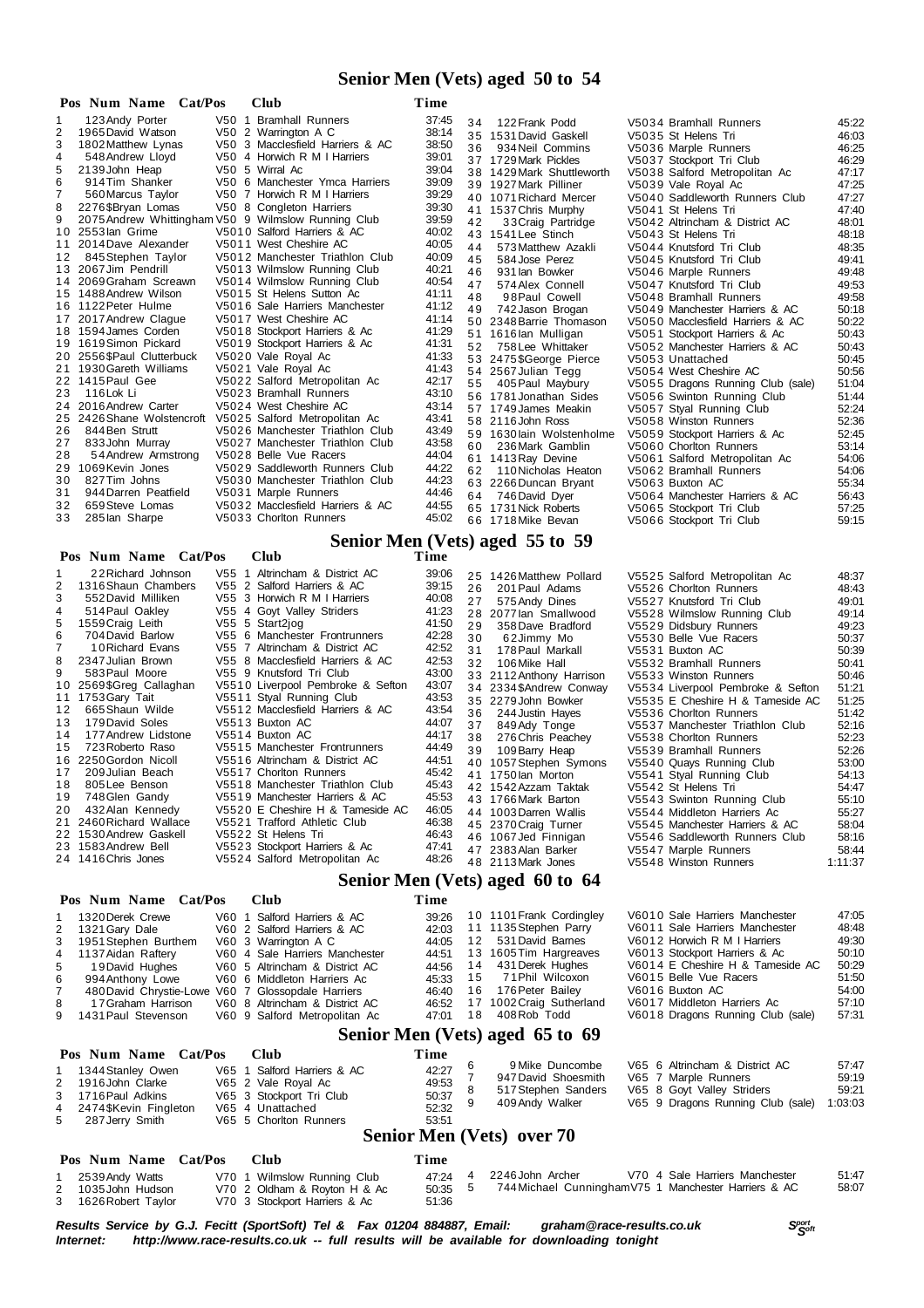# **Senior Men — FINAL RESULTS (\$=non-counter)**

|    | Pos Num Name Cat/Pos                          | Club                                                | Time           |                                                         |           |                                                              |                |
|----|-----------------------------------------------|-----------------------------------------------------|----------------|---------------------------------------------------------|-----------|--------------------------------------------------------------|----------------|
| 1  | 2318 Jonathon Mellor                          | Liverpool Harriers & Ac                             | 31:34          | 12Matthew Gawne<br>87                                   |           | Altrincham & District AC                                     | 37:30          |
| 2  | 1128 Nigel Martin                             | Sale Harriers Manchester                            | 31:42          | 88<br>534 Simon Bruton<br>89                            |           | Horwich R M I Harriers<br>Altrincham & District AC           | 37:35          |
| 3  | 2259\$Callum Davidson                         | Blackburn Harriers & Ac                             | 32:00          | 15Nick Hamlin<br>90<br>740 Simon Bareford               |           | V4017 Manchester Harriers & AC                               | 37:36<br>37:41 |
| 4  | 2258 \$Tim Raynes                             | Blackburn Harriers & Ac                             | 32:17          | 91<br>123 Andy Porter                                   |           | V50 1 Bramhall Runners                                       | 37:45          |
| 5  | 1346 Gary Priestley                           | Salford Harriers & AC                               | 32:43          | 92 1586 Gavin Brittain                                  |           | Stockport Harriers & Ac                                      | 37:45          |
| 6  | 2230 \$Alex Lawton                            | Unattached                                          | 32:57          | 93<br>180 Robert White                                  |           | V45 9 Buxton AC                                              | 37:45          |
| 7  | 2573 Nicholas Barry                           | Sale Harriers Manchester                            | 33:04          | 94<br>662 Mark Walker                                   |           | V4018 Macclesfield Harriers & AC                             | 37:47          |
| 8  | 1953 Cameron Field                            | Warrington A C                                      | 33:08          | 95<br>200 Stuart Diamond                                |           | U2013 Buxton AC                                              | 37:52          |
| 9  | 1322 Karl Darcy                               | Salford Harriers & AC                               | 33:10          | 96 1591 Phil Carpenter                                  |           | Stockport Harriers & Ac                                      | 37:53          |
|    | 10 1133 William Onek                          | Sale Harriers Manchester                            | 33:13          | 97 1727 Carl Krystek                                    |           | V4019 Stockport Tri Club                                     | 37:54          |
| 11 | 558J Scott-Farrington                         | Horwich R M I Harriers<br>Sale Harriers Manchester  | 33:20<br>33:28 | 98 1103 Andrew Curvis                                   |           | Sale Harriers Manchester                                     | 37:57          |
| 13 | 12 1153 James Wignall<br>550 Joe Mercer       | Horwich R M I Harriers                              | 33:39          | 99<br>99Matt Darnley                                    |           | V4020 Bramhall Runners                                       | 37:58          |
|    | 14 1948 William Ashfield                      | U20 1 Vale Royal Ac                                 | 33:44          | 1001115Tom Gough                                        |           | Sale Harriers Manchester                                     | 38:02          |
|    | 15 1706 Edward Corden                         | U20 2 Stockport Harriers & Ac                       | 33:47          | 101 1145 Matthew Spragg                                 |           | V4510 Sale Harriers Manchester                               | 38:08          |
| 16 | 30 Andrew Norman                              | V40 1 Altrincham & District AC                      | 33:54          | 102 545 Dominic Jones                                   |           | Horwich R M I Harriers                                       | 38:09          |
|    | 17 1343 Joseph Moores                         | Salford Harriers & AC                               | 34:02          | 1031965 David Watson                                    |           | V50 2 Warrington A C                                         | 38:14          |
|    | 18 1309 Will Beauchamp                        | Salford Harriers & AC                               | 34:07          | 104 495 Joshua Southall                                 |           | Glossopdale Harriers                                         | 38:15          |
|    | 19 1140 Philip Robertson                      | Sale Harriers Manchester                            | 34:19          | 105 515 Nathan Porter                                   |           | Goyt Valley Striders                                         | 38:19          |
|    | 20 2267 William Longden                       | U20 3 Buxton AC                                     | 34:24          | 106 2415 Lucas Milliken                                 |           | U2014 Salford Harriers & AC                                  | 38:23          |
| 21 | 430 Joseph Hudak                              | E Cheshire H & Tameside AC                          | 34:27          | 107 267 James Moles                                     |           | V4511 Chorlton Runners                                       | 38:25<br>38:30 |
| 22 | 813 Lewis Eccleston                           | Manchester Triathlon Club                           | 34:28          | 108 361 Matthew Gittins<br>109 2353 Laurence Manley     |           | Didsbury Runners<br>U2015 Macclesfield Harriers & AC         | 38:30          |
|    | 23 2291 \$Mick Hill                           | V45 1 Leeds City Athletic Club                      | 34:29          | 110<br>23Richard Lane                                   |           | V4512 Altrincham & District AC                               | 38:32          |
| 24 | 539 Luke Foley                                | Horwich R M I Harriers                              | 34:31          | 111 1308 Paul Bannister                                 |           | Salford Harriers & AC                                        | 38:34          |
|    | 25 1522 Charlie Roberts                       | U20 4 St Helens Sutton Ac                           | 34:34          | 112 210 Oliver Bernstein                                |           | <b>Chorlton Runners</b>                                      | 38:34          |
|    | 26 2414 Joshua Dutton                         | U20 5 Salford Harriers & AC                         | 34:53          | 113 1477 Steven Anders                                  |           | V4021 St Helens Sutton Ac                                    | 38:36          |
|    | 27 1114 Joe Godwood                           | Sale Harriers Manchester                            | 34:55          | 114 1148 Tom Stephenson                                 |           | Sale Harriers Manchester                                     | 38:37          |
|    | 28 1152 Alan White                            | Sale Harriers Manchester                            | 35:01          | 115 2450 Daniel Sutton                                  |           | Stockport Harriers & Ac                                      | 38:39          |
|    | 29 1138 Gareth Raven<br>30 1600 Ciaran Ferris | V45 2 Sale Harriers Manchester                      | 35:02          | 116 2468 Michael Melarkey                               |           | Trafford Athletic Club                                       | 38:39          |
|    | 31 1820 Jack Wilkinson                        | Stockport Harriers & Ac                             | 35:02          | 117 368 Damien McHugh                                   |           | Didsbury Runners                                             | 38:40          |
|    | 32 2317 Lee Siemaszko                         | Trafford Athletic Club<br>Liverpool Harriers & Ac   | 35:03<br>35:04 | 118<br>29Tom Moseley                                    |           | V4022 Altrincham & District AC                               | 38:42          |
|    | 33 1072 Chris Phillips                        | Saddleworth Runners Club                            | 35:06          | 14Tim Greenald<br>119                                   |           | V4513 Altrincham & District AC                               | 38:43          |
| 34 | 13Adam Gooch                                  | Altrincham & District AC                            | 35:08          | 1201612Simon McConville                                 |           | Stockport Harriers & Ac                                      | 38:44          |
|    | 35 2463 Gavin Tomlinson                       | V40 2 Trafford Athletic Club                        | 35:10          | 121 2049 Fraser Campbell                                |           | U2016 West Cheshire AC                                       | 38:44          |
|    | 36 2053 Richard Coen                          | V40 3 Wilmslow Running Club                         | 35:11          | 122 226 Thomas Clowes                                   |           | <b>Chorlton Runners</b>                                      | 38:45          |
| 37 | 424 Gavin Browne                              | E Cheshire H & Tameside AC                          | 35:16          | 123 1802 Matthew Lynas                                  |           | V50 3 Macclesfield Harriers & AC                             | 38:50          |
| 38 | 2630 Macdonald                                | Chorlton Runners                                    | 35:17          | 124 1710 Tobin Rose                                     |           | U2017 Stockport Harriers & Ac                                | 38:52          |
|    | 39 2238 Charlie Smith                         | U20 6 MMU                                           | 35:18          | 125 428 Mike Holness                                    |           | E Cheshire H & Tameside AC                                   | 38:54          |
| 40 | 31 David Norman                               | V40 4 Altrincham & District AC                      | 35:22          | 126 982 Jorden Burke                                    |           | V4023 Middleton Harriers Ac                                  | 38:58          |
|    | 41 2272 Dean Hughes                           | V40 5 Chorlton Runners                              | 35:23          | 127 1521 Michael Brussels                               |           | U2018 St Helens Sutton Ac                                    | 38:59          |
| 42 | 286 Matthew Shaw                              | V40 6 Chorlton Runners                              | 35:24          | 128 548 Andrew Lloyd<br>129 478 Stefan Bramwell         |           | V50 4 Horwich R M I Harriers<br>V4514 Glossopdale Harriers   | 39:01<br>39:02 |
|    | 43 2500 Aaron Doyle                           | U20 7 Vale Royal Ac                                 | 35:25          | 130 2139 John Heap                                      |           | V50 5 Wirral Ac                                              | 39:04          |
|    | 44 1920 John Humphries                        | Vale Royal Ac                                       | 35:35          | 131<br>22 Richard Johnson                               |           | V55 1 Altrincham & District AC                               | 39:06          |
|    | 45 1089 Matthew Barnes                        | V40 7 Sale Harriers Manchester                      | 35:38          | 132 712 Martin Dunn                                     |           | Manchester Frontrunners                                      | 39:08          |
| 46 | 303 David Wyeth                               | V40 8 Chorlton Runners                              | 35:46          | 133 914 Tim Shanker                                     |           | V50 6 Manchester Ymca Harriers                               | 39:09          |
|    | 47 1403 Oliver Cook                           | U20 8 Salford Harriers & AC                         | 35:51          | 134 493 Paul Skuse                                      |           | V4515 Glossopdale Harriers                                   | 39:12          |
| 48 | 562 Sam Walsh                                 | Horwich R M I Harriers                              | 35:53          | 135 111 Robin Hulme                                     |           | <b>Bramhall Runners</b>                                      | 39:14          |
| 49 | 228 Sean Connon<br>50 1123Ken Hunt            | <b>Chorlton Runners</b><br>Sale Harriers Manchester | 35:54<br>35:55 | 136 1316 Shaun Chambers                                 |           | V55 2 Salford Harriers & AC                                  | 39:15          |
| 51 | 750 Andrew Hartley                            | Manchester Harriers & AC                            | 35:58          | 137 259 Phil Larratt                                    |           | Chorlton Runners                                             | 39:17          |
|    | 52 1037 Michael Mannings                      | Oldham & Royton H & Ac                              | 36:10          | 138 1914 Lee Carrington                                 |           | Vale Royal Ac                                                | 39:19          |
| 53 | 2575 George Martindale                        | Horwich R M I Harriers                              | 36:12          | 139 2467 Naeem Stevens                                  |           | <b>Trafford Athletic Club</b>                                | 39:20          |
|    | 54 1327 Carl Hardman                          | Salford Harriers & AC                               | 36:13          | 140 1320 Derek Crewe                                    |           | V60 1 Salford Harriers & AC                                  | 39:26          |
|    | 55 542 Paul Grundy                            | Horwich R M I Harriers                              | 36:14          | 141 374 Steven Townley                                  |           | Didsbury Runners                                             | 39:28          |
|    | 56 2020 Neil Finegan                          | V45 3 West Cheshire AC                              | 36:16          | 142 560 Marcus Taylor                                   |           | V50 7 Horwich R M I Harriers                                 | 39:29          |
| 57 | 783 Joseph Farrelly                           | U20 9 Manchester Harriers & AC                      | 36:18          | 65Thomas Rogers<br>143                                  |           | Belle Vue Racers                                             | 39:29          |
|    | 58 1707 Harry Ellwood                         | U2010 Stockport Harriers & Ac                       | 36:20          | 144 2276 \$Bryan Lomas<br>145 433 George Lewis          |           | V50 8 Congleton Harriers                                     | 39:30          |
|    | 59 1436 Kevin Waterhouse                      | V40 9 Salford Metropolitan Ac                       | 36:20          | 146 1111 Tom Fordyce                                    |           | E Cheshire H & Tameside AC<br>V4516 Sale Harriers Manchester | 39:31<br>39:32 |
|    | 60 2574 David Lewin                           | Stockport Harriers & Ac                             | 36:21          | 147 2576 John Faulkner                                  |           | Sale Harriers Manchester                                     | 39:33          |
|    | 61 1816 Jeff Prest                            | V45 4 Trafford Athletic Club                        | 36:23          | 148 2102 Peter Williams                                 |           | <b>Wilmslow Striders</b>                                     | 39:35          |
| 62 | 434Tom McGuinness                             | E Cheshire H & Tameside AC                          | 36:23          | 149 2481 \$Marcus Landrum                               |           | Unattached                                                   | 39:36          |
|    | 63 1482 Thomas Griffiths                      | St Helens Sutton Ac                                 | 36:25          | 150 1328 Michael Heaney                                 |           | Salford Harriers & AC                                        | 39:39          |
|    | 64 1096 Alex Bradford                         | Sale Harriers Manchester                            | 36:26          | 151 1529 Michael Forber                                 |           | V4517 St Helens Tri                                          | 39:40          |
|    | 65 1810 Alex Jones                            | <b>Trafford Athletic Club</b>                       | 36:29          | 152 1104 Elton Davies                                   |           | V4518 Sale Harriers Manchester                               | 39:45          |
| 66 | 1332 Robert Hughes                            | V4010 Salford Harriers & AC                         | 36:34          | 153 721 Matt Perry                                      |           | Manchester Frontrunners                                      | 39:46          |
| 67 | 498 Chris Webb<br>68 1336 Matthew Latham      | V4011 Glossopdale Harriers<br>Salford Harriers & AC | 36:36<br>36:41 | 154 2315 Paul Owens                                     |           | V4519 Liverpool Harriers & Ac                                | 39:47          |
|    | 69 1917 Mark Crabtree                         | V4012 Vale Royal Ac                                 | 36:42          | 155 1307 Tommi Baker                                    |           | Salford Harriers & AC                                        | 39:48          |
|    | 70 2555 Harley Henshaw                        | Stockport Harriers & Ac                             | 36:46          | 156 2542 \$R Evans                                      |           | U2019 Windsor Slough Eaton Hounslo                           | 39:48          |
|    | 71 1341 Scott Matthews                        | Salford Harriers & AC                               | 36:46          | 157 1317 Robert Clarke                                  |           | Salford Harriers & AC                                        | 39:49          |
|    | 72 2050 Barry Archbold                        | V45 5 Wilmslow Running Club                         | 36:48          | 158 365 Meng Leong                                      |           | Didsbury Runners                                             | 39:53          |
|    | 73 1954 Daniel Fox                            | Warrington A C                                      | 36:48          | 159 1805 Tony Davenport                                 |           | V4024 Trafford Athletic Club                                 | 39:55          |
|    | 74 1621J Scott-Buccleuch                      | V4013 Stockport Harriers & Ac                       | 36:55          | 160 2350 Andy Beavers                                   |           | V4025 Macclesfield Harriers & AC                             | 39.57          |
|    | 75 1127 David Marsh                           | Sale Harriers Manchester                            | 37:05          | 161 2075 Andrew Whittingham V50 9 Wilmslow Running Club |           |                                                              | 39:59          |
|    | 76 1143 Peter Shipley                         | Sale Harriers Manchester                            | 37:06          | 162 2553 lan Grime                                      |           | V5010 Salford Harriers & AC                                  | 40:02          |
| 77 | 256 Jonathan Lancaster                        | <b>Chorlton Runners</b>                             | 37:06          | 163 794 Harry Read                                      | U2020 MMU |                                                              | 40:04          |
|    | 78 1331 David Hudson                          | V45 6 Salford Harriers & AC                         | 37:16          | 164 2014 Dave Alexander<br>165 1803 Dan Atkinson        |           | V5011 West Cheshire AC<br>V4026 Trafford Athletic Club       | 40:05          |
|    | 79 1817 Darren Russell                        | V4014 Trafford Athletic Club                        | 37:18          | 166 552 David Milliken                                  |           | V55 3 Horwich R M I Harriers                                 | 40:08<br>40:08 |
|    | 80 2235 Jamie Ford                            | U2011 Liverpool Harriers & Ac                       | 37:19          | 167 845 Stephen Taylor                                  |           | V5012 Manchester Triathlon Club                              | 40:09          |
| 81 | 234 Tim Fletcher                              | V4015 Chorlton Runners                              | 37:21          | 168 1563 Ollie Woodcock                                 |           | Start2jog                                                    | 40:10          |
|    | 82 1289 Alex James                            | U2012 Sale Harriers Manchester                      | 37:21          | 169 1617 lain Murdoch                                   |           | V4520 Stockport Harriers & Ac                                | 40:12          |
|    | 83 1318 Mark Collier                          | V45 7 Salford Harriers & AC                         | 37:22          | 170 653 Ewan Edmondson                                  |           | Macclesfield Harriers & AC                                   | 40:14          |
| 84 | 1129 Stephen McCarron                         | V45 8 Sale Harriers Manchester                      | 37:26          | 171 2316 Lee Midghall                                   |           | V4521 Liverpool Harriers & Ac                                | 40:17          |
| 85 | 536 lan Conroy                                | V4016 Horwich R M I Harriers                        | 37:28          | 172 2067 Jim Pendrill                                   |           | V5013 Wilmslow Running Club                                  | 40:21          |
| 86 | 533 Jonathan Bruton                           | Horwich R M I Harriers                              | 37:28          |                                                         |           |                                                              |                |

*<sup>S</sup>port Results Service by G.J. Fecitt (SportSoft) Tel & Fax 01204 884887, Email: graham@race-results.co.uk <sup>S</sup>oft* http://www.race-results.co.uk -- full results will be available for downloading tonight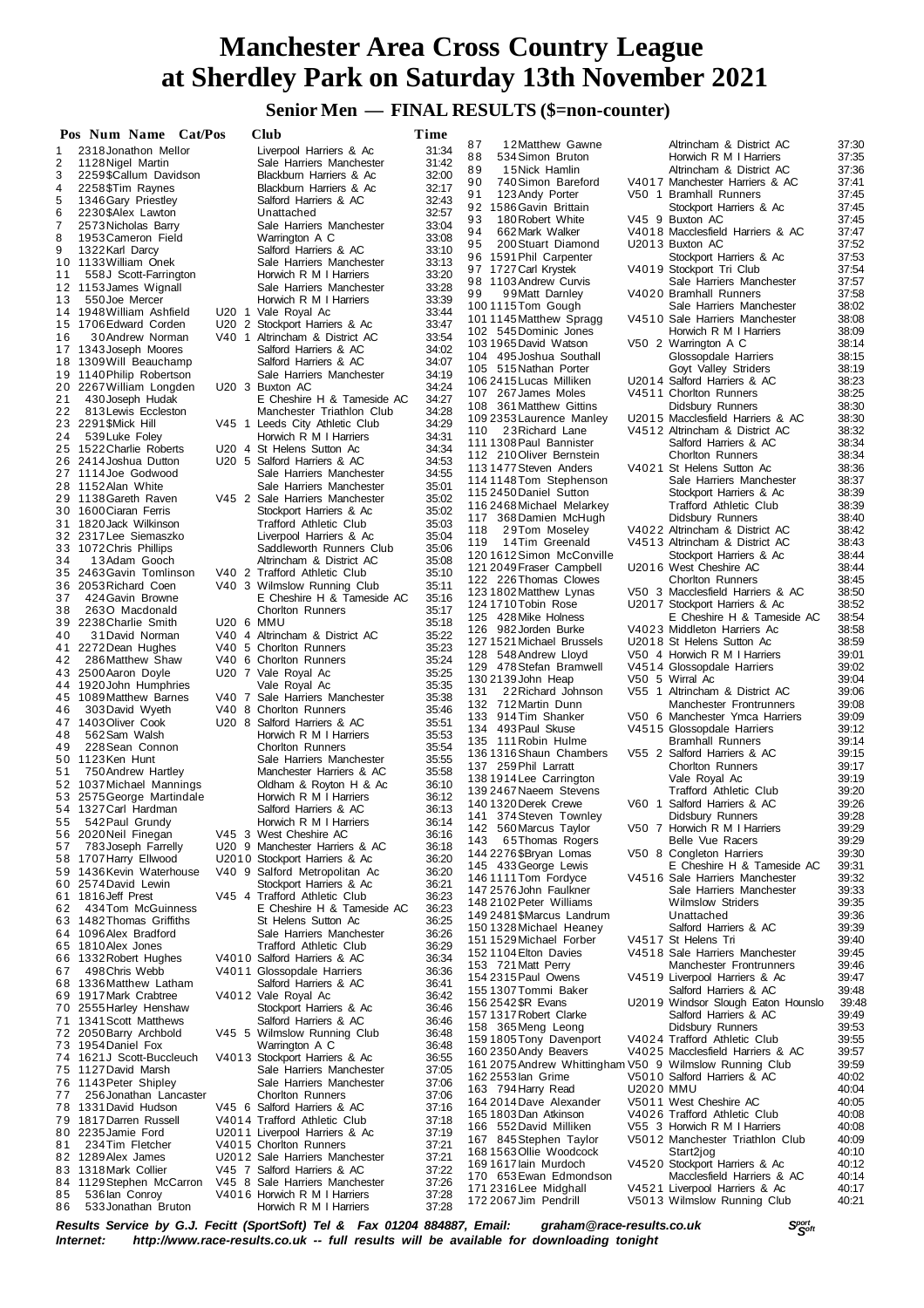*<sup>S</sup>port Results Service by G.J. Fecitt (SportSoft) Tel & Fax 01204 884887, Email: graham@race-results.co.uk <sup>S</sup>oft Internet: http://www.race-results.co.uk -- full results will be available for downloading tonight* 210 1559 Craig Leith V55 5 Start2jog<br>211 270 Philip Movie Choriton Runners 263 2426 Shane Wolstencroft V5025 Salford Metropolitan Ac

173 1719 Nicholas Chick V4522 Stockport Tri Club 40:31<br>174 1324 Sean Fletcher V4027 Salford Harriers & AC 40:32 174 1324 Sean Fletcher V4027 Salford Harriers & AC 40:32<br>175 837 Jamie Platt Manchester Triathlon Club 40:33 175 837Jamie Platt Manchester Triathlon Club 40:33 176 4 Craig Bradbury V452 3 Altrincham & District AC 40:36 177 1038 Lee Robinson V4524 Oldham & Royton H & Ac 40:48<br>178 1144 Jon Smalley V4028 Sale Harriers Manchester 40:52 178 1144 Jon Smalley 194028 Sale Harriers Manchester 140:52<br>179 2069 Graham Screawn 175014 Wilmslow Running Club 140:54 179 2069 Graham Screawn V5014 Wilmslow Running Club 40:54<br>180 1479 Matt Blake St Helens Sutton Ac 40:55 180 1479 Matt Blake St Helens Sutton Ac 40:55<br>180 1479 Matt Blake St Helens Sutton Ac 40:55<br>181 1785 Kevin Woodward V4525 Swinton Running Club 40:56 1918 1785 V4525 Swinton Running Club 40:56<br>Wilmslow Running Club 40:56 182 2072James Speedie Wilmslow Running Club 40:56 183 277 Alister Pearson Chorlton Runners 41:00<br>184 1921 Rob McBain V4029 Vale Roval Ac 41:01 184 1921Rob McBain V402 9 Vale Royal Ac 41:01 185 202Andy Adkin V403 0 Chorlton Runners 41:02 186 1478 Chris Birkett V4031 St Helens Sutton Ac 41:04<br>187 152 Alex Masidlover V4032 Manchester Harriers & AC 41:06 187 752 Alex Masidlover V4032 Manchester Harriers & AC 41:06<br>188 1488 Andrew Wilson V5015 St Helens Sutton Ac 41:11 188 1488 Andrew Wilson V501 5 St Helens Sutton Ac 41:11<br>189 1122 Peter Hulme V501 6 Sale Harriers Manchester 41:12 189 1122Peter Hulme V501 6 Sale Harriers Manchester 41:12 190 V5017 West Cheshire AC 41:14<br>190 V4033 St Helens Tri 41:17 191 1526Kevin Dunbar V403 3 St Helens Tri 41:17 192 2273Stephen Smith Chorlton Runners 41:19 193 514 Paul Oakley  $V55$  4 Goyt Valley Striders 41:23<br>194 1090 Paul Barrett V4034 Sale Harriers Manchester 41:24 194 1090Paul Barrett V403 4 Sale Harriers Manchester 41:24 195 1086 Dan Appleby V4035 Sale Harriers Manchester 41:25<br>196 2447 Adrian Nutter V4526 Stockport Harriers & Ac 41:26 V4526 Stockport Harriers & Ac 41:26<br>112021 Trafford Athletic Club 41:27 197 2471George Glennon U202 1 Trafford Athletic Club 41:27 198 2263 Salason Fowler V4527 Bramhall Runners 41:28<br>198 2263 Salason Fowler V4527 Bramhall Runners 41:28<br>199 1594 James Corden V5018 Stockport Harriers & Ac 41:29 199 1594 James Corden V501 8 Stockport Harriers & Ac 41:29<br>200 60 Ben Marsh Belle Vue Racers 41:29 200 60Ben Marsh Belle Vue Racers 41:29<br>201 998 Michael Griffin V4528 Middleton Harriers Ac 41:29 201 V4528 Middleton Harriers Ac 41:29<br>11:31 Unattached 202 2480 \$Benjamin Anthony Unattached 41:31<br>203 1619 Simon Pickard V5019 Stockport Harriers & Ac 41:31 V5019 Stockport Harriers & Ac<br>V5020 Vale Roval Ac 204 2556 \$Paul Clutterbuck V5020 Vale Royal Ac 41:33<br>205 1599 Blaine Emmett Stockport Harriers & Ac 41:34 205 1599Blaine Emmett Stockport Harriers & Ac 41:34 206 1930 Gareth Williams V5021 Vale Royal Ac 41:43<br>207 1147 Aaron Steele Sale Harriers Manchester 41:43 21:47 Sale Harriers Manchester 41:47<br>21:49 V4036 Unattached 208 1131 Simon Bareford V403 6 Unattached 41:49<br>209 208 Andy Baguley V4037 Choriton Runners 41:50 209 208 Andy Baguley V4037 Chorlton Runners 41:50<br>210 1559 Craig Leith V55 5 Start2jog 41:50 211 270 Philip Moyle Chorlton Runners 41:51<br>212 2391 Stephen Ford Saddleworth Runners Club 41:54 212 2391Stephen Ford Saddleworth Runners Club 41:54 213 1070 Barry McManus V4529 Saddleworth Runners Club 41:56<br>214 1007 Leon Wint Middleton Harriers Ac 41:56 214 1007 Leon Wint Middleton Harriers Ac 41:56<br>215 1807 Daniel Hill V4530 Trafford Athletic Club 41:58 215 1807Daniel Hill V453 0 Trafford Athletic Club 41:58 216 2351Nathanael Booker Macclesfield Harriers & AC 41:59 217 715Jono Guildford V4038 Manchester Frontrunners 42:02<br>218 1321 Gary Dale V60 2 Salford Harriers & AC 42:03 218 1321Gary Dale V60 2 Salford Harriers & AC 42:03 exteen and Williams values and Marple Runners 42:05<br>12:05 1609 Thomas Johnson 500 Stockport Harriers & Ac 220 1609Thomas Johnson Stockport Harriers & Ac 42:10 Example Franchester Ymca Harriers 42:12<br>Swinton Running Club 42:13 222 1771 Ian Cronshaw Swinton Running Club 42:13<br>223 124 Gareth Pritchard Bramhall Runners 42:13 223 124 Gareth Pritchard Bramhall Runners 42:13<br>224 2386 Dan Timperley Cldham & Rovton H & Ac 42:15 224 2386 Dan Timperley Coldham & Royton H & Ac 42:15<br>225 1415 Paul Gee V5022 Salford Metropolitan Ac 42:17 21.17 14.15Paul Germann Griegen<br>21.17 Middleton Harriers Ac 42:19 226 988Andrew Ndlovu Middleton Harriers Ac 42:19 227 2577 Andrew Keary V4039 Knutsford Tri Club 42:19<br>228 1060 \$Billy Wilson Running Bear 42:26 228 1060 \$Billy Wilson Running Bear 42:26<br>229 1344 Stanley Owen V65 1 Salford Harriers & AC 42:27 229 1344Stanley Owen V65 1 Salford Harriers & AC 42:27 230 704David Barlow V55 6 Manchester Frontrunners 42:28 231 2466Jacob Fletcher Trafford Athletic Club 42:30 232 2018 Mark Davies V453 2 West Cheshire AC 42:33<br>233 2018 Mark Davies V453 2 West Cheshire AC 42:33<br>233 1092 Oliver Bartlett Sale Harriers Manchester 42:34 233 1092Oliver Bartlett Sale Harriers Manchester 42:34 234 848 Roger Thomas V4533 Manchester Triathlon Club 42:34<br>235 362 Simon Greenhalgh V4534 Didsbury Runners 42:45 235 362Simon Greenhalgh V4534 Didsbury Runners 42:45<br>236 486Jamie Helmer V4535 Glossopdale Harriers 42:48 236 486Jamie Helmer V4535 Glossopdale Harriers 42:48<br>237 1588 Philip Burns V4040 Stockport Harriers & Ac 42:49 237 1588 Philip Burns V4040 Stockport Harriers & Ac 42:49<br>238 260 Robert Lee Choriton Runners 42:50 238 260 Robert Lee **Chorlton Runners** 42:50<br>239 10 Richard Evans V55 7 Altrincham & District AC 42:52 239 1 0Richard Evans V55 7 Altrincham & District AC 42:52 240 2347 Julian Brown V55 8 Macclesfield Harriers & AC 42:53<br>241 716 Steve Hatton V4041 Manchester Frontrunners 42:55 241 716 Steve Hatton V4041 Manchester Frontrunners 42:55<br>242 909 Joseph Hayes Manchester Ymca Harriers 42:56 242 909Joseph Hayes Manchester Ymca Harriers 42:56 243 583Paul Moore V55 9 Knutsford Tri Club 43:00 V4536 E Cheshire H & Tameside AC<br>Quays Running Club 245 1055Philip Pennill Quays Running Club 43:02 246 175 Rick Aldred V4537 Buxton AC 43:03<br>247 1607 David Hulley V4538 Stockport Harriers & Ac 43:03 V4538 Stockport Harriers & Ac 43:03<br>Trafford Athletic Club 43:03 248 2464Nicholas Brown Trafford Athletic Club 43:03 249 1808 Graham Holbrook V4539 Trafford Athletic Club 43:04<br>250 2569 \$Greg Callaghan V5510 Liverpool Pembroke & Sefton 43:07 25510 Liverpool Pembroke & Sefton 43:07<br>Saddleworth Runners Club 43:09 251 2392Luke Spiby Saddleworth Runners Club 43:09 252 116Lok Li V502 3 Bramhall Runners 43:10 253 2478\$John Roper V404 2 Unattached 43:11 254 720Blair Paterson Manchester Frontrunners 43:12 255 16 2016 2016 2016 2016 16 Andrew Carter V5024 West Cheshire AC 43:14<br>25 21:16 43:16 Altrincham & District AC 256 3 Matthew Allen **Altrincham & District AC** 43:16<br>257 835 Paul O'Donoghue V4043 Manchester Triathlon Club 43:17 257 835 Paul O'Donoghue V4043 Manchester Triathlon Club 43:17<br>258 901 Andrew Bowler Manchester Ymca Harriers 43:30 Manchester Ymca Harriers 43:30<br>13:31 43:31 259 2377 Harri Jackson U2022 MMU<br>260 2290 \$Jackson Sloan U2023 Lancaster & Morecambe Ac 43:31 260 2290\$Jackson Sloan U202 3 Lancaster & Morecambe Ac 43:31 261 2363Chris Barcroft Manchester Frontrunners 43:32 V4540 Marple Runners 43:40<br>V5025 Salford Metropolitan Ac 43:41

 $3011483$  Jake Healy  $302427$ . James Hartshorne

264 1001 Andy Smith V4044 Middleton Harriers Ac 43:41<br>265 1411 Paul Connolly V4045 Salford Metropolitan Ac 43:43 265 1411 Paul Connolly V4045 Salford Metropolitan Ac 43:43<br>266 2065 Allan McCormick V4046 Wilmslow Running Club 43:43 266 2065 Allan McCormick V404 6 Wilmslow Running Club 43:43<br>267 101 Richard Healv V4541 Dragons Running Club (sale) 43:44 267 404Richard Healy V454 1 Dragons Running Club (sale) 43:44 26 3 2Matt Page V4542 Altrincham & District AC 43:46<br>578 John Goggins V4047 Knutsford Tri Club 43:48 269 578John Goggins V4047 Knutsford Tri Club 43:48<br>270 1065 Tim Culshaw Saddleworth Runners Club 43:49 270 1065Tim Culshaw Saddleworth Runners Club 43:49<br>271 844 Ben Strutt V5026 Manchester Triathlon Club 43:49 V5026 Manchester Triathlon Club 43:49<br>St Helens Tri 43:50 272 1525 Kevin Dudley St Helens Tri 43:50<br>273 1753 Gary Tait 1975 11 Styal Running Club 43:53 273 1753 Gary Tait  $\overline{y}$  v5511 Styal Running Club 43:53<br>274 665 Shaun Wilde v5512 Macclesfield Harriers & AC 43:54 274 665 Shaun Wilde V551 2 Macclesfield Harriers & AC 43:54<br>275 833 John Murray V50 27 Manchester Triathlon Club 43:58 275 833John Murray V5027 Manchester Triathlon Club 43:58<br>276 54Andrew Armstrong V5028 Belle Vue Racers 44:04 V5021 Mahonootol Mahono Classen<br>V5028 Belle Vue Racers 44:04<br>V60 3 Warrington A C 44:05 277 1951Stephen Burthem V60 3 Warrington A C 44:05 278 179David Soles V551 3 Buxton AC 44:07<br>279 1 Paul Abraham V4543 Altrincham & District AC 44:10 279 1 Paul Abraham V4543 Altrincham & District AC 44:10<br>280 719 Thomas Marshall Manchester Frontrunners 44:11 280 719Thomas Marshall Manchester Frontrunners 44:11 281 983 Leo Cain  $V4048$  Middleton Harriers Ac  $44:12$ <br>282 272 Andy Nicol  $V4544$  Chorlton Runners  $44:15$ 282 272Andy Nicol V454 4 Chorlton Runners 44:15 283 177Andrew Lidstone V551 4 Buxton AC 44:17 284 366Dan Levin V404 9 Didsbury Runners 44:18 285 423Tom Bentley E Cheshire H & Tameside AC 44:19<br>286 1069 Kevin Jones V5029 Saddleworth Runners Club 44:22 286 1069 Kevin Jones V5029 Saddleworth Runners Club 44:22<br>287 827 Tim Johns V5030 Manchester Triathlon Club 44:23 287 827Tim Johns V503 0 Manchester Triathlon Club 44:23 288 826Abraham Ingersoll V405 0 Manchester Triathlon Club 44:26 289 576 Neil Duncombe Knutsford Tri Club 44:28<br>29 576 Neil Duncombe Knutsford Tri Club 44:28<br>290 1032 Sam Davies Oldham & Royton H & Ac 44:31 290 1032 Sam Davies Coldham & Royton H & Ac 44:31<br>291 1597 Peter Dean V4051 Stockport Harriers & Ac 44:31  $V4051$  Stockport Harriers & Ac  $44:31$ <br> $V4052$  St Helens Tri  $44:33$ 292 1535 Alan McKeegan V4052 St Helens Tri 44:33<br>293 1476 Ben Stanley U2024 Salford Metropolitan Ac 44:35 U2024 Salford Metropolitan Ac 44:35<br>St Helens Tri 44:45 294 1533Chris Hayes St Helens Tri 44:45 295 944Darren Peatfield V5031 Marple Runners 44:46<br>296 28 Roh Metcalf V4053 Altrincham & District AC 44:46 296 28Rob Metcalf V4053 Altrincham & District AC 44:46<br>297 723 Roberto Raso V5515 Manchester Frontrunners 44:49 297 723Roberto Raso V5515 Manchester Frontrunners 44:49<br>297 723Roberto Raso V5515 Manchester Frontrunners 44:49<br>298 788Ben Scott MMU 298 788Ben Scott MMU 44:50 299 2250 Gordon Nicoll V551 6 Altrincham & District AC 44:51<br>300 1137 Aidan Raftery V60 4 Sale Harriers Manchester 44:51 V60 4 Sale Harriers Manchester 44:51<br>St Helens Sutton Ac 44:52 302 427James Hartshorne E Cheshire H & Tameside AC 44:55 303 659Steve Lomas V503 2 Macclesfield Harriers & AC 44:55 304 1030 Paul Bartholomew V4054 Oldham & Royton H & Ac 44:55<br>305 19 David Hughes V60 5 Altrincham & District AC 44:56 305 1 9David Hughes V60 5 Altrincham & District AC 44:56 306 1417Richard Knight V405 5 Salford Metropolitan Ac 44:59 307 285Ian Sharpe V503 3 Chorlton Runners 45:02 V4056 Saddleworth Runners Club 45:03<br>V4545 Unattached 45:06 309 2477\$Lee McKeown V454 5 Unattached 45:06 310 843 Greg Strachey Manchester Triathlon Club 45:11<br>311 1412 David Cornes Salford Metropolitan Ac 45:11 311 14120 1122 1122 1123<br>Salford Metropolitan Ac 45:11<br>V4546 Stockport Tri Club 45:12 312 1723 Paul Graveney V4546 Stockport Tri Club 45:12<br>313 803 Damian Aspin V4547 Manchester Triathlon Club 45:13 313 803Damian Aspin V4547 Manchester Triathlon Club 45:13<br>314 589Chris Walton Knutsford Tri Club 45:16 314 589 Chris Walton **Knutsford Tri Club** 45:16<br>315 713 Andrew Fergusson Manchester Frontrunners 45:20 315 713Andrew Fergusson Manchester Frontrunners 45:20 316 122Frank Podd V5034 Bramhall Runners 45:22<br>317 298Steven Welch Choriton Runners 45:25 317 298 Steven Welch Chorlton Runners 45:25<br>318 508 Aidan Grant V4548 Govt Valley Striders 45:26 318 508Aidan Grant V454 8 Goyt Valley Striders 45:26 319 846Richard Tennant Manchester Triathlon Club 45:28 320 994Anthony Lowe V60 6 Middleton Harriers Ac 45:33 321 1778 Daniel Martin **Swinton Running Club** 45:38<br>322 707 David Chambers Manchester Frontrunners 45:41 322 707David Chambers Manchester Frontrunners 45:41 323 209Julian Beach v5517 Chorlton Runners 45:42<br>324 805 Lee Benson v5518 Manchester Triathlon Club 45:43 324 805Lee Benson V551 8 Manchester Triathlon Club 45:43 325 535Chris Charnley V4549 Horwich R M I Harriers 45:43<br>326 2362 Joe Ursell Manchester Frontrunners 45:44 326 2362 Joe Ursell Manchester Frontrunners 45:44<br>327 660 Gareth Stockdale V4550 Macclesfield Harriers & AC 45:47 327 660 Gareth Stockdale V4550 Macclesfield Harriers & AC 45:47<br>328 61 Paul Minton Belle Vue Racers 328 61 Paul Minton **Belle Vue Racers** 45:51<br>329 292 Andrew Tongue Chortton Runners 45:52 329 292Andrew Tongue Chorlton Runners 45:52<br>330 748 Glen Gandy 6 V5519 Manchester Harriers & AC 45:53 330 748 Glen Gandy  $V5519$  Manchester Harriers & AC 45:53<br>331 842 Si Stannard Manchester Triathlon Club 45:55 Manchester Triathlon Club 45:55<br>Chorlton Runners 46:00 332 289Jamie Stewart Chorlton Runners 46:00<br>3331531 David Gaskell 197035 St Helens Tri 46:03 333 1531 David Gaskell V5035 St Helens Tri 46:03<br>334 432 Alan Kennedy V5520 F Cheshire H & Tameside AC 46:05 V5520 E Cheshire H & Tameside AC 46:05<br>V4057 Stval Running Club 46:08 335 1748 Michael McLaughlin V4057 Styal Running Club 46:08<br>336 703 P Anderson-Xuereb V4058 Manchester Frontrunners 46:10 336 703P Anderson-Xuereb V405 8 Manchester Frontrunners 46:10 337 2361Honor Gavin Manchester Frontrunners 46:11 338 1100 Hector Chinoy V4551 Sale Harriers Manchester 46:19<br>339 262 Sean Lord V4552 Chorlton Runners 46:20 339 262Sean Lord V455 2 Chorlton Runners 46:20 340 2099Thomas Peoples Wilmslow Striders 46:23 341 934Neil Commins V5036 Marple Runners 46:25<br>342 817 Martin Forker Manchester Triathlon Club 46:26 342 817Martin Forker Manchester Triathlon Club 46:26 343 755Neil Ryan V405 9 Manchester Harriers & AC 46:28 344 2465Benjamin Langley Trafford Athletic Club 46:29 V5037 Stockport Tri Club 46:29<br>Didsbury Runners 46:36 346 379Martin Carolan Didsbury Runners 46:36 V5521 Trafford Athletic Club 46:38<br>V60 7 Glossopdale Harriers 46:40 348 480 David Chrystie-Lowe V60 7 Glossopdale Harriers 46:40<br>349 651 Richard Applewhite V4553 Macclesfield Harriers & AC 46:41 349 651 Richard Applewhite V4553 Macclesfield Harriers & AC 46:41<br>350 995 Graham Jordan V4060 Middleton Harriers Ac 46:41 350 995 Graham Jordan V4060 Middleton Harriers Ac 46:41<br>351 520 Pete Woodhead V4554 Govt Valley Striders 46:42 V4554 Goyt Valley Striders **46:42**<br>V5522 St Helens Tri 46:43 352 1530Andrew Gaskell V552 2 St Helens Tri 46:43 353 1151 Chris Webb Sale Harriers Manchester 46:44<br>354 579 Andy Gray V4555 Knutsford Tri Club 46:48 V4555 Knutsford Tri Club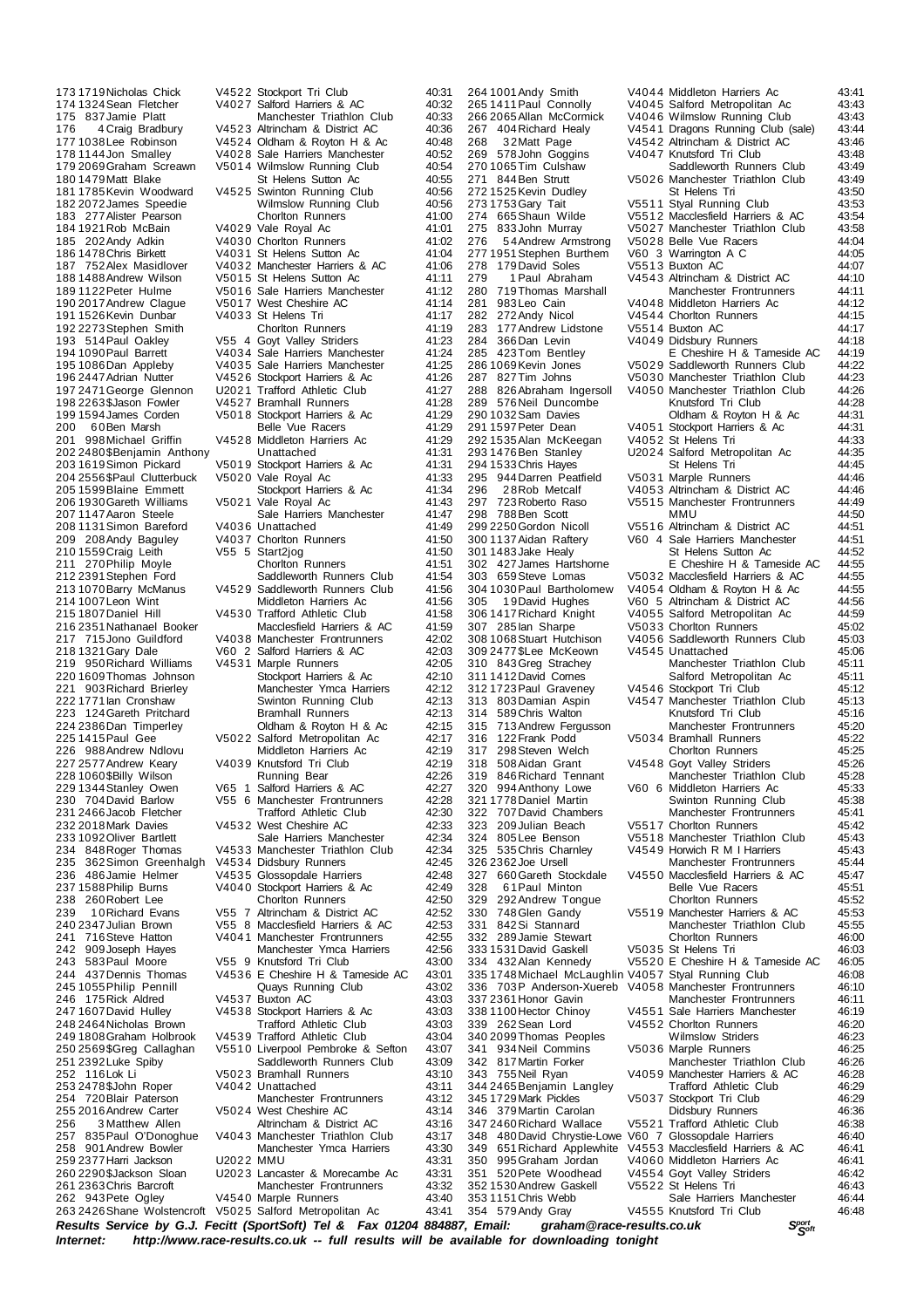385 932Dan Britton V4563 Marple Runners<br>386.1416Chris Jones V5524 Salford Metropol 392 201 Paul Adams V5526 Chorlton Runners<br>393 1135 Stephen Parry V6011 Sale Harriers Man 428 106 Mike Hall V5532 Bramhall Runners 50:41<br>429 1616 Jan V5532 Bramhall Runners 50:41<br>429 1616 Jan Mulligan V5051 Stockport Harriers & Ac 50:43

355 996 Stephen Lowe V4061 Middleton Harriers Ac 46:50<br>356 17 Graham Harrison V60 8 Altrincham & District AC 46:52 356 1 7Graham Harrison V60 8 Altrincham & District AC 46:52 357 9 4 Adam Bird V406 2 Bramhall Runners 46:56<br>358 652 Graeme Eddie V4556 Macclesfield Harriers & AC 46:58 358 652Graeme Eddie V455 6 Macclesfield Harriers & AC 46:58 359 1431 Paul Stevenson V60 9 Salford Metropolitan Ac 47:01101 Frank Cordinaley V60 10 Sale Harriers Manchester 360 1101 Frank Cordingley V6010 Sale Harriers Manchester 47:05<br>361 2262 Steve McGovern V4557 Bramhall Runners 47:12 361 2262 Steve McGovern V455 7 Bramhall Runners (1992)<br>361 2262 Steve McGovern V455 7 Bramhall Runners (47:12<br>362 1524 Gary Birch V4063 St Helens Tri (47:14 362 1524 Gary Birch V406 3 St Helens Trimes<br>362 1524 Gary Birch V406 3 St Helens Tri 47:14<br>363 1429 Mark Shuttleworth V5038 Salford Metropolitan Ac 47:17 V5038 Salford Metropolitan Ac 47:17<br>Manchester Ymca Harriers 47:20 364 910Nicholas Jackson Manchester Ymca Harriers 47:20 365 371 Olly Smith Didsbury Runners 47:22<br>366 2539 Andy Watts V70 1 Wilmslow Running Club 47:24<br>367 1927 Mark Pilliner V5039 Vale Royal Ac 47:25 V70 1 Wilmslow Running Club 47:24<br>V5039 Vale Roval Ac 47:25 367 1927 Mark Pilliner (1983) Vale Royal Ac 1997 Mark Pilliner (1983) Vale Royal Ac 47:25<br>368 1071 Richard Mercer (1960 40 Saddleworth Runners Club 47:27 V5040 Saddleworth Runners Club 47:27<br>V4064 Chorlton Runners 47:31 369 2247David Brocklebank V406 4 Chorlton Runners 47:31 370 1538Patrick Neill V406 5 St Helens Tri 47:34 371 1537 Chris Murphy V5041 St Helens Tri 47:40<br>372 1583 Andrew Bell V5523 Stockport Harriers & Ac 47:41 372 1583Andrew Bell V552 3 Stockport Harriers & Ac 47:41 373 1734 Colin Shore V455 8 Stockport Tri Club 47:48<br>373 1734 Colin Shore V455 8 Stockport Tri Club 47:48<br>47:50 47:50 Sale Harriers Manchester 47:50 374 1134 Richard Ousey V4559 Sale Harriers Manchester 47:50<br>375 2253 George Raffle Altrincham & District AC 47:53 Altrincham & District AC 47:53<br>Salford Metropolitan Ac 47:58 376 2427Malcolm Orrell Salford Metropolitan Ac 47:58 V4066 Didsbury Runners 47:58<br>at 1202.5 Stockport Harriers & Ac 47:59 378 2451 Harry Miller-ReedmanU2025 Stockport Harriers & Ac 47:59<br>379 33Craig Partridge V5042 Altrincham & District AC 48:01 380 1487Ian Roberts V456 0 St Helens Sutton Ac 48:05 381 756 Chris Sewart V456 1 Manchester Harriers & AC 48:10<br>382 1595 Ian Crabtree V4067 Stockport Harriers & Ac 48:15 382 1595Ian Crabtree V406 7 Stockport Harriers & Ac 48:15 383 1541 Lee Stinch V5043 St Helens Tri 48:18<br>384 2349 Michael Walton V4562 Macclesfield Harriers & AC 48:21 384 2349Michael Walton V456 2 Macclesfield Harriers & AC 48:21 386 1416Chris Jones V552 4 Salford Metropolitan Ac 48:26 387 907Sam Gilmore Manchester Ymca Harriers 48:29 388 Chorlton Runners<br>28:32 V4068 St Helens Tri 48:32 389 1545 David Wright V4068 St Helens Tri 48:32<br>390 573 Matthew Azakli V5044 Knutsford Tri Club 48:35 390 573 Matthew Azakli V5044 Knutsford Tri Club 48:35<br>391 1426 Matthew Pollard V5525 Salford Metropolitan Ac 48:37 391 1426 Matthew Pollard V5525 Salford Metropolitan Ac 48:37<br>392 201 Paul Adams V5526 Choriton Runners 48:43 393 1135Stephen Parry V601 1 Sale Harriers Manchester 48:48 394 575Andy Dines V5527 Knutsford Tri Club 49:01<br>395 757Andy Tulip V4564 Manchester Harriers & AC 49:04 395 757 Andy Tulip V4564 Manchester Harriers & AC 49:04<br>396 1410 Ben Capsey V4069 Salford Metropolitan Ac 49:04 V4069 Salford Metropolitan Ac 49:04<br>39:07 St Helens Tri 49:07 397 1536 David Mellor St Helens Tri 49:07<br>398 2570 Matt Farr (1990) 1407 0 Didsbury Runners 49:11 V4070 Didsbury Runners 49:11<br>Chorlton Runners 49:13 399 251Etienne Humphries Chorlton Runners 49:13 400 2077 Ian Smallwood V5528 Wilmslow Running Club 49:14<br>401 2335 \$Karl Yates Liverpool Pembroke & Sefton 49:15 401 2335 \$Karl Yates Liverpool Pembroke & Sefton 49:15<br>401 2335 \$Karl Yates Liverpool Pembroke & Sefton 49:15 402 101 km Channel Channel V4565 Bramhall Runners 49:16<br>403 269 Rob Mooney Choriton Runners 49:18 403 269Rob Mooney Chorlton Runners 49:18 404 358Dave Bradford V552 9 Didsbury Runners 49:23 405 531 David Barnes V6012 Horwich R M I Harriers 49:30<br>406 728 Dan Whittaker V4566 Manchester Frontrunners 49:32 406 728Dan Whittaker V456 6 Manchester Frontrunners 49:32 407 727Stephen Weigh V407 1 Manchester Frontrunners 49:32 408 993John Humphreys Middleton Harriers Ac 49:36 409 406 Andy Redford V4567 Dragons Running Club (sale) 49:38<br>410 1726 Martyn Jones V4072 Stockport Tri Club 49:39 410 1726 Martyn Jones V4072 Stockport Tri Club 49:39<br>411 584 Jose Perez V5045 Knutsford Tri Club 49:41 411 584 Jose Perez V5045 Knutsford Tri Club 49:41<br>412 724 Edward Roberts Manchester Frontrunners 49:43 412 724 Edward Roberts Manchester Frontrunners 49:43<br>413 931 Jan Bowker V5046 Marrile Runners 49:48 413 931 Ian Bowker V504 6 Marple Runners<br>49:48 414 754 Andrew Parsonage Manchester Harriers & AC 49:49 414 754Andrew Parsonage Manchester Harriers & AC 49:49<br>415 1916 John Clarke V65 2 Vale Royal Ac 49:53 415 1916 John Clarke V65 2 Vale Royal Ac 49:53<br>416 574 Alex Connell V5047 Knutsford Tri Club 49:53 416 574Alex Connell V5047 Knutsford Tri Club 49:53<br>417 98 Paul Cowell V5048 Bramhall Runners 49:58 417 98 Paul Cowell V5048 Bramhall Runners 49:58<br>418 1605 Tim Hargreaves V6013 Stockport Harriers & Ac 50:10 418 1605 Tim Hargreaves V6013 Stockport Harriers & Ac 50:10<br>419 1408 Matthew Bell Salford Metropolitan Ac 50:17 419 1408 Matthew Bell Salford Metropolitan Ac 50:17<br>420 742 Jason Brogan V5049 Manchester Harriers & AC 50:18 420 742Jason Brogan V504 9 Manchester Harriers & AC 50:18 421 403Duncan Gazeley V4073 Dragons Running Club (sale) 50:20<br>422 2348 Barrie Thomason V5050 Macclesfield Harriers & AC 50:22 422 2348 Barrie Thomason V5050 Macclesfield Harriers & AC 50:22<br>423 431 Derek Hughes V6014 E Cheshire H & Tameside AC 50:22 423 431 Derek Hughes V6014 E Cheshire H & Tameside AC 50:29<br>424 1035 John Hudson V70 2 Oldham & Royton H & Ac 50:35 424 1035John Hudson V70 2 Oldham & Royton H & Ac 50:35 425 6 2Jimmy Mo  $V5530$  Belle Vue Racers 50:37<br>426 1716 Paul Adkins V65 3 Stockport Tri Club V65 3 Stockport Tri Club<br>V5531 Buxton AC 427 178 Paul Markall V5531 Buxton AC 50:39<br>428 106 Mike Hall V5532 Bramhall Runners 50:39 V5051 Stockport Harriers & Ac

467 236 Mark Gamblin V5060 Chorlton Runners<br>468 1722 Paul Farrington V4573 Stockhort Tri Club

430 758 Lee Whittaker  $V5052$  Manchester Harriers & AC 50:43<br>431 2475 SGeorge Pierce V5053 Unattached 50:45 431 2475 \$George Pierce V5053 Unattached 50:45<br>432 2112 Anthony Harrison V5533 Winston Runners 50:46 432 2112Anthony Harrison V553 3 Winston Runners 50:46 433 2572Rob Preston V456 8 St Helens Tri 50:53 434 2567 Julian Tegg V5054 West Cheshire AC 50:56<br>435 1772 Mike Donigan V4074 Swinton Running Club 50:56 44074 Swinton Running Club 50:56<br>V4569 Marple Runners 50:56 436 951 Jeremy Woodham V4569 Marple Runners Case 2016<br>437 1486 Ben Poole St Helens Sutton Ac 50:56 437 1486 Ben Poole St Helens Sutton Ac 50:56<br>438 717 Joe Jarvis Manchester Frontrunners 51:01 438 717Joe Jarvis Manchester Frontrunners 51:01 459 V5055 Dragons Running Club (sale) 51:04<br>Middleton Harriers Ac 51:07 440 1000 Darren Sharples Middleton Harriers Ac 51:07<br>441 299 Joel White V4075 Chortton Runners 51:09 441 299Joel White V4075 Chorlton Runners 51:09<br>442 999Simon Scarfe Middleton Harriers Ac 51:13 Middleton Harriers Ac 51:13<br>Knutsford Tri Club 51:20 443 581 Adam Horrocks Knutsford Tri Club 51:20<br>444 2334 \$Andrew Conway V5534 Liverpool Pembroke & Sefton 51:21 444 2334\$Andrew Conway V553 4 Liverpool Pembroke & Sefton 51:21 445 2279John Bowker V553 5 E Cheshire H & Tameside AC 51:25 446 2286 Roy Whittle V4570 Goyt Valley Striders 51:33<br>447 1626 Robert Taylor V70 3 Stockport Harriers & Ac 51:36 447 1626Robert Taylor V70 3 Stockport Harriers & Ac 51:36 448 244Justin Hayes V553 6 Chorlton Runners 51:42 449 1781 Jonathan Sides V5056 Swinton Running Club 51:44<br>450 2246 John Archer V70 4 Sale Harriers Manchester 51:47 450 2246John Archer V70 4 Sale Harriers Manchester 51:47 451 71 Phil Wilcoxon V601 5 Belle Vue Racers 51:50<br>452 1725 Gareth Jones V4076 Stockport Tri Club 51:52 452 1725 Gareth Jones V4076 Stockport Tri Club 51:52<br>453 1554 Paul Berry V4077 Start2jog 51:54<br>454 1484 Martin Johnson V4078 St Helens Sutton Ac 51:57 453 1554Paul Berry V407 7 Start2jog 51:54 454 1484Martin Johnson V407 8 St Helens Sutton Ac 51:57 455 849 Ady Tonge V5537 Manchester Triathlon Club 52:16<br>456 276 Chris Peachey V5538 Chorlton Runners 52:23 456 276 Chris Peachey 195538 Chorlton Runners 1952.23<br>457 1749 James Meakin 1956 7 Styal Running Club 52:23 457 1749James Meakin V505 7 Styal Running Club 52:24 458 2280Tobias Walsh U202 6 E Cheshire H & Tameside AC 52:24 45539 Bramhall Runners 52:26<br>V65 4 Unattached 52:32 460 2474\$Kevin Fingleton V65 4 Unattached 52:32 461 2116 John Ross V5058 Winston Runners 52:36<br>462 1630 Jain Wolstenholme V5059 Stockport Harriers & Ac 52:45 462 1630 lain Wolstenholme V5059 Stockport Harriers & Ac 52:45<br>463 1057 Stephen Symons V5540 Quays Running Club 53:00 463 1057Stephen Symons V554 0 Quays Running Club 53:00 464 2435 Andrew Ledwith V4079 St Helens Tri 53:06<br>465 657 David Larkin V4571 Macclesfield Harriers & AC 53:08 465 657David Larkin V457 1 Macclesfield Harriers & AC 53:08 V4572 Chorlton Runners 53:13<br>V5060 Chorlton Runners 53:14 468 1722Paul Farrington V457 3 Stockport Tri Club 53:36 469 2886, 2016 2886, 2016<br>1965 5 Chorlton Runners 53:51<br>1960 16 Buxton AC 54:00 470 176 Peter Bailey V6016 Buxton AC 54:00<br>471 2379 Phil Bainbridge V4574 Manchester Triathlon Club 54:00 471 2379 Phil Bainbridge V4574 Manchester Triathlon Club 54:01<br>472 1413 Ray Devine V5061 Salford Metropolitan Ac 54:06 472 1413 Ray Devine  $\frac{1}{2}$  V5061 Salford Metropolitan Ac 54:06<br>473 110 Nicholas Heaton V5062 Bramball Runners 54:06 473 110Nicholas Heaton V506 2 Bramhall Runners 54:06 474 1750Ian Morton V554 1 Styal Running Club 54:13 475 1610 lan Kennedy V4575 Stockport Harriers & Ac 54:22<br>476 1094 Matthew Bell V4576 Sale Harriers Manchester 54:25 476 1094 Matthew Bell 1957 6 Sale Harriers Manchester 54:25<br>477 4779 Leighton Medley 19577 Swinton Running Club 477 1779 Leighton Medley V4577 Swinton Running Club 54:27<br>478 364 Yusuf Laher V4578 Didsbury Runners 54:35 V4578 Didsbury Runners<br>V4578 Didsbury Runners 54:35<br>V5542 St Helens Tri 54:47 479 1542 Azzam Taktak V554 2 St Helens Tri 54:47<br>480 2115 Paul Muldoon Minston Runners 54:50 480 2115Paul Muldoon Winston Runners 54:50 481 6 3 Daniel Moody V4579 Belle Vue Racers 54:56 54:56<br>482 2365 Casev Lonaden V4080 Manchester Harriers & AC 55:00 482 2365 Casey Longden V4080 Manchester Harriers & AC 55:00<br>483 1766 Mark Barton V5543 Swinton Running Club 55:10 483 1766 Mark Barton V5543 Swinton Running Club 55:10<br>484 1561 Matthew Savory V4580 Start2jog 55:13 484 1561Matthew Savory V458 0 Start2jog 55:13 485 1003Darren Wallis V554 4 Middleton Harriers Ac 55:27 486 2266 Duncan Bryant V5063 Buxton AC 55:34<br>487 1532 Mike Gregory St Helens Tri 56:39 187 1532 Mike Gregory St Helens Tri 56:39<br>188 746 David Diver St St Manchester Harriers & AC 56:43 488 11660 11660 11660 11660 11660 11660 11660 11660 11660 11660 11660 11660 11660 11660 11660 11660 11660 1166<br>V6017 Middleton Harriers Ac 57:10 489 1002 Craig Sutherland V6017 Middleton Harriers Ac 57:10<br>490 1731 Nick Roberts V5065 Stockport Tri Club 57:25 490 1731 Nick Roberts V5065 Stockport Tri Club 57:25<br>491 408 Rob Todd V6018 Dragons Running Club (sale) 57:31 491 408Rob Todd V6018 Dragons Running Club (sale) 57:31<br>492 56James Corrigan V4581 Belle Vue Racers 57:33 492 56James Corrigan V4581 Belle Vue Racers (1957:33 493 9 Mike Duncombe V65 6 Altrincham & District AC 57:47 494 2370Craig Turner V554 5 Manchester Harriers & AC 58:04 494 2370 Craig Turner 1955 45 Manchester Harriers & AC 58:04<br>495 744 Michael Cunningham V75 1 Manchester Harriers & AC 58:07<br>496 1067 Jed Finnigan 1955 46 Saddleworth Runners Club 58:16 496 1067 Jed Finnigan V5546 Saddleworth Runners Club 58:16<br>497 2383 Alan Barker V5547 Marple Runners 58:44 1976 2002 2004<br>V5547 Marple Runners 58:44<br>Start2jog 59:05 498 1560Robert Maidstone Start2jog 59:05 499 1718Mike Bevan V506 6 Stockport Tri Club 59:15 500 947David Shoesmith V65 7 Marple Runners 59:19 501 517 Stephen Sanders V65 8 Goyt Valley Striders 59:21<br>502 409 Andy Walker V65 9 Dragons Running Club (sale) 1:03:03<br>503 2113 Mark Jones V5548 Winston Runners 1:11:37 502 409Andy Walker V65 9 Dragons Running Club (sale) 1:03:03 503 2113Mark Jones V554 8 Winston Runners 1:11:37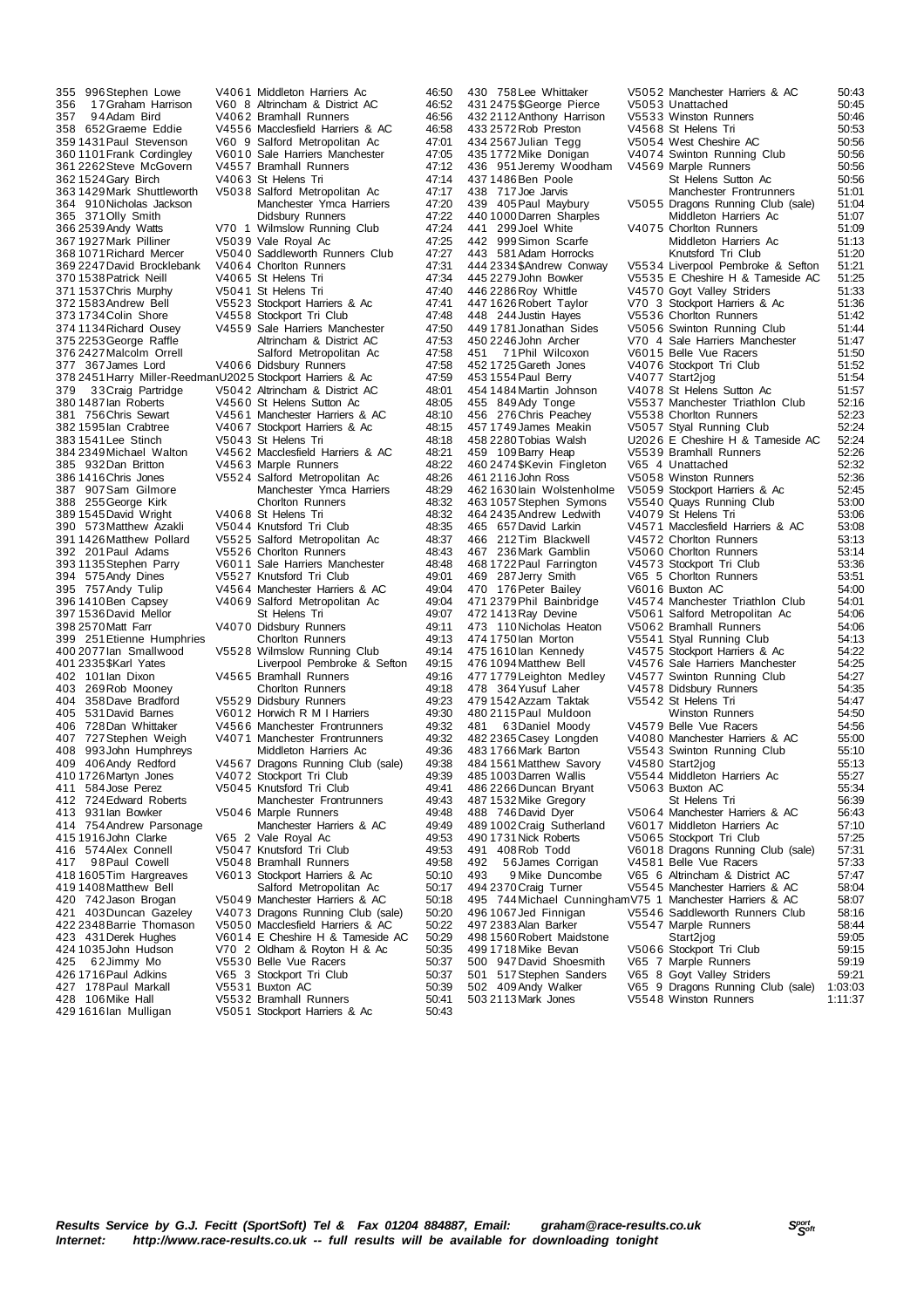## **Senior Men — TEAM RESULTS**

## **NOTE: Unattached and non-counters are DELETED before teams are calculated**

| 1 Sale Harriers Manchester        | $61 -$                           | $\overline{2}$ | Nigel Martin            |     | 4 Nicholas Barry        |            | 7 William Onek         |            | 9 James Wignall                       |     | 16 Philip Robertson                     | 23 Joe Godwood          |
|-----------------------------------|----------------------------------|----------------|-------------------------|-----|-------------------------|------------|------------------------|------------|---------------------------------------|-----|-----------------------------------------|-------------------------|
| 2 Salford Harriers & AC           | $103 -$                          | 3              | Gary Priestley          |     | 6 KarlDarcy             | 14         | Joseph Moores          |            | 15 Will Beauchamp                     | 22  | Joshua Dutton                           | 43 Oliver Cook          |
| 3 Horwich R M I Harriers          | $182 -$                          | 8              | JScott-Farrington       | 10  | JoeMercer               | 20         | Luke Foley             |            | 44 Sam Walsh                          |     | 49 George Martindale                    | 51 Paul Grundy          |
| 4 Sale Harriers Manchester 'B     | $267 -$                          | 24             | Alan White              | 25  | Gareth Raven            | 41         | <b>MatthewBarnes</b>   |            | 46 Ken Hunt                           |     | 60 Alex Bradford                        | 71 David Marsh          |
| 5 Chorlton Runners                | 269<br>$\overline{\phantom{0}}$  | 34             | OMacdonald              | 37  | DeanHughes              | 38         | <b>Matthew Shaw</b>    |            | 42 David Wyeth                        |     | 45 Sean Connon                          | 73 Jonathan Lancaster   |
| 6 Stockport Harriers & Ac         | $284 -$                          | 12             | <b>Edward Corden</b>    | 26  | Ciaran Ferris           | 54         | Harry Ellwood          |            | 56 David Lewin                        |     | 66 Harley Henshaw                       | 70 JScott-Buccleuch     |
| 7 Altrincham & District AC        | $353 -$                          | 13             | Andrew Norman           | 30  | Adam Gooch              | 36         | David Norman           | 83         | Matthew Gawne                         |     | 85 Nick Hamlin                          | 106 Richard Lane        |
| 8 Trafford Athletic Club          | $363 -$                          | 27             | Jack Wilkinson          | 31  | Gavin Tomlinson         | 57         | Jeff Prest             |            | 61 Alex Jones                         |     | 75 Darren Russell                       | 112 MichaelMelarkey     |
| Έ<br>9 Salford Harriers & AC      | 396<br>$\qquad \qquad -$         | 50             | Carl Hardman            |     | 62 Robert Hughes        | 64         | Matthew Latham         |            | 67 Scott Matthews                     |     | 74 David Hudson                         | 79 Mark Collier         |
| 10 Vale Royal Ac                  | 466<br>—                         | 11             | William Ashfield        | 39  | Aaron Doyle             | 40         | John Humphries         |            | 65 MarkCrabtree                       |     | 134 Lee Carrington                      | 177 Rob McBain          |
| 11 Sale Harriers Manchester 'C'   | $517 -$                          | 72             | Peter Shipley           |     | 78 Alex James           | 80         | Stephen McCarron       |            | 94 Andrew Curvis                      | 96  | Tom Gough                               | 97 Matthew Spragg       |
| 12 E Cheshire H & Tameside AC     | $602 -$                          | 18             | Joseph Hudak            |     | 33 Gavin Browne         | 58         | Tom McGuinness         |            | 121 Mike Holness                      |     | 140 George Lewis                        | 232 Dennis Thomas       |
| 13 Horwich R M I Harriers<br>'B'  | $607 -$                          | 81             | lan Conroy              | 82  | Jonathan Bruton         | 84         | Simon Bruton           | 98         | Dominic Jones                         |     | 124 Andrew Lloyd                        | 138 MarcusTaylor        |
| 14 St Helens Sutton Ac            | $664 -$                          | 21             | <b>Charlie Roberts</b>  | 59  | <b>Thomas Griffiths</b> | 109        | Steven Anders          | 123        | Michael Brussels                      |     | 173 Matt Blake                          | 179 Chris Birkett       |
| 15 Stockport Harriers & Ac 'B'    | 689<br>$\overline{\phantom{0}}$  | 88             | Gavin Brittain          |     | 92 Phil Carpenter       | 111        | Daniel Sutton          | 116        | Simon McConville                      | 120 | <b>Tobin Rose</b>                       | 162 Iain Murdoch        |
| 16 Chorlton Runners<br>Έ,         | $715 -$                          | 77             | Tim Fletcher            | 103 | JamesMoles              | 108        | Oliver Bernstein       |            | 118 Thomas Clowes                     | 133 | <b>Phil Larratt</b>                     | 176 Alister Pearson     |
| 17 Wilmslow Running Club          | $766 -$                          | 32             | <b>Richard Coen</b>     | 68  | Barry Archbold          | 154        | Andrew Whittingham     | 165        | Jim Pendrill                          |     | 172 Graham Screawn                      | 175 James Speedie       |
| 18 Salford Harriers & AC<br>'C'   | $770 -$                          | 102            | Lucas Milliken          | 107 | Paul Bannister          | 132        | Shaun Chambers         |            | 136 Derek Crewe                       |     | 144 Michael Heaney                      | 149 Tommi Baker         |
| 19 Macclesfield Harriers & AC     | 835<br>$\overline{\phantom{0}}$  | 90             | <b>MarkWalker</b>       | 105 | Laurence Manley         | 119        | Matthew Lynas          |            | 153 Andy Beavers                      | 163 | Ewan Edmondson                          | 205 NathanaelBooker     |
| 20 Sale Harriers Manchester 'D'   | $892 - 110$                      |                | Tom Stephenson          | 141 | TomFordyce              | 142        | <b>John Faulkner</b>   |            | 146 Elton Davies                      | 171 | Jon Smalley                             | 182 Peter Hulme         |
| 21 Buxton AC                      | $962 -$                          | 17             | William Longden         | 89  | Robert White            | 91         | <b>Stuart Diamond</b>  |            | 234 Rick Aldred                       |     | 263 David Soles                         | 268 AndrewLidstone      |
| 22 West Cheshire AC               | $970 -$                          | 52             | Neil Finegan            | 117 | Fraser Campbell         | 157        | Dave Alexander         | 183        | Andrew Claque                         | 220 | <b>MarkDavies</b>                       | 241 Andrew Carter       |
| 23 Glossopdale Harriers           | $974 -$                          | 63             | <b>ChrisWebb</b>        | 100 | Joshua Southall         | 125        | Stefan Bramwell        |            | 130 Paul Skuse                        | 224 | Jamie Helmer                            | 332 David Chrystie-Lowe |
| 24 Altrincham & District AC 'B'   | $994 -$                          | 114            | <b>Tom Moselev</b>      | 115 | Tim Greenald            | 127        | <b>Richard Johnson</b> |            | 169 Craig Bradbury                    | 227 | <b>Richard Evans</b>                    | 242 Matthew Allen       |
| 25 Didsbury Runners               | $997 -$                          | 104            | <b>Matthew Gittins</b>  | 113 | Damien McHugh           | 137        | Steven Townley         | 151        | Meng Leong                            | 223 | Simon Greenhalgh                        | 269 Dan Levin           |
| 26 Manchester Harriers & AC       | $1007 -$                         | 47             | Andrew Hartley          | 53  | Joseph Farrelly         | 86         | Simon Bareford         | 180        | AlexMasidlover                        |     | 314 GlenGandy                           | 327 Neil Ryan           |
| 27 Trafford Athletic Club<br>'В   | $1058 - 135$                     |                | Naeem Stevens           |     | 152 Tony Davenport      | 158        | Dan Atkinson           | 190        | George Glennon                        |     | 204 Daniel Hill                         | 219 Jacob Fletcher      |
| 28 Bramhall Runners               | $1064 -$                         | 87             | Andy Porter             | 95  | <b>Matt Darnley</b>     | 131        | Robin Hulme            |            | 212 Gareth Pritchard                  |     | 239 Lok Li                              | 300 FrankPodd           |
| 29 Manchester Triathlon Club      | 1068<br>$\overline{\phantom{0}}$ | 19             | Lewis Eccleston         | 160 | Stephen Taylor          | 168        | Jamie Platt            |            | 222 Roger Thomas                      | 243 |                                         | 256 Ben Strutt          |
| 30 Manchester Frontrunners        | 1168                             | $-128$         | <b>Martin Dunn</b>      | 147 | <b>MattPerry</b>        | 206        | Jono Guildford         | 218        | David Barlow                          | 229 | Paul O'Donoghue<br>Steve Hatton         | 240 Blair Paterson      |
| 31 Saddleworth Runners Club       | 1196<br>$\overline{\phantom{0}}$ | 29             | <b>Chris Phillips</b>   | 201 | Stephen Ford            | 202        | <b>BarryMcManus</b>    | 238        | Luke Spiby                            | 255 | <b>Tim Culshaw</b>                      | 271 Kevin Jones         |
|                                   | $1203 - 189$                     |                | <b>Adrian Nutter</b>    | 191 | James Corden            | 194        | Simon Pickard          | 195        | <b>Blaine Emmett</b>                  | 209 | <b>Thomas Johnson</b>                   | 225 Philip Burns        |
| 32 Stockport Harriers & Ac 'C'    |                                  |                | Jorden Burke            | 193 |                         | 203        |                        |            | 215 Andrew Ndlovu                     |     |                                         |                         |
| 33 Middleton Harriers Ac<br>'C'   | $1248 - 122$                     |                |                         | 185 | Michael Griffin         |            | Leon Wint              |            |                                       |     | 249 Andy Smith                          | 266 Leo Cain            |
| 34 Chorlton Runners               | $1254 - 178$                     |                | Andy Adkin              |     | Stephen Smith           |            | 198 Andy Baguley       |            | 200 Philip Moyle                      |     | 226 RobertLee                           | 267 Andy Nicol          |
| 35 Salford Metropolitan Ac        | 1336<br>$\overline{\phantom{0}}$ | 55             | Kevin Waterhouse        |     | 214 Paul Gee            | 248<br>197 | Shane Wolstencroft     | 250<br>221 | Paul Connolly                         | 285 | 278 Ben Stanley                         | 291 Richard Knight      |
| 36 Sale Harriers Manchester 'E'   | $1400 -$                         | 187            | Paul Barrett            | 188 | Dan Appleby             |            | Aaron Steele           |            | Oliver Bartlett                       |     | Aidan Raftery                           | 322 Hector Chinov       |
| 37 Oldham & Royton H & Ac         | $1402 -$                         | 48             | Michael Mannings        |     | 170 Lee Robinson        |            | 213 Dan Timperley      |            | 275 Sam Davies                        | 289 | Paul Bartholomew                        | 407 John Hudson         |
| 38 St Helens Tri                  | $1459 - 145$                     |                | Michael Forber          |     | 184 Kevin Dunbar        | 257        | Kevin Dudley           | 277        | Alan McKeegan                         | 279 | Chris Hayes                             | 317 David Gaskell       |
| 39 Manchester Ymca Harriers       | $1532 - 129$                     |                | <b>TimShanker</b>       |     | 210 Richard Brierley    | 230        | Joseph Hayes           | 244        | Andrew Bowler                         |     | 348 Nicholas Jackson                    | 371 Sam Gilmore         |
| 40 Knutsford Tri Club             | $1611 - 216$                     |                | AndrewKeary             |     | 231 Paul Moore          | 254        | John Goggins           |            | 274 Neil Duncombe                     |     | 298 Chris Walton                        | 338 Andy Gray           |
| 41 Stockport Tri Club             | $1634 -$                         | 93             | CarlKrystek             | 166 | Nicholas Chick          | 296        | <b>Paul Graveney</b>   | 329        | Mark Pickles                          | 357 | Colin Shore                             | 393 Martyn Jones        |
| 42 Manchester Triathlon Club 'B'  | $1699 - 260$                     |                | John Murray             | 272 | Tim Johns               | 273        | AbrahamIngersoll       | 294        | Greg Strachey                         |     | 297 Damian Aspin                        | 303 Richard Tennant     |
| 43 Manchester Frontrunners 'B'    | $1708 - 246$                     |                | Chris Barcroft          | 265 | <b>ThomasMarshall</b>   | 282        | Roberto Raso           | 299        | AndrewFergusson                       |     | 306 David Chambers                      | 310 Joe Ursell          |
| 44 Altrincham & District AC 'C'   | $1712 - 253$                     |                | Matt Page               | 264 | Paul Abraham            | 281        | Rob Metcalf            | 284        | Gordon Nicoll                         | 290 | David Hughes                            | 340 Graham Harrison     |
| 45 Belle Vue Racers               | 1744<br>$\qquad \qquad -$        | 139            | <b>Thomas Rogers</b>    |     | 192 Ben Marsh           | 261        | Andrew Armstrong       |            | 312 Paul Minton                       |     | 408 Jimmy Mo                            | 432 Phil Wilcoxon       |
| 46 Macclesfield Harriers & AC 'B' | $1761 -$                         | 228            | Julian Brown            | 259 | Shaun Wilde             | 288        | Steve Lomas            | 311        | Gareth Stockdale                      |     | 333 Richard Applewhite 342 Graeme Eddie |                         |
| 47 Marple Runners                 | $1825 - 208$                     |                | <b>Richard Williams</b> |     | 247 Pete Ogley          | 280        | Darren Peatfield       | 325        | Neil Commins                          | 369 | Dan Britton                             | 396 Ian Bowker          |
| 48 Goyt Valley Striders           | $1832 - 101$                     |                | Nathan Porter           | 186 | Paul Oakley             |            | 302 Aidan Grant        |            | 335 Pete Woodhead                     | 427 | <b>Roy Whittle</b>                      | 481 Stephen Sanders     |
| 'D'<br>49 Chorlton Runners        | $1852 - 292$                     |                | lan Sharpe              | 301 | Steven Welch            | 307        | Julian Beach           |            | 313 Andrew Tonque                     |     | 316 Jamie Stewart                       | 323 Sean Lord           |
| 50 Swinton Running Club           | $1994 - 174$                     |                | Kevin Woodward          |     | 211 Ian Cronshaw        | 305        | <b>Daniel Martin</b>   |            | 417 Mike Donigan                      | 430 | Jonathan Sides                          | 457 Leighton Medley     |
| 51 Stockport Harriers & Ac 'D'    | 1996<br>$\overline{\phantom{0}}$ | 235            | David Hulley            | 276 | Peter Dean              | 356        | Andrew Bell            | 362        | Harry Miller-Reedman 366 Ian Crabtree |     |                                         | 401 Tim Hargreaves      |
| 52 Salford Metropolitan Ac<br>ʻB' | $2090 -$                         | 295            | David Cornes            | 343 | Paul Stevenson          | 347        | Mark Shuttleworth      | 360        | Malcolm Orrell                        |     | 370 Chris Jones                         | 375 Matthew Pollard     |
| 53 St Helens Tri<br>'B'           | $2131 -$                         | 336            | Andrew Gaskell          | 346 | <b>Gary Birch</b>       | 354        | Patrick Neill          | 355        | <b>ChrisMurphy</b>                    |     | 367 Lee Stinch                          | 373 David Wright        |
| 54 E Cheshire H & Tameside AC 'B' | 2146                             | $-270$         | <b>Tom Bentley</b>      | 287 | JamesHartshorne         |            | 318 Alan Kennedy       | 406        | <b>DerekHughes</b>                    | 426 | John Bowker                             | 439 Tobias Walsh        |
| 55 Middleton Harriers Ac<br>'В'   | $2214 -$                         | 304            | Anthony Lowe            | 334 | GrahamJordan            | 339        | Stephen Lowe           | 391        | John Humphreys                        |     | 422 Darren Sharples                     | 424 Simon Scarfe        |
| 56 Manchester Frontrunners 'C'    | $2235 -$                         | 320            | PAnderson-Xuereb 321    |     | <b>Honor Gavin</b>      | 389        | Dan Whittaker          | 390        | Stephen Weigh                         | 395 | <b>Edward Roberts</b>                   | 420 Joe Jarvis          |
| 'B'<br>57 Didsbury Runners        | $2267 -$                         | 330            | <b>Martin Carolan</b>   |     | 349 Olly Smith          | 361        | JamesLord              | 382        | <b>MattFarr</b>                       | 387 | Dave Bradford                           | 458 Yusuf Laher         |
| Έ<br>58 Chorlton Runners          | $2293 -$                         | 353            | David Brocklebank       | 372 | George Kirk             | 376        | Paul Adams             | 383        | Etienne Humphries                     | 386 | RobMooney                               | 423 Joel White          |
| 59 Sale Harriers Manchester 'F'   | $2303 -$                         | 337            | <b>ChrisWebb</b>        | 344 | FrankCordingley         | 358        | Richard Ousey          | 377        | Stephen Parry                         | 431 | John Archer                             | 456 Matthew Bell        |
| 60 Bramhall Runners<br>Έ,         | 2322<br>$\overline{\phantom{0}}$ | 341            | Adam Bird               | 345 | SteveMcGovern           | 385        | lan Dixon              | 400        | Paul Cowell                           |     | 411 Mike Hall                           | 440 Barry Heap          |
| 61 Manchester Harriers & AC 'B    | $2419 - 365$                     |                | <b>Chris Sewart</b>     |     | 379 Andy Tulip          |            | 397 Andrew Parsonage   |            | 403 Jason Brogan                      |     | 413 Lee Whittaker                       | 462 Casey Longden       |
| 62 Dragons Running Club (sale)    | $2422 - 252$                     |                | <b>Richard Healy</b>    |     | 392 Andy Redford        |            | 404 Duncan Gazeley     |            | 421 PaulMaybury                       |     | 471 Rob Todd                            | 482 Andy Walker         |